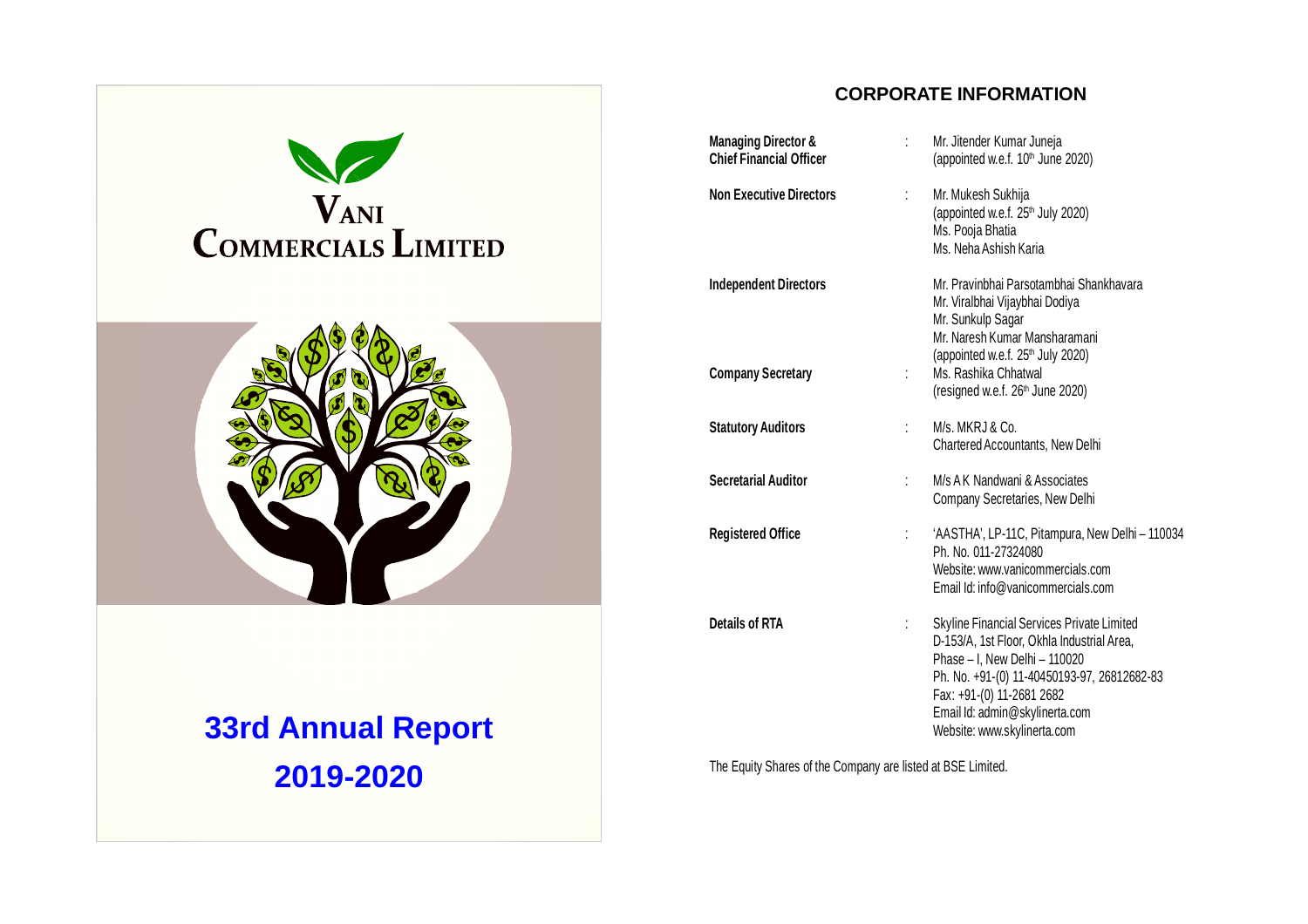# **CONTENTS**

|    |                                               | Page No. |
|----|-----------------------------------------------|----------|
| 1  | Notice of Annual General Meeting              | 1        |
| 2  | Director's Report                             | 25       |
| 3  | Annexure I-Nomination and Remuneration Policy | 42       |
| 4  | Annexure II-MGT-9                             | 46       |
| 5  | Annexure III-Secretarial Audit Report         | 52       |
| 6  | Management Discussion and Analysis            | 57       |
| 7  | Auditor's Report                              | 66       |
| 8  | <b>Balance Sheet</b>                          | 81-82    |
| 9  | Statement of Profit & Loss                    | 83-84    |
| 10 | <b>Cash Flow Statement</b>                    | 86-87    |
| 11 | Notes to Financial Statements                 | 88       |

# **NOTICE Notice is hereby given that the 33RD Annual General Meeting of the Members of Vani Commercials Limited will be held on Wednesday, the 30th day of September, 2020 at 4:00 P.M. (IST) through Video Conferencing (VC) or Other Audio Visual Means (OAVM), to transact the following business: ORDINARY BUSINESS 1.** To receive, consider and adopt the Audited Financial Statements for the Financial Year ended 31st March, 2020 including the Reports of the Auditors' and the Board of Directors' thereon. **2.** To appoint a Director in place of Ms. Neha Ashish Karia (DIN: 07894660), who retires by rotation and being eligible, offers herself for re-appointment. **SPECIAL BUSINESS 3. Appointment of Mr. Jitender Kumar Juneja as Director To Consider and if thought fit, to pass the following resolution as an Ordinary Resolution: "RESOLVED THAT** Mr. Jitender Kumar Juneja (DIN: 06639752), who was appointed as an Additional Director of the Company under Section 161(1) of the Companies Act, 2013 (the Act) w.e.f. 10<sup>th</sup> June 2020 by the Board of Directors and who holds office upto the date of this Annual General Meeting and, who is eligible

for appointment and in respect of whom the Company has received a notice in writing under Section 160(1) of the Act from a Member proposing his candidature for the office of Director, be and is hereby appointed as Director of the Company."

**4. Appointment of Mr. Jitender Kumar Juneja as Managing Director**

> **To Consider and if thought fit, to pass the following resolution as an Ordinary Resolution:**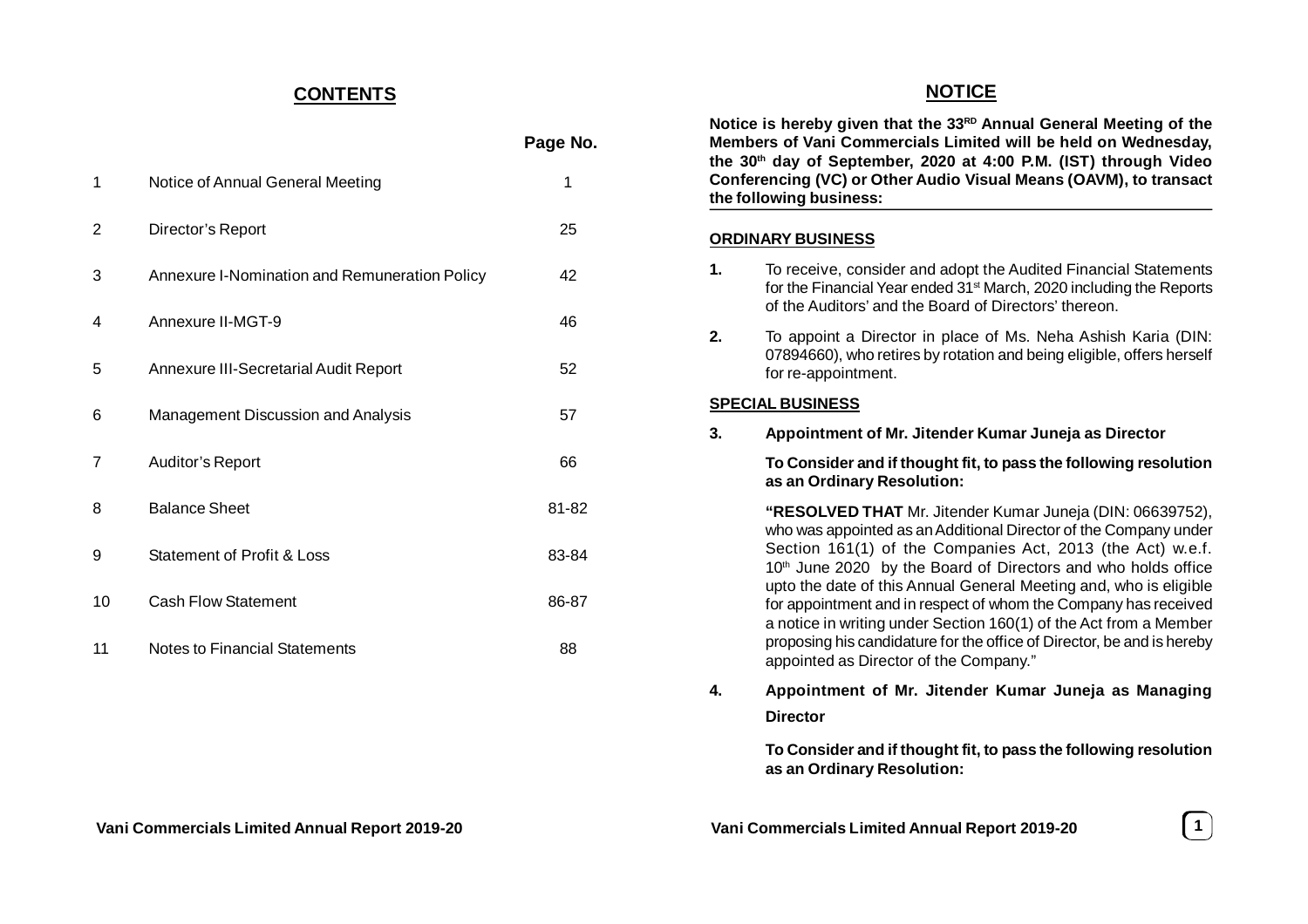**"RESOLVED THAT** pursuant to the provisions of Section 196, 197 and 203 read with Schedule V and other applicable provisions, if any, of the Companies Act, 2013 and Articles of Association of the Company and the Companies (Appointment and Remuneration of Managerial Personnel) Rules, 2014 including any amendments thereto and the re-enactments thereof, also in terms of the approval accorded by the Board of Directors and the Nomination & Remuneration Committee, consent of members be and is hereby accorded for appointment of Mr. Jitender Kumar Juneja (DIN: 06639752) as the Managing Director of the Company, whose office is, not liable to retire by rotation, for a period of five (5) years with effect from 10<sup>th</sup> June 2020, on such remuneration as set out in the Explanatory Statement annexed to the Notice convening this Meeting.**"**

### **5. Appointment of Mr. Mukesh Sukhija as Director**

### **To consider and if thought fit to pass the following resolution as an Ordinary Resolution:**

**"RESOLVED THAT** Mr. Mukesh Sukhija (DIN: 01038078), who was appointed as an Additional Director of the Company under Section 161(1) of the Companies Act, 2013 (the Act) w.e.f. 25<sup>th</sup> July 2020 by the Board of Directors and who holds office up to the date of this Annual General Meeting and who is eligible for appointment and in respect of whom the Company has received a notice in writing under Section 160(1) of the Act from a Member proposing his candidature for the office of Director, be and is hereby appointed as Director of the Company, whose office is liable to retire by rotation**."**

### **6. Appointment of Mr. Naresh Kumar Mansharamani as Independent Director**

### **To consider and if thought fit to pass the following resolution as an Ordinary Resolution:**

**"RESOLVED THAT** pursuant to provisions of Section 149, 150, 152 read with Schedule IV to the Companies Act, 2013, and all other applicable provisions of the Companies Act, 2013 and the Companies (Appointment and Qualification of Directors) Rules,

# **Vani Commercials Limited Annual Report 2019-20 2**

2014 (including any statutory modification(s) or re-enactment thereof for the time being in force) and Regulation 17 of the SEBI (Listing Obligations and Disclosure Requirements) Regulations,2015, Mr. Naresh Kumar Mansharamani (DIN: 07160387) who was appointed as an Additional Director of the Company w.e.f  $25<sup>th</sup>$  July 2020 in terms of Section 161(1) of the Companies Act, 2013 and the Articles of Association of the Company and who holds office up to the date of this Annual General Meeting and in respect of whom the Company has received a notice in writing under Section 160 of the Act proposing his candidature for the office of the Director and a declaration that he meets the criteria for independence as provided in Section 149(6) of the Act and who is eligible for appointment, be and is hereby appointed as an Independent Director of the Company to hold the office for 5 (five) consecutive years for the maximum period upto  $24<sup>th</sup>$  July 2025."

# **7. To approve the Terms of Loan Agreement for conversion into Equity**

## **To consider and if thought fit to pass the following resolution as Special Resolution:**

**"RESOLVED THAT** pursuant to the provisions of section 62(3) and other applicable provisions if any of the Companies Act, 2013 and relevant rules made thereto including any statutory modifications or re-enactments thereof, the provisions of SEBI (Listing Obligations and Disclosure Requirements) Regulations, 2015, the Memorandum & Articles of Association of the Company, the consent of the members of the Company be and is hereby accorded to authorize the Board of Directors of the Company to consider the alternation in the Loan Agreements entered with the entities as detailed in the Explanatory Statement, including the conversion of the same into equity shares of the Company on such terms and conditions as may be approved by the Board of Directors in their absolute discretion and agreed by the lenders.

**RESOLVED FURTHER That** the Board of Directors be and is hereby authorized to take such steps as may be necessary for obtaining approvals statutory, contractual or otherwise in relation

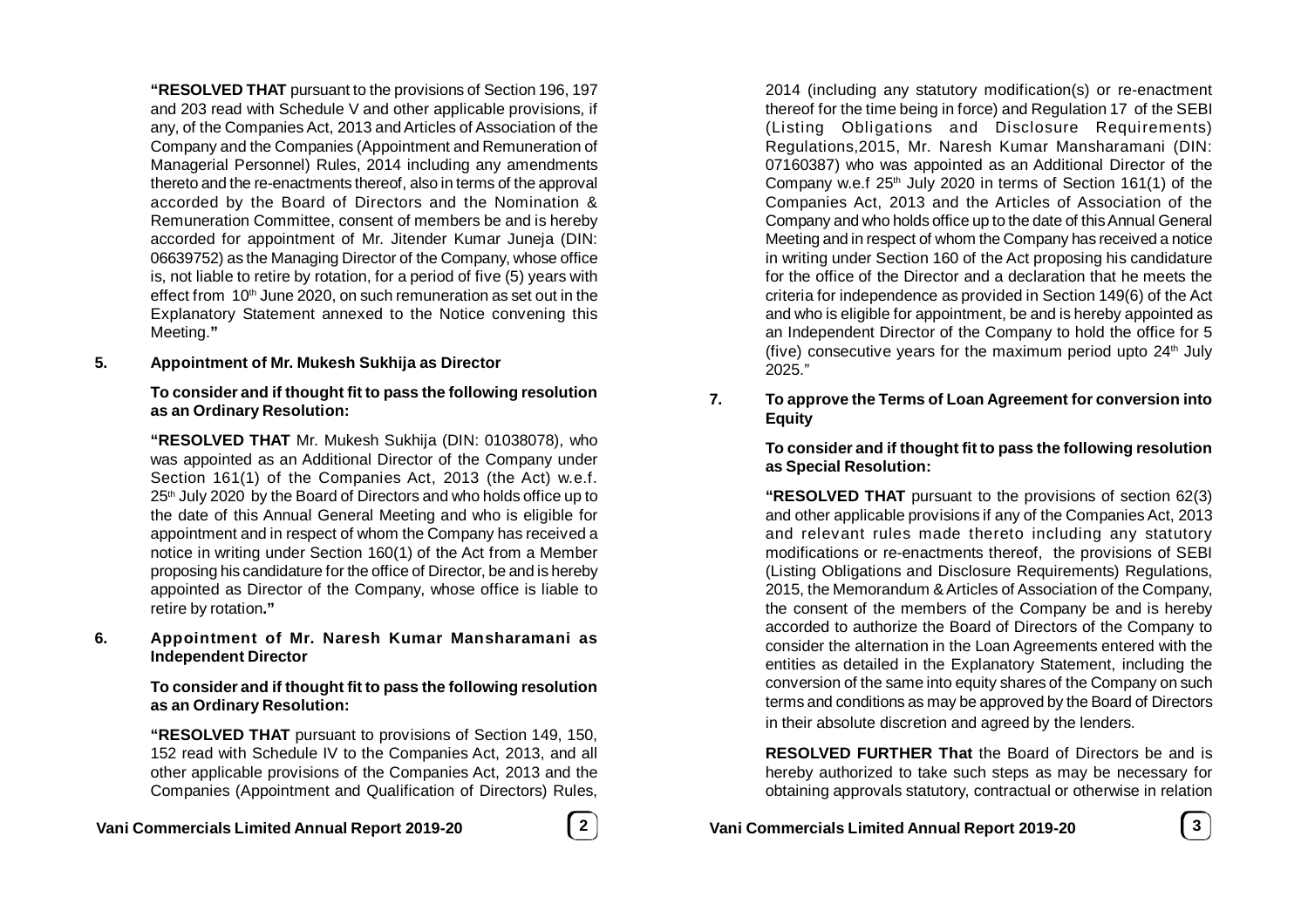to above and to settle all matters arising out of and incidental thereto and to sign and to execute deeds applications, documents and writings that may be required on behalf of the Company and generally to do all such acts deeds matters and things as may be necessary, proper, expedient or incidental for giving effect to this resolution**."**

### **8. To consider the revision in the borrowing limits**

### **To consider and if thought fit to pass the following resolution as Special Resolution:**

**"RESOLVED THAT** in supersession of all the earlier resolutions passed in this regard and subject to the provisions of section 180(1)(c) and other applicable provisions if any of the Companies Act, 2013 and relevant rules made thereto including any statutory modifications or re-enactments thereof the consent of the members of the Company be and is hereby accorded to authorize the Board of Directors to borrow money from, any Bank and/or other Financial Institution and/ or Foreign Lender and/or any body corporate / entity/ entities/ Directors of the Company and/or authority / authorities , either in rupees or in such other foreign currencies as may be permitted by law from time to time, as may be deemed appropriate by Board for an aggregate amount not exceeding Rs. 25,00,00,000/- (Rupees Twenty Five Crores), notwithstanding that the money so borrowed by the Company, if any (apart from temporary loans) obtained from the Company's Banker in ordinary course of business may exceed the aggregate of the paid up capital and free reserves of the Company.

**RESOLVED FURTHER That** in supersession of all earlier resolutions passed in this regard and subject to section 180(1)(a) and other applicable provisions if any of the Companies Act, 2013 and relevant rules made thereto including any statutory modifications or re-enactments thereof the consent of the members of the Company be and is hereby accorded to the Board of Directors to pledge, mortgage, hypothecate and/or charge all or any part of the moveable or immovable properties of the Company and the whole or part of the undertaking of the Company of every nature and kind whatsoever and /or creating a floating charge in all or any

**Vani Commercials Limited Annual Report 2019-20 4**

moveable or immovable properties of the Company and the whole of the undertaking of the Company to or in favor of banks, financial institutions, investors and any other lenders to secure the amount borrowed by the Company or any third party from time to time for due payment of the principal and/or together with interest, charges, cost expenses and all other monies payable by the Company or any third party in respect of such borrowings provided that the aggregate indebtness secured by assets of the Company does not exceed a sum of Rs. 25,00,00,000/- (Rupees Twenty Five Crores).

**RESOLVED FURTHER That** the Board of Directors be and is hereby authorized to take such steps as may be necessary for obtaining approvals statutory, contractual or otherwise in relation to above and to settle all matters arising out of and incidental thereto and to sign and to execute deeds, applications, documents and writings that may be required on behalf of the Company and generally to do all such acts, deeds, matters and things as may be necessary, proper, expedient or incidental for giving effect to this resolution.

> **For and on behalf of Board of Directors Vani Commercials Limited**

### **Vani Commercials Limited**

Regd. Off.: 'AASTHA', LP – 11C, Pitampura, New Delhi – 110034 CIN: L74899DL1988PLC106425 Email ID: info@vanicommercials.com

**Sd/- Jitender Kumar Juneja Date: 26th August 2020 Managing Director & CFO Place: New Delhi DIN: 06639752**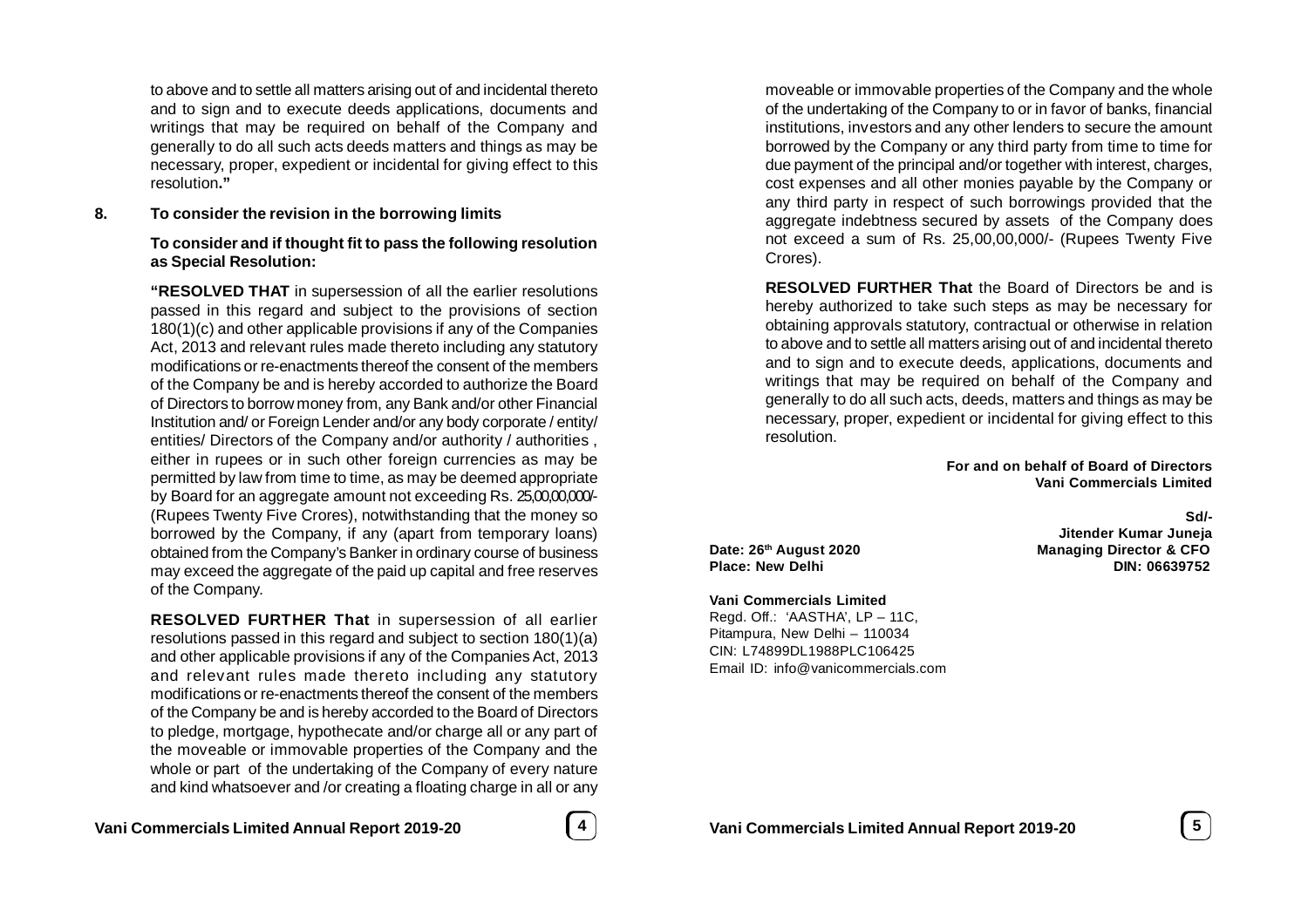# **NOTES:**

- 1. The present AGM has been convened through Video Conferencing ('VC') / Other Audio Visual Means ('OAVM') in compliance with applicable provisions of the Companies Act, 2013 read with MCA Circular No. 14/2020 dated April 8, 2020 and MCA Circular No. 17/ 2020 dated April 13, 2020 and MCA Circular No. 20/2020 dated May 05, 2020. Since this AGM will be held through (VC/OAVM). Members will not be able to appoint proxies for this meeting. Further, Proxy Form, Attendance Slip and Route Map are not being annexed to this Notice.
- 2. Corporate Members are requested to send a scanned copy (in PDF / JPG format) of the Board Resolution authorising their representatives to attend the AGM, pursuant to Section 113 of the Act, through e-mail at **info@vanicommercials.com.**
- 3. The Register of Members and the Share Transfer Books of the Company shall remain closed from Monday, 28<sup>th</sup> September 2020 to Wednesday, 30<sup>th</sup> September 2020 (both days inclusive).
- **4.** Details under Regulation 36(3) of the SEBI (Listing Obligations and Disclosure Requirements) Regulations, 2015 and SS-2 i.e. Secretarial Standards on General Meetings in respect of the Directors seeking appointment/reappointment at the Meeting is annexed to the Notice as **Annexure–A**.
- **5.** In conformity with the applicable regulatory requirements, the Notice of this AGM and the Annual Report and Annual Accounts 2020 are being sent only through electronic mode to those Members who have registered their e-mail addresses with the Company or with the Depositories. Further in line with the Ministry of Corporate Affairs (MCA) Circular No. 17/2020 dated April 13, 2020, the Notice calling the AGM has been uploaded on the website of the Company at www.vanicommercials.com. The Notice can also be accessed from the website of the Stock Exchange i.e. BSE Limited at www.bseindia.com. The AGM Notice is also disseminated on the website of CDSL (agency for providing the Remote e-Voting facility and e-voting system during the AGM) i.e. www.evotingindia.com. Members may also note that the Notice of the Meeting and the



Annual Report will also be available on the Company's website *www.vanicommercials.com* for download.

- **6.** Relevant Documents referred to in the accompanying Notice, Registers and all other statutory documents will be made available for inspection in the electronic mode. Members can inspect the same by sending a request to the Company's investor email ID i.e. info@vanicommercials.com.
- **7.** In view of the situation arising due to COVID-19 global pandemic, the general meetings of the companies shall be conducted as per the guidelines issued by the Ministry of Corporate Affairs (MCA) vide Circular No. 14/2020 dated April 8, 2020, Circular No.17/2020 dated April 13, 2020 and Circular No. 20/2020 dated May 05, 2020. The forthcoming AGM will thus be held through video conferencing (VC) or other audio visual means (OAVM). Hence, Members can attend and participate in the ensuing AGM through VC/OAVM. The detailed Instruction for attending AGM through VC/OAVM is annexed to the Notice as **Annexure-B.**
- **8.** Pursuant to the provisions of Section 108 of the Companies Act, 2013 read with Rule 20 of the Companies (Management and Administration) Rules, 2014 (as amended) and Regulation 44 of SEBI (Listing Obligations & Disclosure Requirements) Regulations, 2015 (as amended), and MCA Circulars dated April 08, 2020, April 13, 2020 and May 05, 2020 the Company is providing facility of remote e-voting (facility to cast vote prior to the AGM) and also evoting during the AGM to its Members in respect of the business to be transacted at the AGM. For this purpose, the Company has entered into an agreement with Central Depository Services (India) Limited (CDSL) for facilitating voting through electronic means, as the authorized e-Voting's agency. The facility of casting votes by a member using remote e-voting as well as the e-voting system on the date of the AGM will be provided by CDSL. The detailed instruction for remote E-Voting & E-Voting at AGM is annexed to the Notice as **Annexure-C.**
- **9.** Ms. Kavita, Practicing Company Secretary [Membership No. F9115], being a partner of M/s A. K. Nandwani & Associates, Company Secretaries, has been appointed as the Scrutinizer to

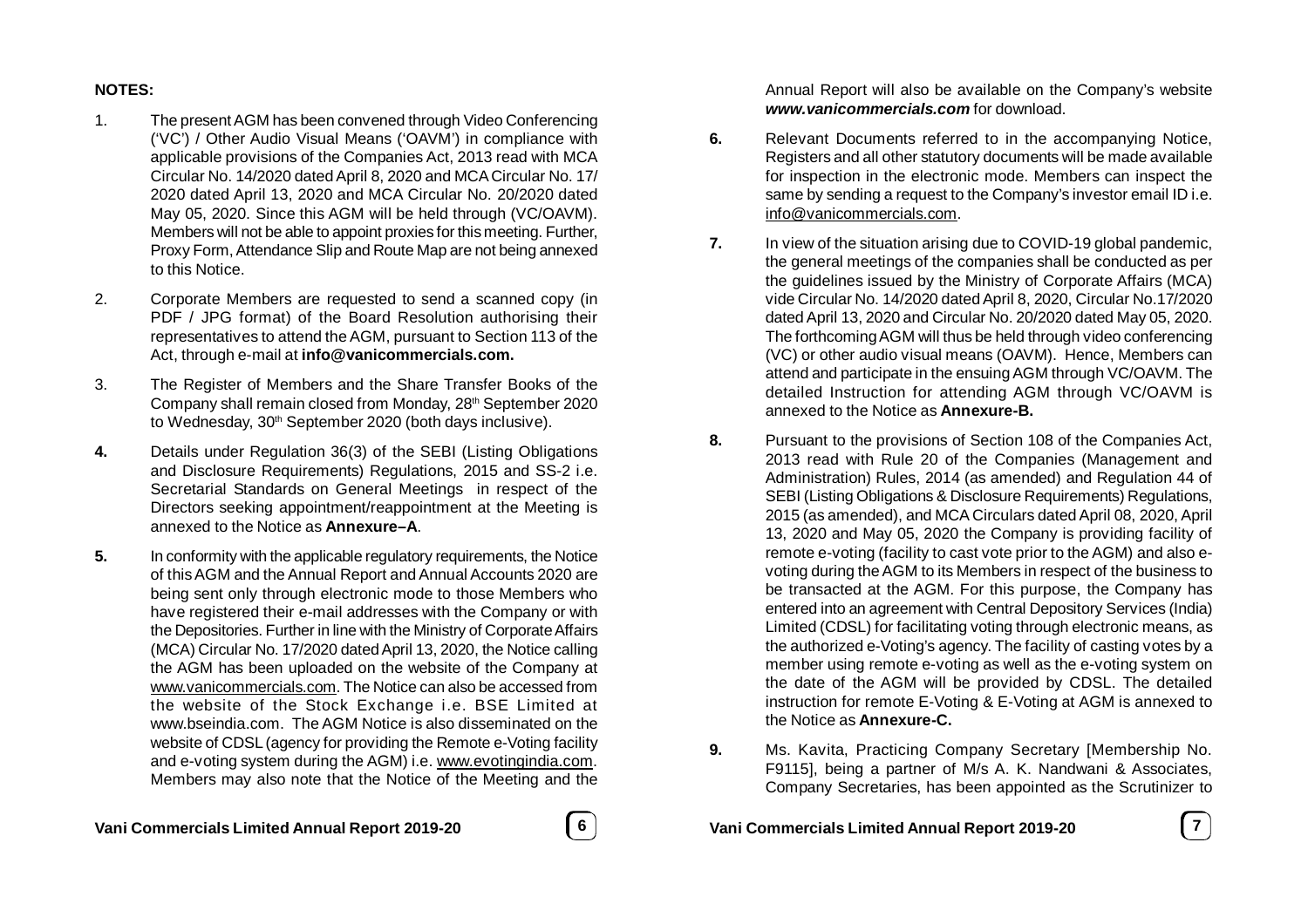scrutinize the e-voting process (remote as well as at the time of AGM) in a fair and transparent manner.

- **10.** The remote e-voting period commences on Saturday, 26<sup>th</sup> September 2020 [9:00 a.m.] and ends on Tuesday, 29<sup>th</sup> September 2020 [5:00 p.m.]. During this period, Members holding shares either in physical form or demat form, as on 23<sup>rd</sup> September 2020 i.e. cut-off date, may cast their vote electronically. The remote e-voting module shall be disabled for voting thereafter. Once the vote on a resolution is cast by the Member, he / she shall not be allowed to change it subsequently or cast vote again.
- **11.** The voting rights of members shall be in proportion to their shares in the paid up equity share capital of the Company as on cut-off date. A person, whose name is recorded in the register of members or in the register of beneficial owners maintained by the depositories as on cut-off date only shall be entitled to avail facility of remote evoting and poll process at the venue of the meeting. Any person, who acquires shares of the Company and becomes a member of the Company after dispatch of the Notice and holding shares as on cut-off date, may cast vote after following the instructions for evoting as provided in the Notice convening the Meeting, which is available on the website of the Company and CDSL. However, if you are already registered with CDSL for remote e-voting then you can use your existing User ID and password for casting vote.
- **12.** The Results of voting will be declared within 48 hours from the conclusion of the AGM and the Resolutions will be deemed to be passed on the date of the AGM, subject to receipt of requisite number of votes. The declared Results, along with the Scrutinizer's Report, will be available forthwith on the Company's website www.vanicommercials.com and on the website of CDSL i.e., www.evotingindia.com immediately after the result is declared. The Company shall simultaneously forward the results to BSE Limited [BSE], where the equity shares of the Company are listed.

### **13. REQUEST TO MEMBERS**

(i) Members who have not registered their e-mail addresses so far are requested to register their e-mail address for



receiving all communications including Annual Report, Circulars, etc. from the Company electronically.

(ii) Members holding shares in demat form are requested to intimate all changes pertaining to their bank details, National Electronic Clearing Service [NECS], Electronic Clearing Services [ECS] mandates, nominations, power of attorneys, change in address, change of name, email address, contact numbers, etc. to their Depository Participant [DP]. Changes intimated to the DP will then be automatically reflected in the Company's records which will help the Company and the Company's Registrar and Transfer Agents to provide efficient and better services. Members holding shares in physical form are requested to intimate such changes to Registrar and Transfer Agents of the Company.

> Members holding shares in dematerialised form are requested to register / update their e-mail addresses with the relevant Depositories.

- (iii) Members are requested to inform the Company's Registrar and Share Transfer Agent i.e. Skyline Financial Services Private Limited, D-153/A, 1st Floor, Okhla Industrial Area, Phase – I, New Delhi- 110020, about the changes, if any, in their registered address along with Pin Code, quoting their Folio number and DP ID. All correspondence relating to transfer of shares may be sent directly to the aforesaid Registrar and Share Transfer Agent of the Company or by sending email the same at admin@skylinerta.com.
- (iv) In case of joint holders attending the Meeting, only such joint holder who is higher in the order of names will be entitled to vote. Members who hold shares in physical form in multiple folios in identical names or joint holding in the same order of names are requested to send the share certificates to Registrar, for consolidation into a single folio.
- (v) The Securities and Exchange Board of India (SEBI) has mandated the submission of Permanent Account Number

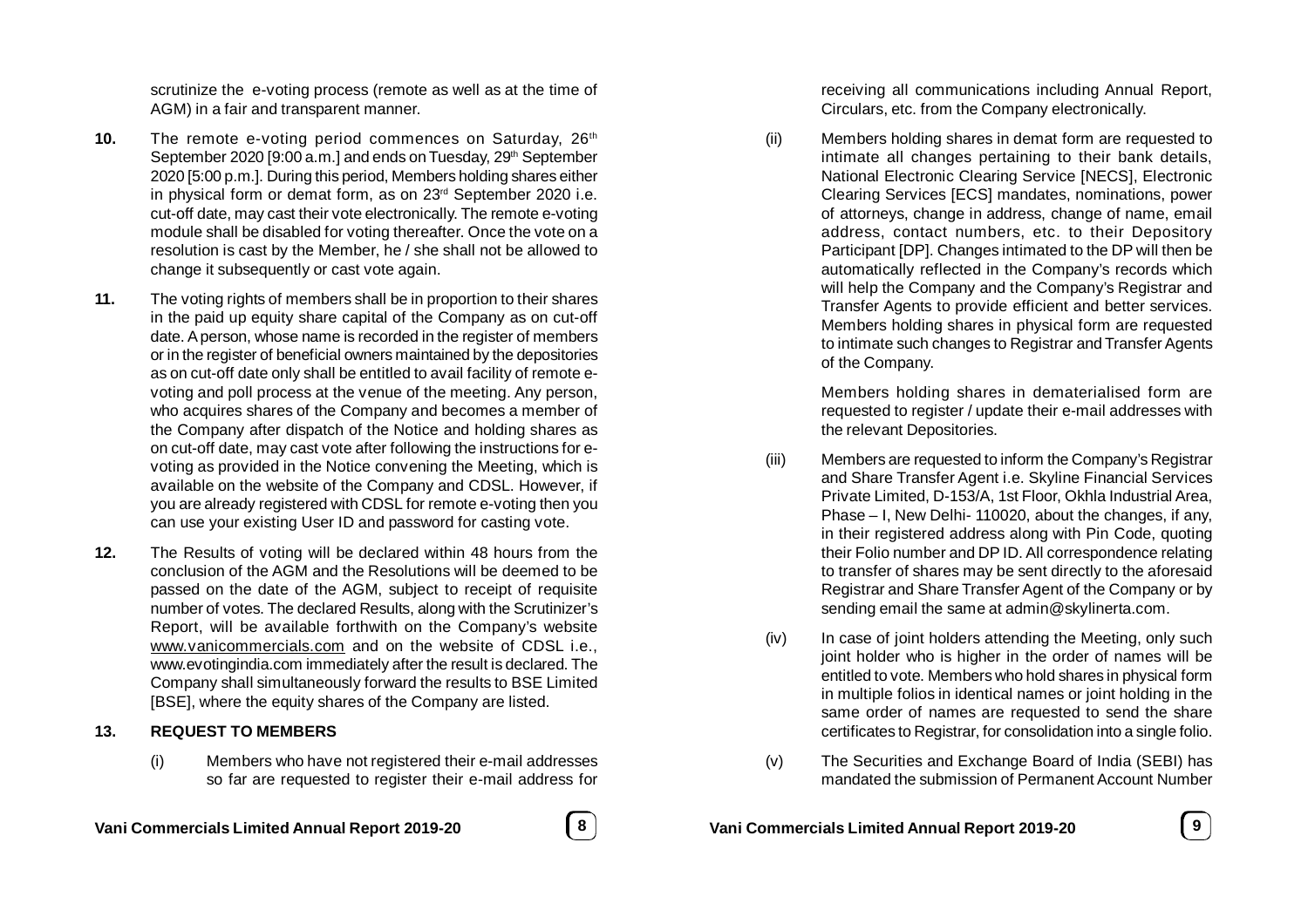(PAN) by every participant in securities market. Members holding shares in electronic form are, therefore, requested to submit their PAN to their Depository Participants with whom they are maintaining their demat accounts. Members holding shares in physical form can submit their PAN details to the Company / Registrar and Share Transfer Agents.

**14.** If you have any queries or issues regarding attending AGM & e-Voting from the e-Voting System, you may refer the Frequently Asked Questions ("FAQs") and e-voting manual available at www.evotingindia.com, under help section or write an email to helpdesk.evoting@cdslindia.com or contact Mr. Nitin Kunder (022- 23058738 ) or Mr. Mehboob Lakhani (022-23058543) or Mr. Rakesh Dalvi (022-23058542).

> All grievances connected with the facility for voting by electronic means may be addressed to Mr. Rakesh Dalvi, Manager, (CDSL) Central Depository Services (India) Limited, A Wing, 25th Floor, Marathon Futurex, Mafatlal Mill Compounds, N M Joshi Marg, Lower Parel (East), Mumbai - 400013 or send an email to helpdesk.evoting@cdslindia.com or call on 022-23058542/43.

### **EXPLANATORY STATEMENT PURSUANT TO THE PROVISIONS OF SECTION 102 OF THE COMPANIES ACT, 2013**

# **ITEM NO. 3 & 4**

The Board of Directors of the Company ('the Board') at the meeting held on 10<sup>th</sup> June 2020, on the recommendation of the Nomination & Remuneration Committee ('the Committee') approved the appointment of Mr. Jitender Kumar Juneja as Additional Director with effect from  $10<sup>th</sup>$  June 2020, and subject to the approval of the Members, also as the Managing Director of the Company for a period of five years, in terms of Sections 196, 197 and 203 read with Schedule V of the Act, on the Consolidated Monthly Salary of Rs. 70,000/- pm and reimbursement of expenses incurred in courses of official duties on actual basis. The aforesaid remuneration shall be paid as minimum remuneration to Mr. Juneja in terms of Schedule V to the Act.

Requisite Notice under Section 160 of the Act proposing the appointment of Mr. Juneja has been received by the Company, and consent has been filed by Mr. Juneja pursuant to Section 152 of the Act. Additional information in respect of Mr. Juneja, pursuant to Schedule V of the Act, Listing Regulations and the Secretarial Standard on General Meetings, is appearing in the Annexure – A to this Notice.

In addition to the above information, following information is also provided as per Schedule V of the Act.

Save and except Mr.Juneja and his relatives, none of the other Directors / Key Managerial Personnel of the Company / their relatives are, in any way, concerned or interested, financially or otherwise, in the resolution set out at Item No. 3 & 4 of the Notice. The Board recommends the Ordinary Resolution set out at Item No. 3 & 4 of the Notice for approval by the members.

# **ITEM NO. 5:**

The Board of Directors of the Company, pursuant to the provisions of Section 161(1) of the Act and the Articles of Association of the Company, has appointed Mr. Mukesh Sukhija (DIN: 01038078) as an Additional Director of the Company with effect from 25<sup>th</sup> July 2020. In terms of the provisions of Section 161(1) of the Act, Mr. Sukhija would hold office up to the date of



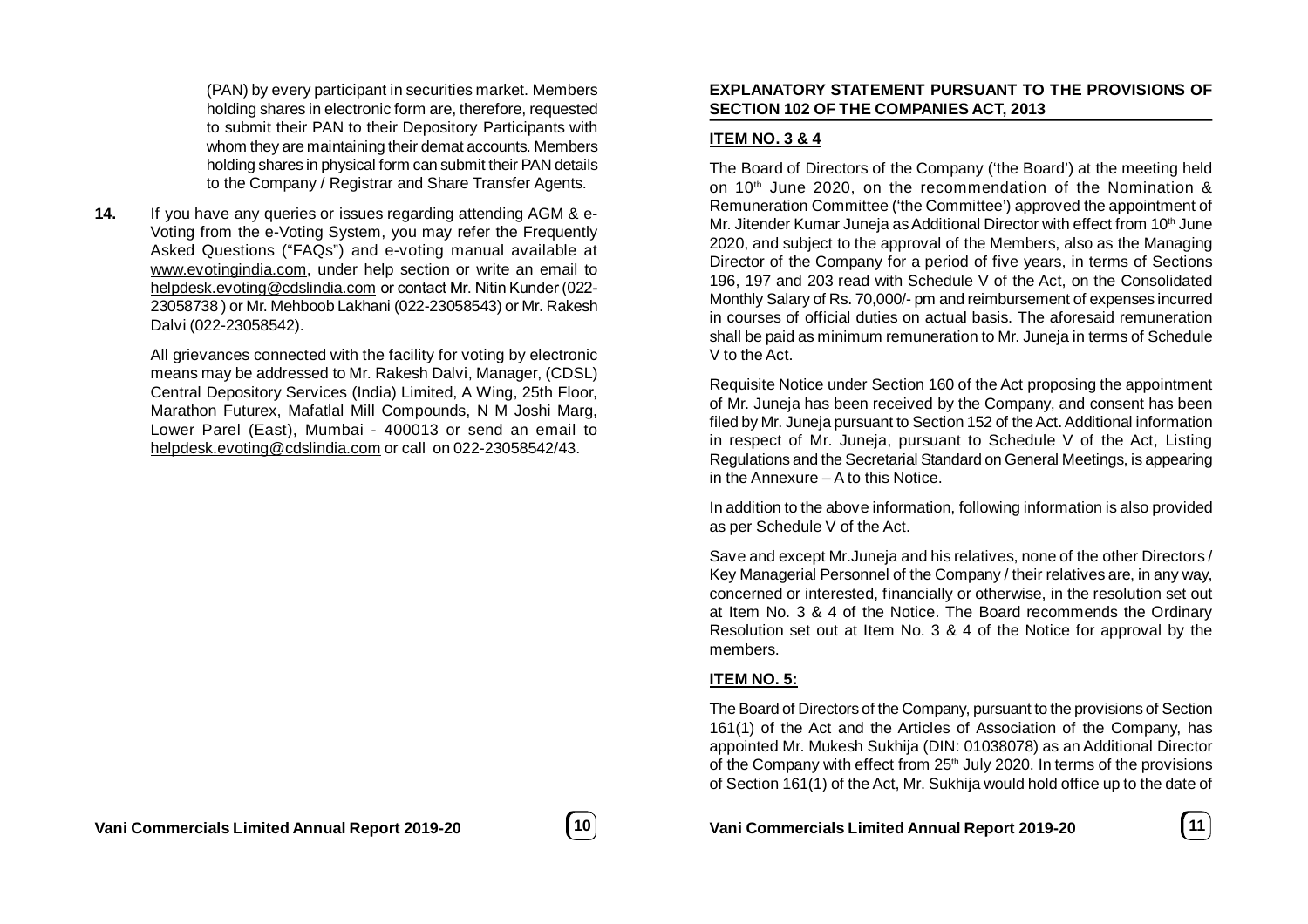the ensuing Annual General Meeting. The Company has received a notice in writing along with the deposit of requisite amount under Section 160 of the Act proposing the candidature of Mr. Sukhija for the office of Director of the Company.

Mr. Sukhija is not disqualified from being appointed as a Director in terms of Section 164 of the Act and has given his consent to act as a Director. Mr. Sukhija possesses appropriate skills, experience and knowledge.

Brief resume of Mr. Sukhija, nature of his expertise in specific functional areas and names of other listed companies in India in which he holds directorships and details of memberships / chairmanships of Board Committees of the listed companies in India and other details is appearing in the Annexure – A to this Notice

Keeping in view of his vast expertise and knowledge, it will be in the interest of the Company that Mr. Sukhija is appointed as Director of the Company, who will be liable to retire by rotation.

Save and except Mr. Sukhija and his relatives, none of the other Directors / Key Managerial Personnel of the Company / their relatives are, in any way, concerned or interested, financially or otherwise, in the resolution set out at Item No. 5 of the Notice. The Board recommends the Ordinary Resolution set out at Item No. 5 of the Notice for approval by the members.

### **ITEM NO. 6:**

The Board of Directors of the Company ('the Board') at their meeting held on 25th July 2020, on the recommendation of the Nomination & Remuneration Committee ('the Committee'), approved the appointment of Mr. Naresh Kumar Mansharamani (DIN: 07160387) as an Additional Director of the Company with effect from 25th July 2020, and subject to the approval of the Members also as Independent Director of the Company for a period of five years with effect from the said date in terms of Section 149 read with Schedule IV of the Companies Act 2013 ('the Act') and Regulation 17 of the Securities and Exchange Board of India (Listing Obligations and Disclosure Requirements) Regulations, 2015 ('the Listing Regulations 2015).

The Committee and the Board of Directors are of the view that the association of Mr. Mansharamani and the rich experience he brings with



him, would benefit the Company. Declaration has been received from Mr. Mansharamani that he meets the criteria of Independence prescribed in the category of Independent Director, prescribed under section 149 of the Act read with the Companies (Appointment and Qualification of Directors) Rules 2014 and Regulation 16 of the Listing Regulation 2015 for the appointment of the Independent Director. Further his name is included in the Databank of Independent Directors as prescribed under Rule 6(3) of the Companies (Appointment and Qualification of Directors) Rules, 2014 and he had been exempted from appearing in Online Proficiency Test. He is independent of the management of the Company. Mr. Mansharamani will be entitled to sitting fees for attending the meetings of the Board and its Committees.

Requisite Notice under Section 160 of the Act proposing the candidature of Mr. Mansharamani has been received by the Company, and consent has been filed by Mr. Mansharamani pursuant to Section 152 of the Act.

Additional Information in respect of Mr. Mansharamani pursuant to the Listing Regulation 2015 and the Secretarial Standard on the General Meeting is appearing in the Annexure – A to this Notice

In terms of the provisions of Section 161(1) of the Act, Mr. Mansharamani would hold office up to the date of the ensuing Annual General Meeting. The Company has received a notice in writing.

Mr. Mansharamani is not disqualified from being appointed as a Director in terms of Section 164 of the Act and has given his consent to act as a Director. Mr. Mansharamani possesses appropriate skills, experience and knowledge as required for the Independent Director.

Save and except Mr. Mansharamani and his relatives, none of the other Directors / Key Managerial Personnel of the Company / their relatives are, in any way, concerned or interested, financially or otherwise, in the resolution set out at Item No. 6 of the Notice. The Board recommends the Ordinary Resolution set out at Item No. 6 of the Notice for approval by the members.

# **ITEM NO. 7**

In view of the current Pandemic situation the Company is finding it hard to repay the existing loans as per the current terms and thus the Board of Director were of considered view to get the terms of the existing Loan

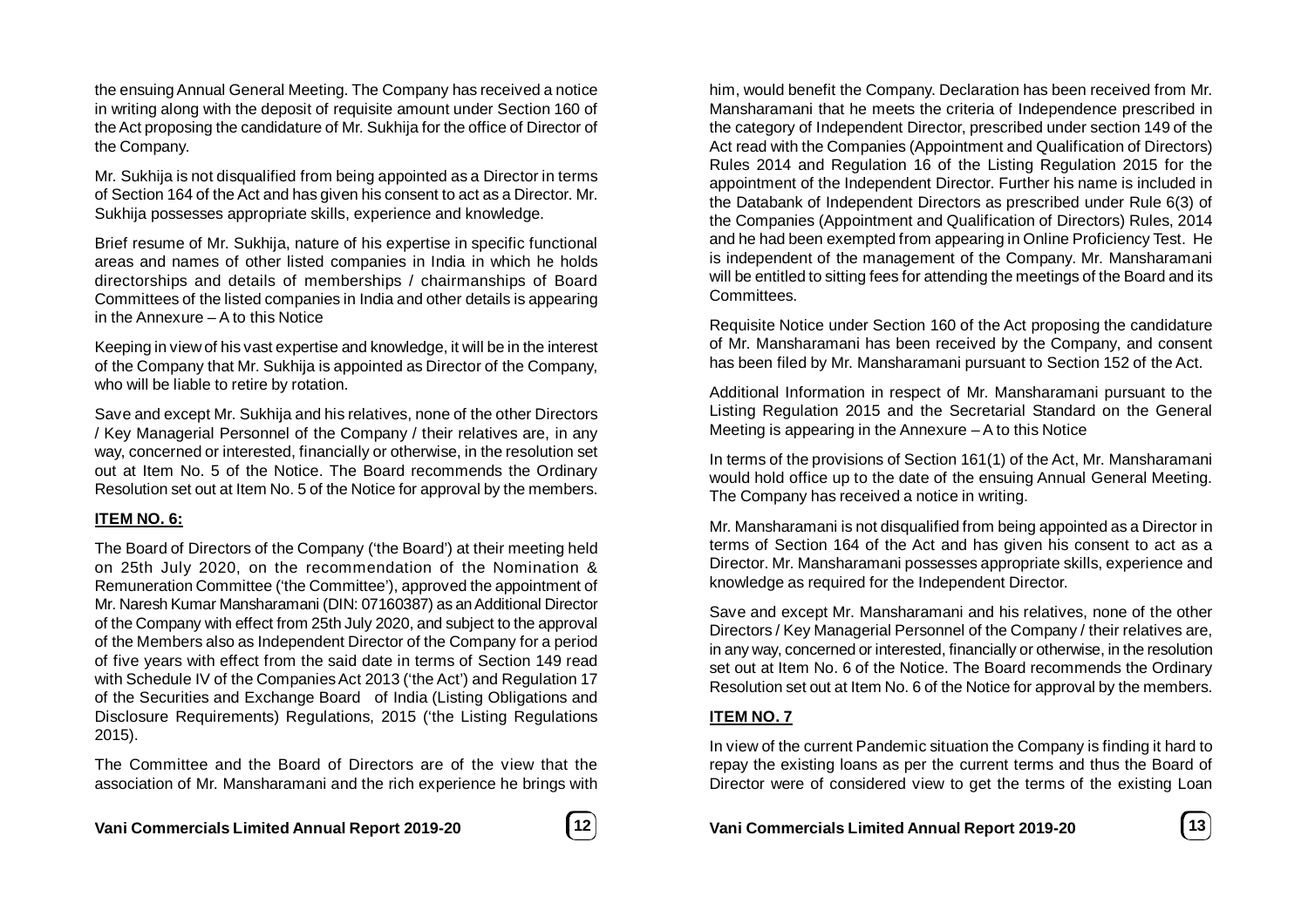Agreement revised to include the terms of conversion of the Loan into Equity Share Capital of the Company for the following entities:

|    | S.No.   Name of the Entity        | Loan Amount Due<br>for<br>Repayment as at 31 <sup>st</sup> March<br>2020(Amount in Rs.) |
|----|-----------------------------------|-----------------------------------------------------------------------------------------|
|    | Glitz Advertising Private Limited | 6218356.00                                                                              |
| 2  | High Rise Securities Pyt. Ltd.    | 19765593.00                                                                             |
| 3  | RCM Finance & Leasing Pvt. Ltd.   | 9410548.00                                                                              |
| 4  | Sarvottam Securities Pvt. Ltd.    | 4016320.00                                                                              |
| 5. | Pooja Bhatia                      | 1648074.00                                                                              |

In terms of the provisions of Section 62(3) of the Companies Act 2013 such term needs to be approved by the members of the Company by way of Special resolution.

Save and except Ms. Pooja Bhatia and her relatives, none of the other Directors / Key Managerial Personnel of the Company / their relatives are, in any way, concerned or interested, financially or otherwise, in the resolution set out at Item No. 7 of the Notice. The Board recommends the Ordinary Resolution set out at Item No. 7 of the Notice for approval by the members.

### **ITEM NO. 8**

Keeping in view the Company's existing and future financial requirements to support its business operations, the Company may need the additional funds. For this purpose, the Company may from time to time raise finance from various Banks and/ or Financial Institutions and/ or any other lending institution and/ or Bodies Corporate and/ or Directors of the Company or such other persons/ individuals, as may be considered fit, which together with the moneys already borrowed by the Company (apart from temporary loans obtained from the Company's Bankers in ordinary course of business may exceed the aggregate of the paid up capital and free reserves of the Company. Hence it is proposed to have maximum borrowing limits upto Rs. 25,00,00,000/- (Rupees Twenty Five Crores).



**Vani Commercials Limited Annual Report 2019-20 15**

**Sd/- Jitender Kumar Juneja Date: 26th August 2020 Managing Director & CFO Place: New Delhi DIN: 06639752**

**Vani Commercials Limited**

**For and on behalf of Board of Directors**

Pursuant to Section 180(1) (c) of the Companies Act 2013, the Board of Directors cannot borrow more then the aggregate amount of paid up capital of the Company and its free reserves at any one time except with the consent of the members of the Company in the general meeting . In order to facilitate securing the borrowing made by the Company it would be necessary to create charge on the assets or whole or part of the undertaking of the Company.

Further Section 180(1) (a) of the Companies Act 2013, provides for power to sell or otherwise dispose of the whole or substantially whole of the undertaking of the Company subject to approval of members of the Company in the general meeting, upto a limit of Rs. 25,00,00,000/- (Rupees Twenty Five Crores).

None of the Directors / Key Managerial Personnel of the Company / their relatives are, in any way, concerned or interested, financially or otherwise, in the resolution set out at Item No. 8 of the Notice except to the extent of their shareholding in the Company. The Board recommends the Special Resolution set out at Item No. 8 of the Notice for approval by the members.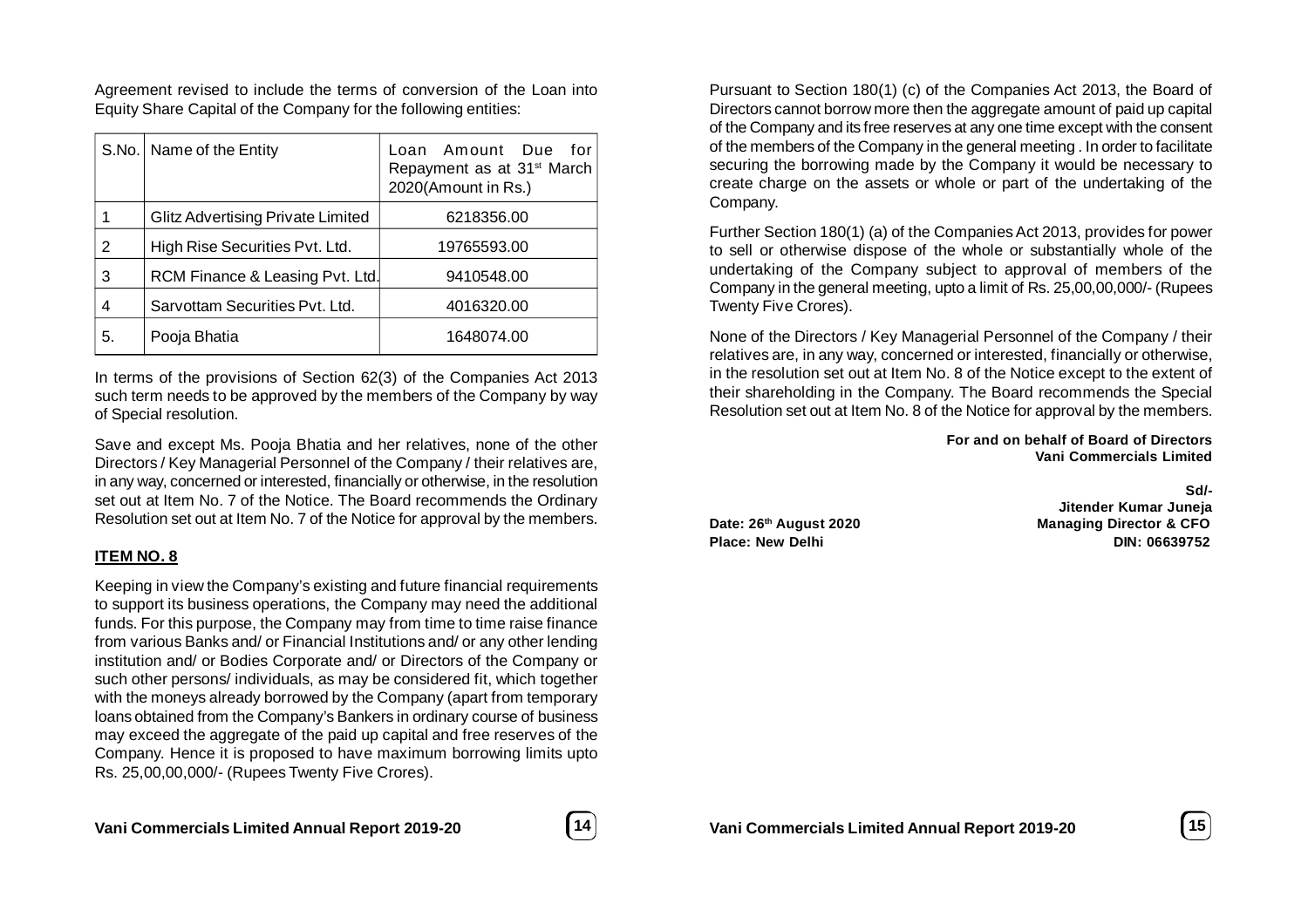### **"ANNEXURE A TO THE NOTICE"**

**DISCLOSURE PURSUANT TO THE REGULATION 36 OF SEBI (LISTING OBLIGATIONS AND DISCLOSURE REQUIREMENTS) REGULATIONS, 2015, AND SECRETARIAL STANDARDS ON GENERAL MEETINGS (SS ISSUED BY THE INSTITUTE OF COMPANY SECRETARIES OF INDIA ('ICSI'), INFORMATION IN RESPECT OF THE DIRECTORS SEEKING RE-APPOINTMENT/APPOINTMENT AT THE AGM, IS PROVIDED HEREIN BELOW:**

| <b>Name of Director</b>                                                                                                                             | Neha Ashish Karia                                                                                                                                                                                                                  | Jitender Kumar Juneja                                                                                                                                                                                                                                   |
|-----------------------------------------------------------------------------------------------------------------------------------------------------|------------------------------------------------------------------------------------------------------------------------------------------------------------------------------------------------------------------------------------|---------------------------------------------------------------------------------------------------------------------------------------------------------------------------------------------------------------------------------------------------------|
| Age                                                                                                                                                 | 41 years                                                                                                                                                                                                                           | 47 years                                                                                                                                                                                                                                                |
| Date of Appointment<br>by the Board of<br><b>Directors</b>                                                                                          | 14 <sup>th</sup> August 2017                                                                                                                                                                                                       | 10 <sup>th</sup> June 2020                                                                                                                                                                                                                              |
| <b>Brief Resume and</b><br>nature of expertise<br>in functional areas                                                                               | She is Graduate from Pune<br>University and having over 3 years<br>of experience in financial market<br>as she has been dealing with<br>Mutual Funds and also having<br>experience in market analysis,<br>market segmentation etc. | He had been appointed as General<br>Manager Administration & Collection<br>since September 2017 and has<br>gained considerable experience in the<br>said activities. Before joining the<br>Company he was gainfully employed<br>in Real Estate Business |
| <b>Disclosure of</b><br>relationship with<br>other Directors.<br><b>Manager and other</b><br>Key Managerial<br>Personnel of the<br>company inter-se | Not Any                                                                                                                                                                                                                            | Not Any                                                                                                                                                                                                                                                 |
| <b>Terms and conditions</b><br>of appointment or<br>re-appointment                                                                                  | On such terms &<br>conditions as mutually<br>agreed by the Board.                                                                                                                                                                  | Appointed for a term of five<br>years w.e.f. 10 <sup>th</sup> July 2020                                                                                                                                                                                 |
| The remuneration<br>last drawn                                                                                                                      | Nil                                                                                                                                                                                                                                | Rs. 70000/- pm                                                                                                                                                                                                                                          |
| The number of Meetings of the<br>Board attended during the year                                                                                     | $\mathsf{q}$                                                                                                                                                                                                                       | Not Any (Since appointed after the<br>end of Financial Year 2019-20)                                                                                                                                                                                    |
| Directorships held in other<br><b>listed Companies</b>                                                                                              | Nil                                                                                                                                                                                                                                | Nil                                                                                                                                                                                                                                                     |

| <b>Memberships/Chairmanships</b><br><b>I</b> of Committees of other listed<br><b>Companies</b> | Nil | Nii   |
|------------------------------------------------------------------------------------------------|-----|-------|
| <b>Number of shares</b><br><b>I</b> held in the Company                                        | Nil | 14400 |

| <b>Name of Director</b>                                                                                                      | Mukesh Sukhija                                                                            | Naresh Kumar Mansharamani                                                                                   |
|------------------------------------------------------------------------------------------------------------------------------|-------------------------------------------------------------------------------------------|-------------------------------------------------------------------------------------------------------------|
| Age                                                                                                                          | 45 years                                                                                  | 48 years                                                                                                    |
| Date of Appointment by the<br><b>Board of Directors</b>                                                                      | 25 <sup>th</sup> July 2020                                                                | 25 <sup>th</sup> July 2020                                                                                  |
| <b>Brief Resume and nature of</b><br>expertise in functional areas                                                           | Having experience of more than 20<br>years in Corporate Laws                              | Having experience of more than 22<br>years in Corporate Laws                                                |
| Disclosure of relationship with<br>other Directors, Manager and<br>other Key Managerial Personnel<br>of the company inter-se | Not Any                                                                                   | Not Any                                                                                                     |
| <b>Terms and conditions of</b><br>appointment or re-appointment                                                              | Appointed as the Director on the<br>Board and his term is liable to retire<br>by rotation | Appointed for a term of five years<br>w.e.f. 25 <sup>th</sup> July 2020 Not liable to<br>retire by rotation |
| The remuneration last drawn                                                                                                  | Nil                                                                                       | Nil                                                                                                         |
| The number of Meetings of the<br>Board attended during the year                                                              | Not Any (Since appointed after the<br>end of Financial Year 2019-20)                      | Not Any (Since appointed after the<br>end of Financial Year 2019-20)                                        |
| Directorships held in other<br><b>listed Companies</b>                                                                       | Nil                                                                                       | Nil                                                                                                         |
| <b>Memberships / Chairmanships</b><br>of Committees of other<br>listed Companies                                             | Nil                                                                                       | Nil                                                                                                         |
| Number of shares held in<br>the Company                                                                                      | Nil                                                                                       | 6700                                                                                                        |

**For and on behalf of Board of Directors Vani Commercials Limited**

**Sd/- Jitender Kumar Juneja Date: 26th August 2020 Managing Director & CFO Place: New Delhi DIN: 06639752**

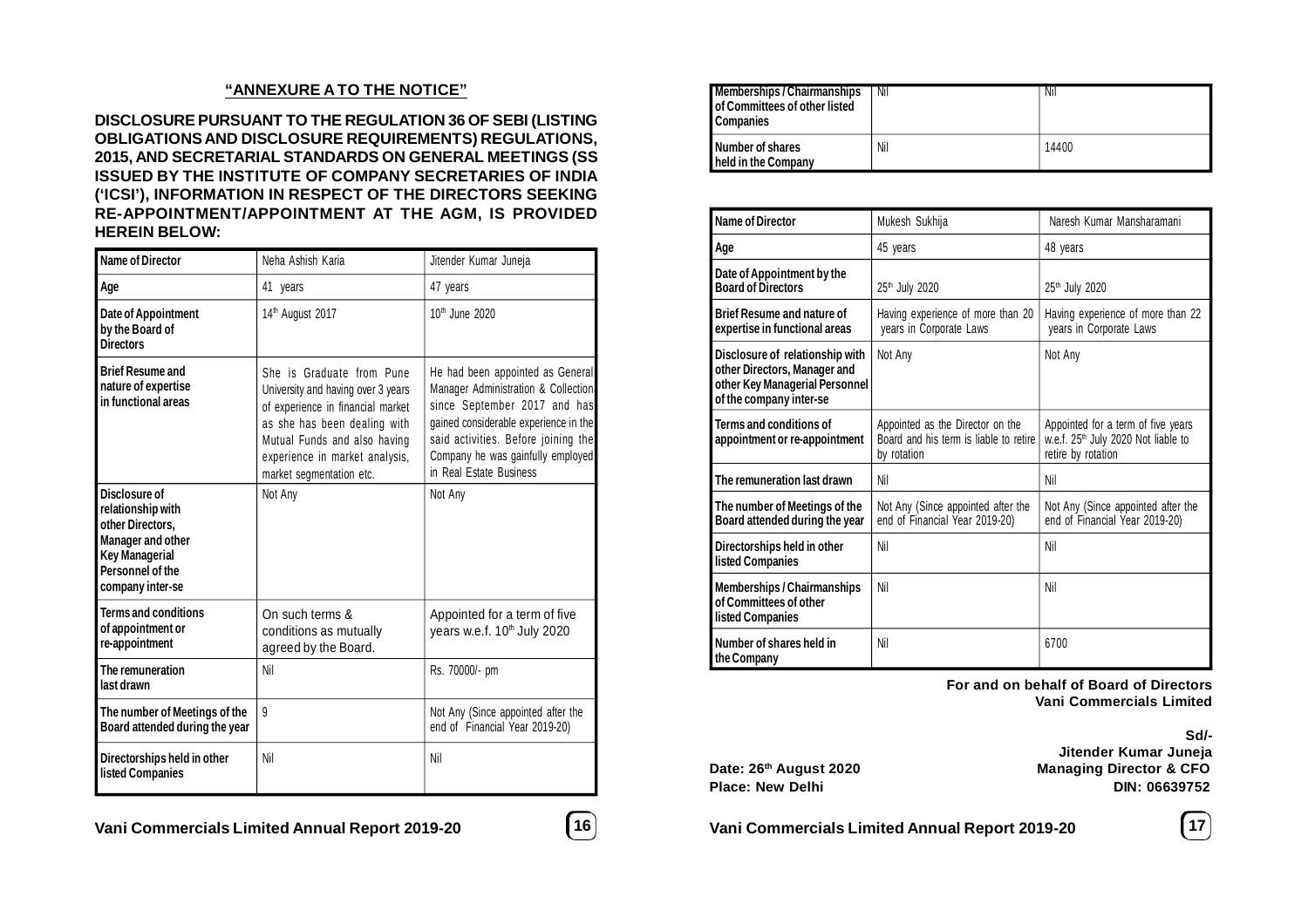### **ANNEXURE: B TO THE NOTICE**

### **INSTRUCTIONS FOR SHAREHOLDERS ATTENDING THE AGM THROUGH VC/OAVM ARE AS UNDER:**

- 1. Shareholder will be provided with a facility to attend the AGM through VC/OAVM through the CDSL e-Voting system. Shareholders may access the same at https:// www.evotingindia.com under shareholders/members login by using the remote e-voting credentials. The link for VC/OAVM will be available in shareholder/members login where the EVSN of Company will be displayed.
- 2. The Skyline Financial Services Private Limited, Registrar and Share Transfer Agent, of the Company will be providing VC/OAVM Services.
- 3. Shareholders are encouraged to join the Meeting through Laptops / IPads for better experience.
- 4. Further shareholders will be required to allow Camera and use Internet with a good speed to avoid any disturbance during the meeting.
- 5. Please note that Participants Connecting from Mobile Devices or Tablets or through Laptop connecting via Mobile Hotspot may experience Audio/Video loss due to Fluctuation in their respective network. It is therefore recommended to use Stable Wi-Fi or LAN Connection to mitigate any kind of aforesaid glitches.
- 6. Members who would like to ask questions during the AGM may send their questions from their registered email address mentioning their name, DP ID and Client ID/folio number, PAN, mobile number at info@vanicommercials.com untill Wednesday, September 23, 2020 (5:00 p.m. IST).
- 7. Those shareholders who have registered themselves as a speaker will only be allowed to express their views/ask questions during the meeting.
- 8. The Members can join the AGM in the VC/OAVM mode 15 minutes before and after the scheduled time of the commencement of the

**Vani Commercials Limited Annual Report 2019-20 18**



Meeting by following the procedure mentioned in the Notice. The facility of participation at the AGM through VC/OAVM will be made available to atleast 1000 members on first come first served basis. This will not include large Shareholders (Shareholders holding 2% or more shareholding), Promoters, Institutional Investors, Directors, Key Managerial Personnel, the Chairpersons of the Audit Committee, Nomination and Remuneration Committee and Stakeholders Relationship Committee, Auditors etc. who are allowed to attend the AGM without restriction on account of first come first served basis.

- 9. The attendance of the Members attending the AGM through VC/ OAVM will be counted for the purpose of ascertaining the quorum under Section 103 of the Companies Act, 2013.
- 10. Pursuant to MCA Circular No. 14/2020 dated April 08, 2020, the facility to appoint proxy to attend and cast vote for the members is not available for this AGM. However, in pursuance of Section 112 and Section 113 of the Companies Act, 2013, representatives of the members such as the President of India or the Governor of a State or body corporate can attend the AGM through VC/OAVM and cast their votes through e-voting.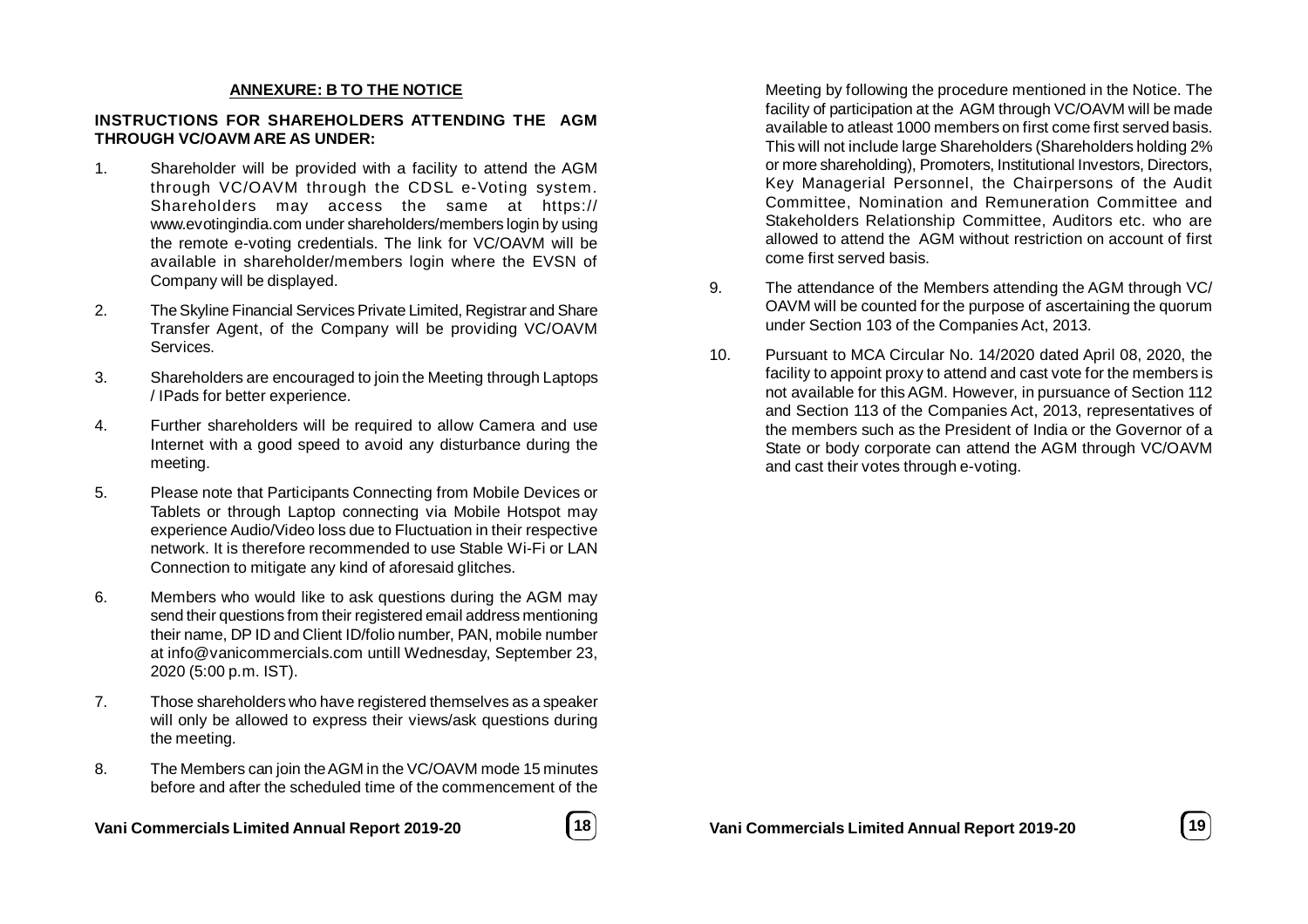### **ANNEXURE: C TO THE NOTICE**

### **THE INSTRUCTIONS FOR SHAREHOLDRES FOR REMOTE E-VOTING ARE AS UNDER:**

- (i) The voting period begins on Saturday, 26/09/2020 at 9:00 AM and ends on Tuesday, 29/09/2020 at 5:00 PM. During this period shareholders' of the Company, holding shares either in physical form or in dematerialized form, as on the cut-off date i.e. 23/09/2020 may cast their vote electronically. The e-voting module shall be disabled by CDSL for voting thereafter.
- (ii) Shareholders who have already voted prior to the meeting date would not be entitled to vote during the meeting. .
- (iii) The shareholders should log on to the e-voting website www.evotingindia.com.
- (iv) Click on "Shareholders" module.
- (v) Now enter your User ID
	- a. For CDSL: 16 digits beneficiary ID,
	- b. For NSDL: 8 Character DP ID followed by 8 Digits Client ID,
	- c. Shareholders holding shares in Physical Form should enter Folio Number registered with the Company.

### OR

Alternatively, if you are registered for CDSL's **EASI/EASIEST** e-services, you can log-in at https://www.cdslindia.com from **Login** - **My**e**asi** using your login credentials. Once you successfully log-in to CDSL's **EASI/EASIEST** e-services, click on **e-Voting** option and proceed directly to cast your vote electronically.

- (vi) Next enter the Image Verification as displayed and Click on Login.
- (vii) If you are holding shares in demat form and had logged on to www.evotingindia.com and voted on an earlier e-voting of any company, then your existing password is to be used.



(viii) If you are a first time user follow the steps given below:

|                                           | For Shareholders holding shares in Demat Form and Physical<br>Form                                                                                                                      |  |
|-------------------------------------------|-----------------------------------------------------------------------------------------------------------------------------------------------------------------------------------------|--|
| <b>PAN</b>                                | Enter your 10 digit alpha-numeric *PAN issued by Income Tax<br>Department (Applicable for both demat shareholders as well as<br>physical shareholders)                                  |  |
|                                           | Shareholders who have not updated their PAN with the<br>Company/Depository Participant are requested to use the<br>sequence number sent by Company/RTA or contact<br>Company/RTA.       |  |
| Dividendl<br>Bank<br><b>Details</b><br>OR | Enter the Dividend Bank Details or Date of Birth (in dd/mm/yyyy<br>format) as recorded in your demat account or in the company<br>records in order to login.                            |  |
| Date of<br>Birth<br>(DOB)                 | If both the details are not recorded with the depository or<br>company please enter the member id / folio number in the<br>Dividend Bank details field as mentioned in instruction (v). |  |

- (ix) After entering these details appropriately, click on "SUBMIT" tab.
- (x) Shareholders holding shares in physical form will then directly reach the Company selection screen. However, shareholders holding shares in demat form will now reach 'Password Creation' menu wherein they are required to mandatorily enter their login password in the new password field. Kindly note that this password is to be also used by the demat holders for voting for resolutions of any other company on which they are eligible to vote, provided that company opts for e-voting through CDSL platform. It is strongly recommended not to share your password with any other person and take utmost care to keep your password confidential.
- (xi) For shareholders holding shares in physical form, the details can be used only for e-voting on the resolutions contained in this Notice.
- (xii) Click on the EVSN for the relevant <Company Name> on which you choose to vote.

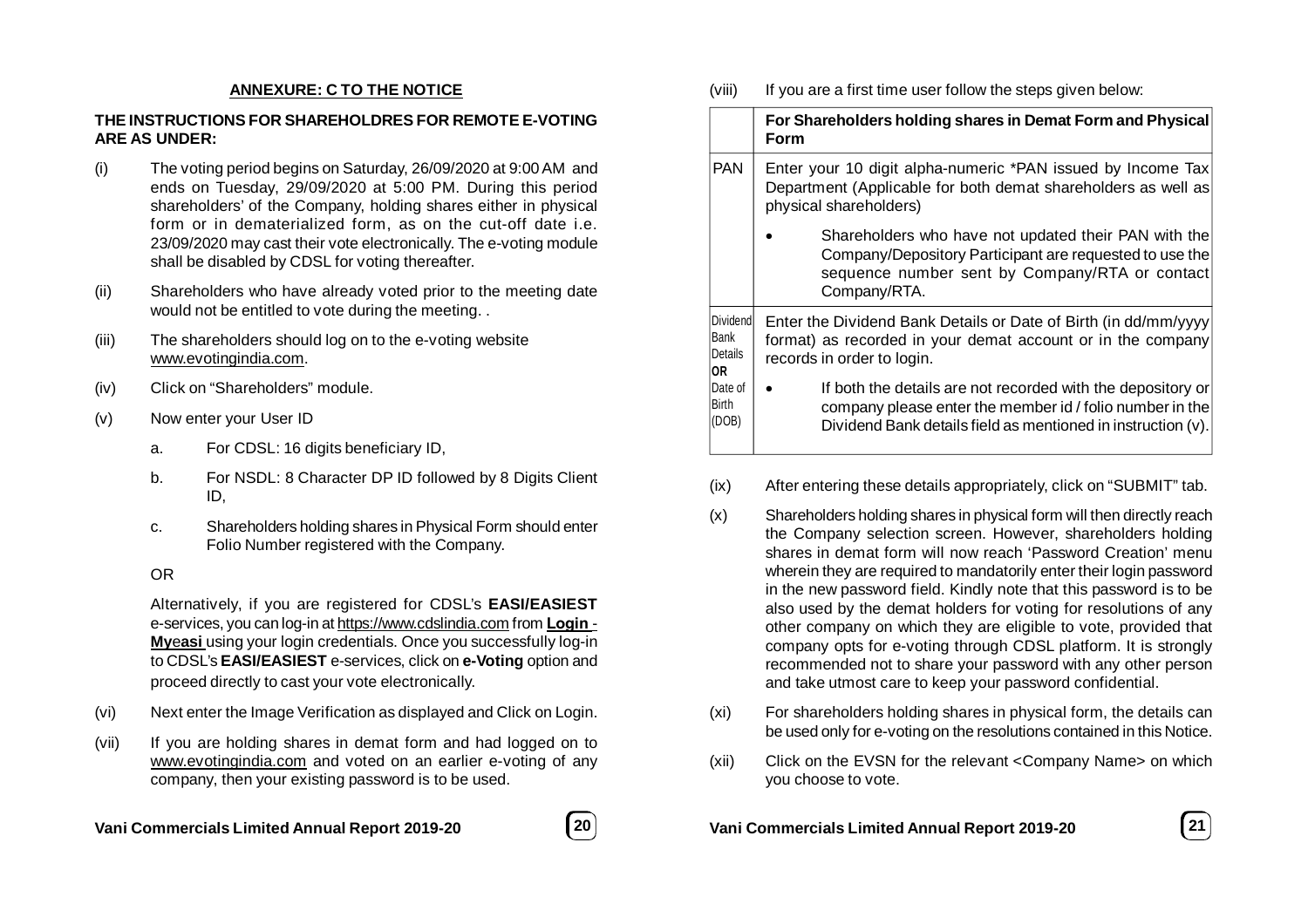- (xiii) On the voting page, you will see "RESOLUTION DESCRIPTION" and against the same the option "YES/NO" for voting. Select the option YES or NO as desired. The option YES implies that you assent to the Resolution and option NO implies that you dissent to the Resolution.
- (xiv) Click on the "RESOLUTIONS FILE LINK" if you wish to view the entire Resolution details.
- (xv) After selecting the resolution you have decided to vote on, click on "SUBMIT". A confirmation box will be displayed. If you wish to confirm your vote, click on "OK", else to change your vote, click on "CANCEL" and accordingly modify your vote.
- (xvi) Once you "CONFIRM" your vote on the resolution, you will not be allowed to modify your vote.
- (xvii) You can also take a print of the votes cast by clicking on "Click here to print" option on the Voting page.
- (xviii) If a demat account holder has forgotten the login password then Enter the User ID and the image verification code and click on Forgot Password & enter the details as prompted by the system.
- (xix) Shareholders can also cast their vote using CDSL's mobile app "**m-Voting".** The m-Voting app can be downloaded from respective Store. Please follow the instructions as prompted by the mobile app while Remote Voting on your mobile.

## **PROCESS FOR THOSE SHAREHOLDERS WHOSE EMAIL ADDRESSES ARE NOT REGISTERED WITH THE DEPOSITORIES FOR OBTAINING LOGIN CREDENTIALS FOR E-VOTING FOR THE RESOLUTIONS PROPOSED IN THIS NOTICE:**

- (i) Shareholders holding share(s) in dematerialized form, are requested to register their email address and mobile numbers with their relevant depositories through their depository participants.
- (ii) Shareholders holding share(s) in physical mode are requested to furnish their email addresses and mobile numbers with the Company's Registrar and Share Transfer Agent Skyline Financial Services Private Limited by sending email at admin@skylinerta.com .

# **Vani Commercials Limited Annual Report 2019-20 22**



# **INSTRUCTIONS FOR SHAREHOLDERS FOR E-VOTING DURING THE AGM ARE AS UNDER:-**

- 1. The procedure for e-Voting on the day of the AGM is same as the instructions mentioned above for Remote e-voting.
- 2. Only those shareholders, who are present in the AGM through VC/OAVM facility and have not casted their vote on the Resolutions through remote e-Voting and are otherwise not barred from doing so, shall be eligible to vote through e-Voting system available during the AGM.
- 3. If any Votes are cast by the shareholders through the e-voting available during the AGM and if the same shareholders have not participated in the meeting through VC/OAVM facility , then the votes cast by such shareholders shall be considered invalid as the facility of e-voting during the meeting is available only to the shareholders attending the meeting.
- 4. Shareholders who have voted through Remote e-Voting will be eligible to attend the AGM. However, they will not be eligible to vote at the AGM.
- **5. Note for Non Individual Shareholders and Custodians**
	- Non-Individual shareholders (i.e. other than Individuals, HUF, NRI etc.) and Custodians are required to log on to www.evotingindia.com and register themselves in the "Corporates" module.
	- A scanned copy of the Registration Form bearing the stamp and sign of the entity should be emailed to helpdesk.evoting@cdslindia.com.
	- After receiving the login details a Compliance User should be created using the admin login and password. The Compliance User would be able to link the account(s) for which they wish to vote on.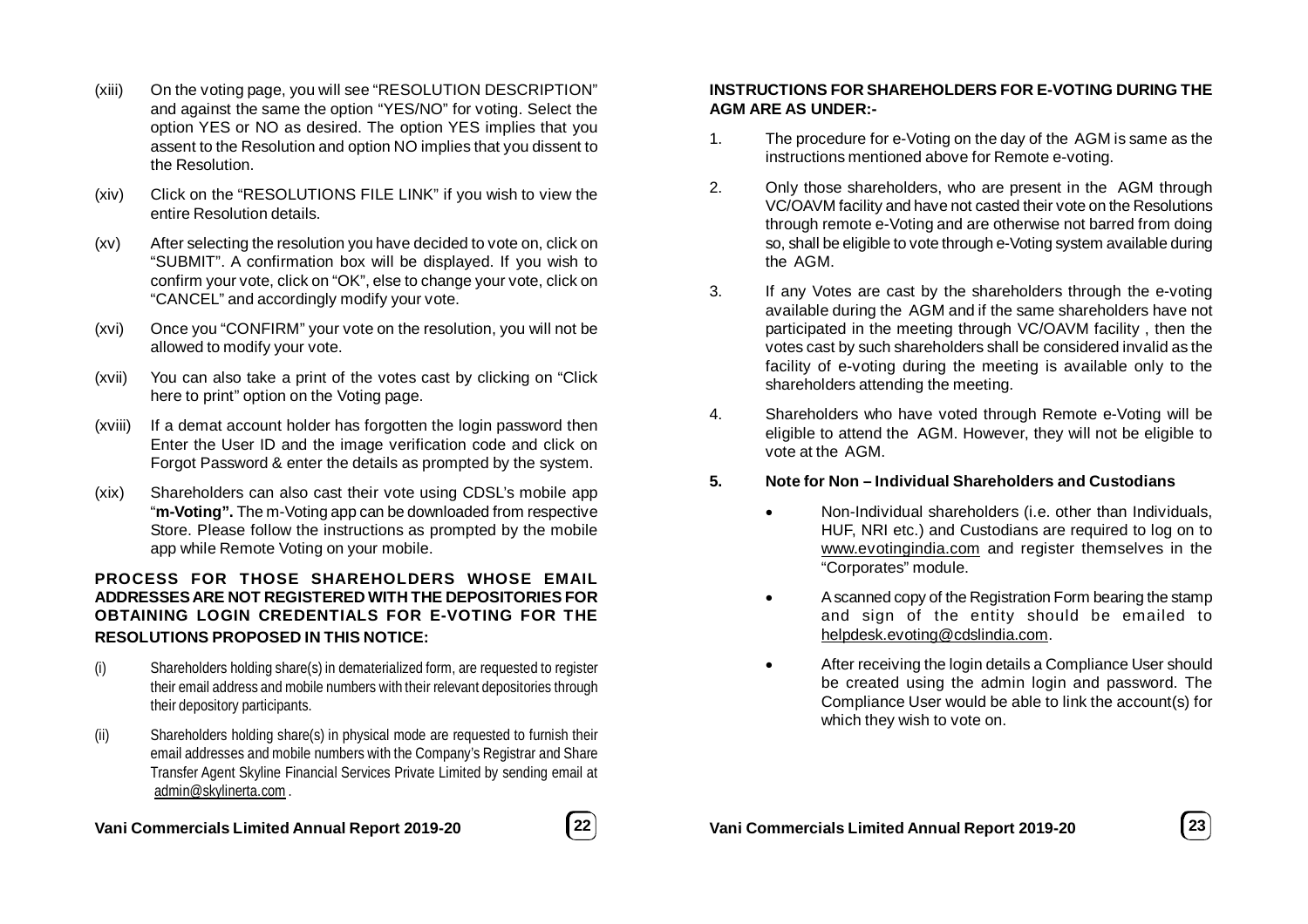- The list of accounts linked in the login should be mailed to helpdesk.evoting@cdslindia.com and on approval of the accounts they would be able to cast their vote.
- A scanned copy of the Board Resolution and Power of Attorney (POA) which they have issued in favour of the Custodian, if any, should be uploaded in PDF format in the system for the scrutinizer to verify the same.
- Alternatively Non Individual shareholders are required to send the relevant Board Resolution/ Authority letter etc. together with attested specimen signature of the duly authorized signatory who are authorized to vote, to the Scrutinizer and to the Company at the email address viz; info@vanicommercials.com (designated email address by company), if they have voted from individual tab & not uploaded same in the CDSL e-voting system for the scrutinizer to verify the same.

# **DIRECTOR'S REPORT**

The Members of Vani Commercials Limited

Your Directors have pleasure in presenting the 33<sup>rd</sup> Director's Report of your Company together with the Audited Financial Statement along with Auditors' Report for the Financial Year ended, 31st March, 2020.

### **1. FINANCIAL HIGHLIGHTS AND STATE OF COMPANY'S AFFAIRS**

| $m2 + m2 + m2 + m3$                        |               |                            |
|--------------------------------------------|---------------|----------------------------|
| <b>Particulars</b>                         |               | Current year Previous Year |
| <b>Total Income</b>                        | 56,00,288.00  | 26,06,316.00               |
| <b>Total Expenses</b>                      | 53,52,460.00  | 23,71,264.00               |
| Profit/ (Loss) Before Tax                  | 2,47,828.00   | 2,35,052.00                |
| <b>Tax Expenses</b>                        |               |                            |
| <b>Current Tax</b>                         | 63,866.00     | 62,000.00                  |
| Deferred Tax                               | 1,061.00      | 2,627.00                   |
| <b>Provision for Standard Assets</b>       | 148,058.00    | 58,737.00                  |
| <b>Profit/(Loss) after Tax</b>             | 34,843.00     | 1,11,688.00                |
| <b>Transfer to Statutory Reserves</b>      | 8,711.00      | 27,922.00                  |
| Net Profit Transferred to General Reserves | $\mathcal{L}$ | 0                          |
| Earnings per share (Rs.)                   |               |                            |
| Basic                                      | 0.01          | 0.03                       |
| Diluted                                    | 0.01          | 0.03                       |

# **(a) Financial Highlights (Amount in Rupees)**



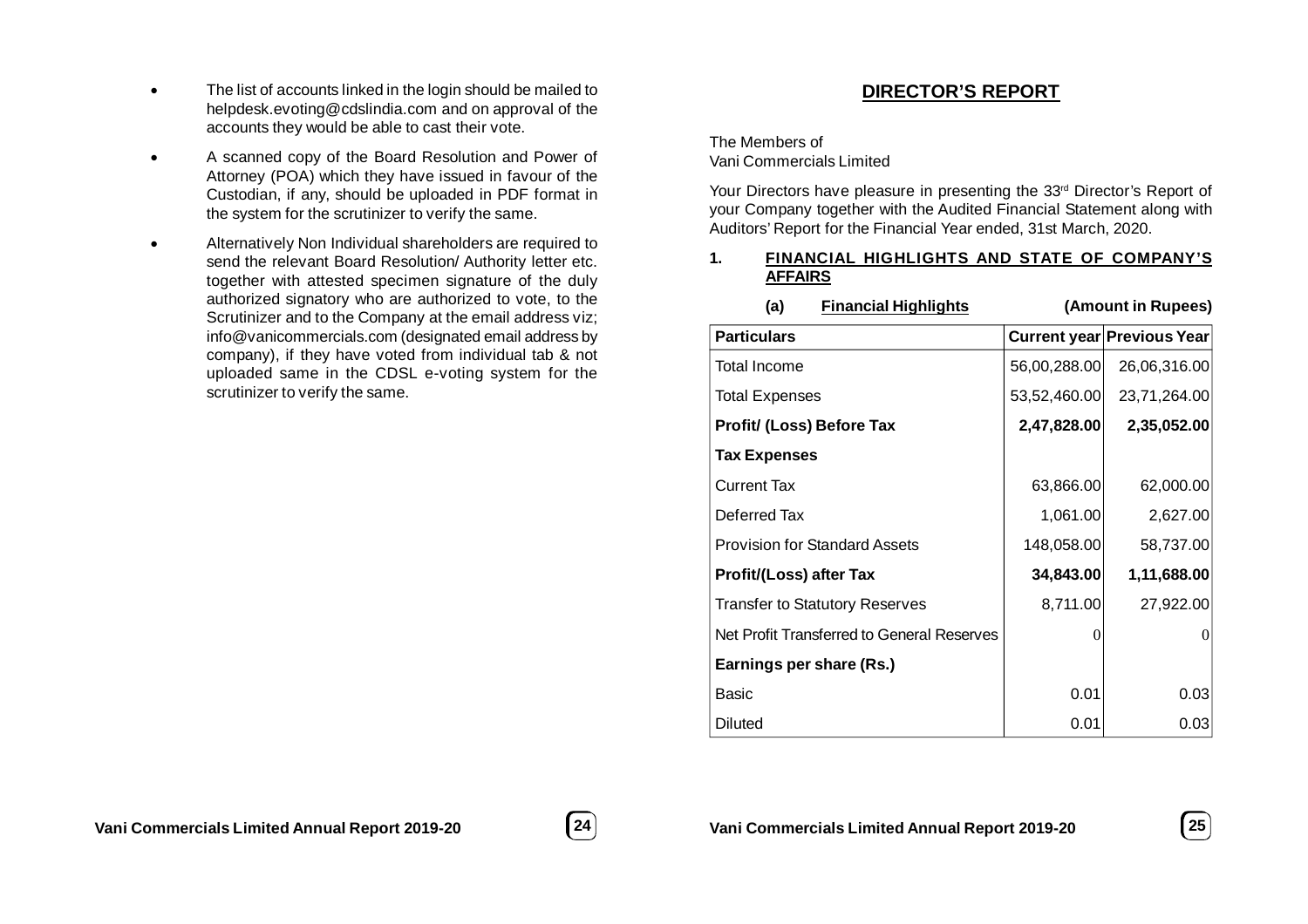During the year, your Company recorded Total Income of Rs. 56,00,288.00 (previous year Rs.26,06,316.00). The Company recorded a Net Profit of Rs.34,843.00 during the Financial Year ended 31st March, 2020 as against net profit of Rs.1,11,688.00 in the previous year. Further as the Company is NBFC, it made provision for Standard Assets' in terms of RBI Regulatory Framework.

### **(b) Capital Structure**

The Authorised Share Capital as at March 31, 2020 stood at Rs. 5,05,00,000/- (Rupees Five Crore Five Lakh only) divided into 50,50,000 (Fifty Lakh Fifty thousand) equity shares of Rs. 10/- (Ten) each and the paid up Equity Share Capital as at March 31, 2020 stood at Rs. 4,11,98,000/- (Rupees Four Crore Eleven Lakh Ninety Eight Thousand only) divided into 41,19,800 (Forty-one Lakh Nineteen thousand Eight hundred only) equity shares of Rs.10/- (Ten) each. During the year under review there was no changes reported.

### **(b) Transfer to Reserves in Terms of Section 134 (3) (J) of The Companies Act, 2013**

For the Financial Year ended 31st March, 2020, the Company has not proposed to carry any amount to the General Reserve Account, however made transfer to statutory reserve in terms of Section 45-IC of RBI Act.

### **(c) Transfer To Statutory Reserves**

For the financial year ended 31st March, 2020, the Company is proposed to carry an amount of Rs. 8,711.00 to Statutory Reserve Account as required under the provisions of Section 45-IC of RBI Act, 1934.

### **(d) Dividend**

Board does not recommend any dividend, due to meager profit in the Financial Year 2019-20.

## **(e) Loans**

The Company has taken unsecured loans from its director(s) the details for the same are provided in the Financial Statements and Notes thereon.

### **(f) Material Changes and Commitments**

The month of February and March 2020 witnessed the outbreak of the Pandemic in the Country and the same resulted into complete stoppage of the economy. Further the National Lockdown continued for the period of 25<sup>th</sup> March 2020 till 31<sup>st</sup> May 2020 and that resulted into economic turmoil in the Country. The Financial Market witnessed the large scale depression . Being primarily a Non-Banking Financial Company ("NBFC"), our collections from customers has been deferred as the same has been adversely impacted due to restrictions on the movement of people, as a result of which, our employees have not been able to make onfield visits at the customer's place. Further, various customers are facing financial crunch due to the lockdown and this has also impacted our business.

Further during the period of National Lockdown all employees have been advised to Work from Home where their job duty permits it, until further Notice by the Management.

# **2. PUBLIC DEPOSITS**

During the year under report, your Company did not accept any deposits from the public in terms of the provisions of Chapter V of the Companies Act, 2013 and under provision of Section 45-IA of the RBI Act, 1934.

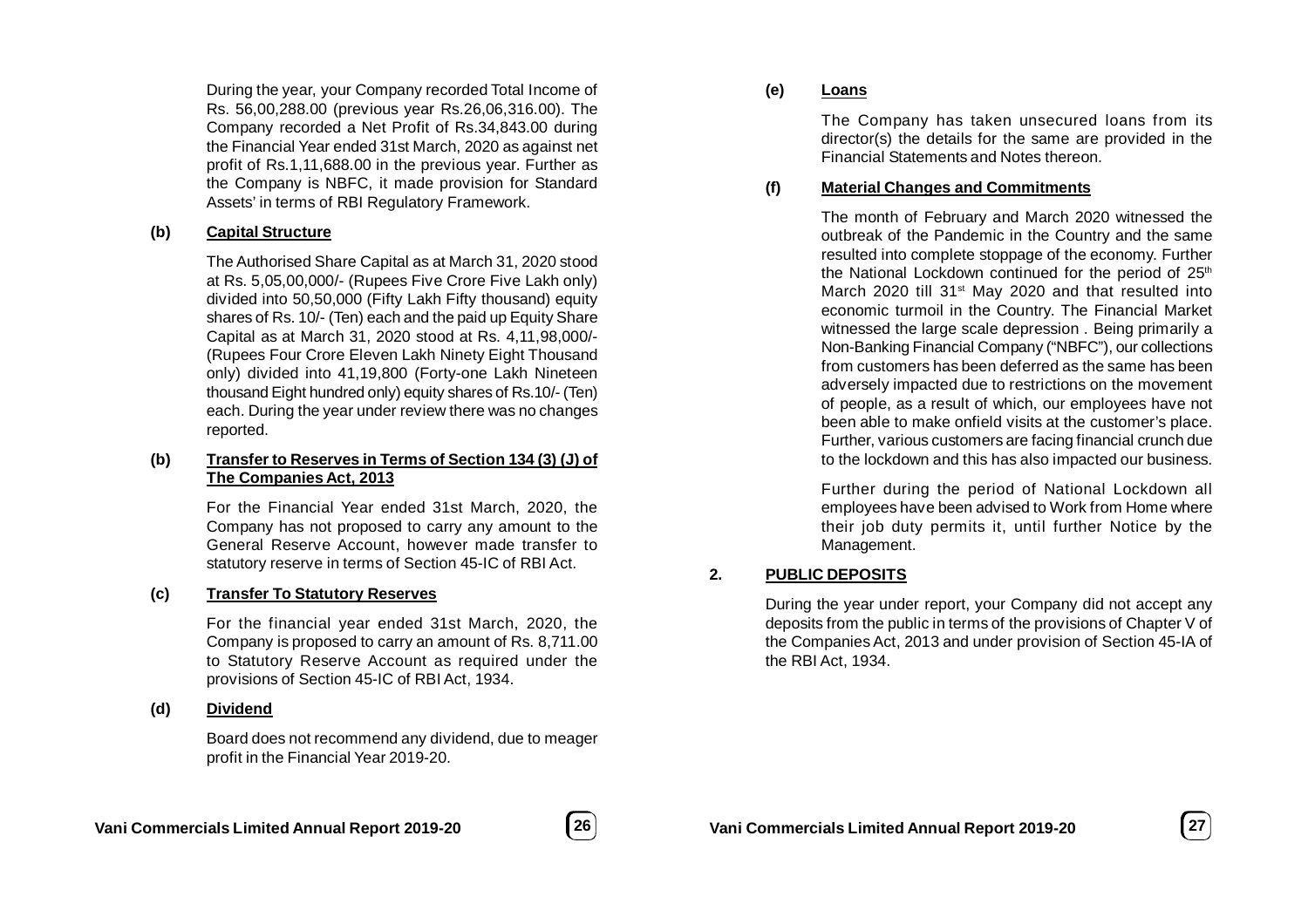### **3. DIRECTORS AND KEY MANAGERIAL PERSONNEL**

## **(A) CHANGES IN BOARD OF DIRECTORS AND KEY MANAGERIAL PERSONNEL**

### **CHANGES IN BOARD OF DIRECTORS**

During the Financial Year ended 31<sup>st</sup> March 2020, Mr. Sunkulp Sagar (DIN: 01555972) was appointed as Additional Director (Independent) on 3<sup>rd</sup> July 2019 and his appointment was confirmed by the members in Annual General Meeting for financial year 2018-19 held on 30<sup>th</sup> September 2019. Other than this there was no changes in the composition of Board of Directors during the year under reporting. However, Ms. Neha Ashish Karia resigned from the post of Managing Director & CFO of the Company on 10th June 2020, however she continued to act as the Director of the Company. Mr. Jitender Kumar Juneja Senior Employee (General Manager Administration & Collection since September 2017) of the Company was appointed as Managing Director & CFO of the Company w.e.f. 10<sup>th</sup> June 2020.

Further on 25<sup>th</sup> July 2020, Mr. Mukesh Sukhija (DIN: 01038078), being one of the Promoters was appointed as Non Executive Non Independent Director of the Company and Mr. Naresh Kumar Mansharamani (DIN: 07160387) was appointed as Additional Director (Independent).

Thus your Directors recommend appointment of following in forthcoming Annual General Meeting:

- (i) Mr. Jitender Kumar Juneja as Director of the Company
- (ii) Mr. Jitender Kumar Juneja as the Managing Director for a term of 5 (five) years i.e. upto 9 th June 2025 on the terms & conditions as detailed in the explanatory statement.
- (iii) Mr. Mukesh Sukhija as Director of the Company
- (iv) Mr. Naresh Kumar Mansharamani as Director (Independent) for a term of five years i.e. upto 24th July 2025

Therefore, as on the date of this report, the Board consists of the following Directors:

| S.No. | Name                                | <b>DIN</b> | Designation                            |
|-------|-------------------------------------|------------|----------------------------------------|
| 1.    | Jitender Kumar Juneja               | 06639752   | Managing Director & CFO                |
| 2.    | Mukesh Sukhija                      | 01038078   | Non Independent Non Executive Director |
| 3     | Pooja Bhatia                        | 00188770   | Non Independent Non Executive Director |
| 4     | Neha Ashish Karia                   | 07894660   | Non Independent Non Executive Director |
| 5     | Pravinbhai Parsotambhai Shankhavara | 06998422   | Independent Non Executive Director     |
| 6     | Viralbhai Vijaybhai Dodiya          | 06998426   | Independent Non Executive Director     |
|       | Sunkulp Sagar                       | 01555972   | Independent Non Executive Director     |
| 8     | Naresh Kumar Mansharamani           | 07160387   | Independent Non Executive Director     |

## **CHANGES IN KEY MANAGERIAL PERSONNEL**

Ms. Namrita has placed her resignation from the post of Company Secretary and Compliance Officer w.e.f. 3<sup>rd</sup> July, 2019 consequently. Ms. Rashika Chhatwal was appointed as Company Secretary and Compliance Officer w.e.f. 10<sup>th</sup> December, 2019 and she resigned from the office of Company Secretary and Compliance Officer of the Company on 26<sup>th</sup> June 2020.

### **(B) RETIREMENT BY ROTATION**

In accordance with the provisions of Section 152(6) of the Act and the Articles of Association of the Company, Ms. Neha Ashish Karia (DIN: **07894660** ) will retire by rotation at the ensuing Annual General Meeting ('AGM') of the Company and, being eligible, offers herself for

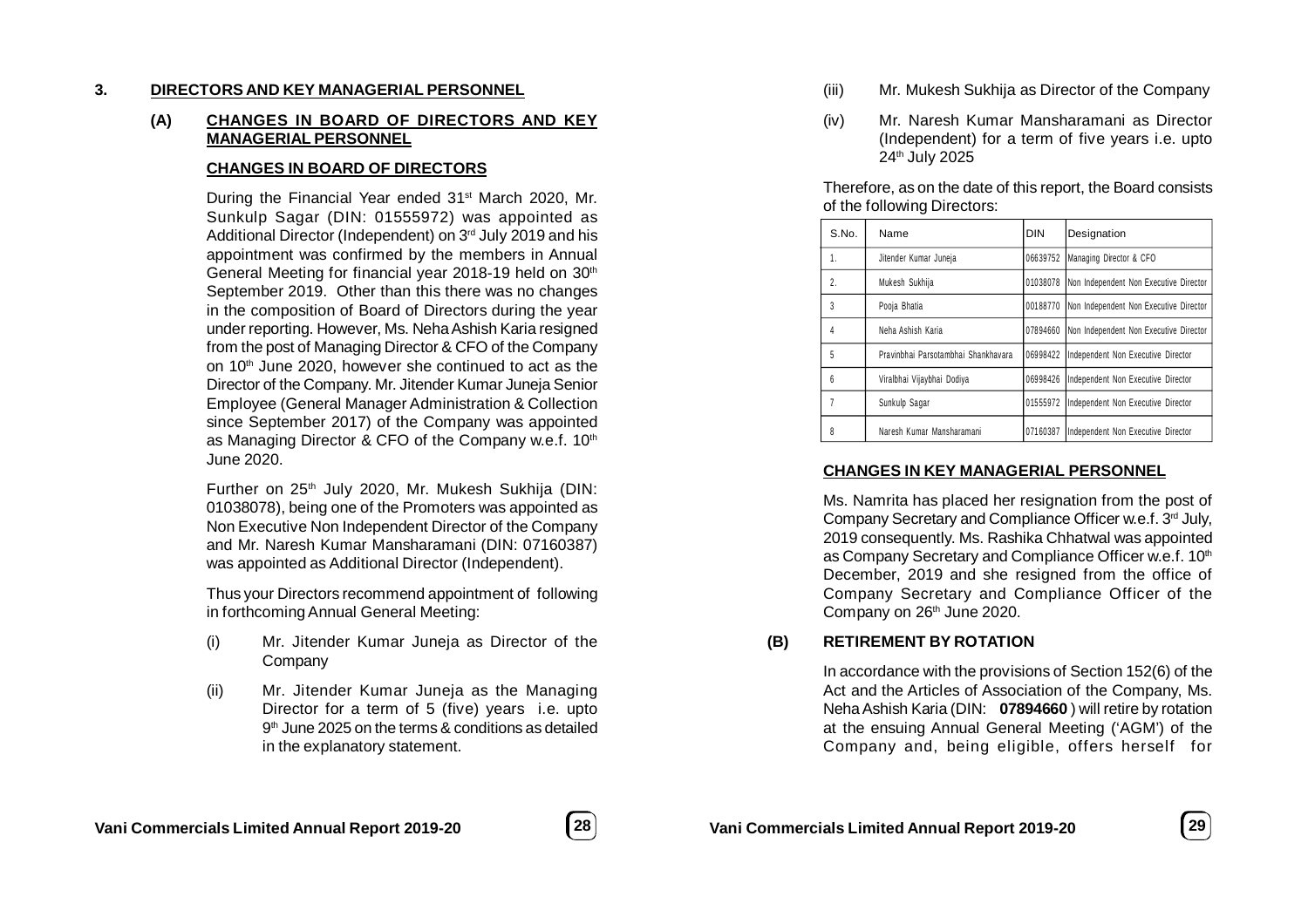re-appointment. Your Board has recommended her reappointment.

### **(C) DECLARATION OF INDEPENDENCE BY THE INDEPENDENT DIRECTORS AND STATEMENT ON COMPLIANCE OF CODE OF CONDUCT**

A declaration from Mr. Pravinbhai Parsotambhai Shankhavara, Mr. Viralbhai Vijaybhai Dodiya and Mr. Sunkulp Sagar, the Independent Directors of your Company have received confirming and they meet with the criteria of Independence as prescribed under Section 149(6) of the Act read with Rule 5 of the Companies (Appointment and Qualification of Directors) Rules, 2014 and Regulation 16(1)(b) of SEBI (Listing Obligations and Disclosure Requirements) Regulations, 2015 ("SEBI Listing Regulations"). However their names are yet to be included in the Databank of Independent Directors as prescribed under Rule 6(3) of the Companies (Appointment and Qualification of Directors)Rules, 2014.

Whereas Mr. Naresh Kumar Masharamani who was appointed as Independent Director on 25<sup>th</sup> July 2020, confirmed that he meets with the criteria of Independence as prescribed under Section 149(6) of the Act read with Rule 5 of the Companies (Appointment and Qualification of Directors) Rules, 2014 and Regulation 16(1)(b) of SEBI (Listing Obligations and Disclosure Requirements) Regulations, 2015 ("SEBI Listing Regulations"), further his name is included in the Databank of Independent Directors as prescribed under Rule 6(3) of the Companies (Appointment and Qualification of Directors) Rules, 2014 and he had been exempted from appearing in Online Proficiency Test.

The Independent Directors have complied with the Code for Independent Directors prescribed in Schedule IV to the Act.

Framework for Familiarization Programme for the Independent Directors and the details of Familiarization

**Vani Commercials Limited Annual Report 2019-20 30**

Programme imparted to Independent Directors are made available on the website of the Company http:// www.vanicommercials.com/wp-content/uploads/2019/06/ VANI\_Details-of-Familiarization-Programme-attended-by-Independent-Director.pdf.

The Company has formulated the Code of Conduct for Directors and Senior Management Personnel. Further the Board of Directors and Senior Management Personnel have fully complied with the provisions of the Code of Conduct of Board of Directors and Senior Management of the Company during the Financial Year ending 31<sup>st</sup> March, 2020.

# **(D) KEY MANAGERIAL PERSONNEL OF THE COMPANY**

Pursuant to the provisions of Section 203 of the Act, the Key Managerial Personnel of the Company as on the date of this report are Mr. Jitender Kumar Juneja, Managing Director & CFO.

### **(E) ATTRIBUTES, QUALIFICATIONS AND APPOINTMENT OF DIRECTORS**

The Nomination and Remuneration Committee has adopted the attributes and qualifications as provided in Section 149(6) of the Act and Rule 5 of the Companies (Appointment and Qualification of Directors) Rules, 2014, in respect of Independent Directors. The Committee has also adopted the same attributes and qualifications, to the extent applicable, in respect of Non-Independent Directors.

All the Non-Executive Directors of the Company fulfil the fit and proper criteria for appointment as Directors. Further, all Directors of the Company, other than the Managing Director and Independent Directors, are liable to retire by rotation. One-third of the Directors who are liable to retire by rotation, retire every year and are eligible for re-election.

# **(F) REMUNERATION POLICY**

The Board, on the recommendation of the Nomination and

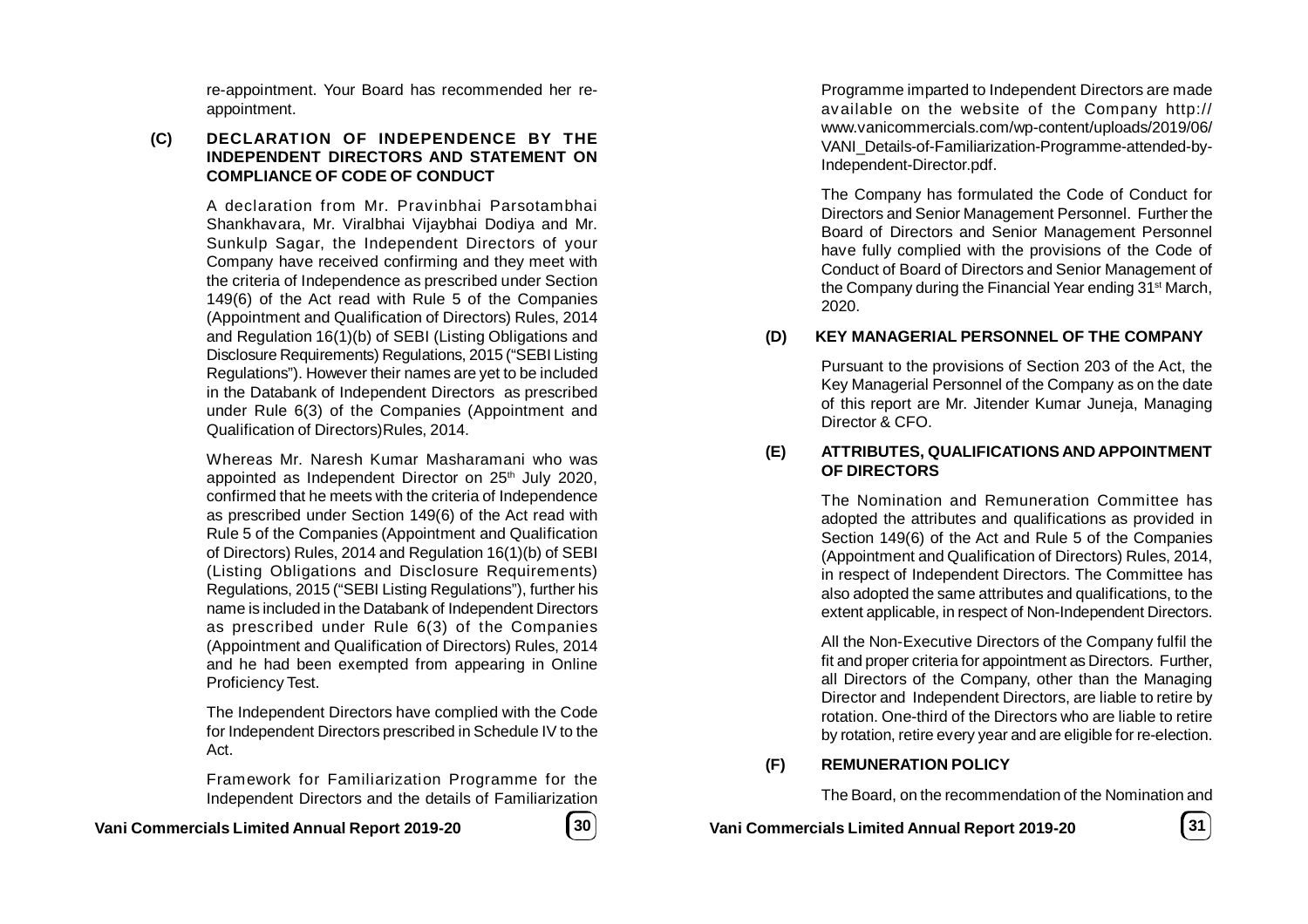Remuneration Committee, approved the Remuneration Policy for the Directors, Key Managerial Personnel and other employees of the Company, a copy of which is enclosed as **Annexure: I** to this Report.

### **(G) BOARD EVALUATION**

The Board carried out formal annual evaluation of its own performance and that of the individual Directors as also functioning of the Board Committees pursuant to the provisions of Companies Act, 2013, SEBI ((Listing Obligations and Disclosures Requirements) Regulations, 2015) and the Guidance Note on Board Evaluation issued by the Securities and Exchange Board of India on January 5, 2017, as required in terms of Section 134 (3) (p) of the Act. The performance evaluation of the Board, its committees and individual Directors was based on criteria approved by the Nomination and Remuneration Committee. The Directors expressed their satisfaction with the overall evaluation process.

In the separate meeting of Independent directors, performance of non-independent directors, the Chairman of the Company and the board as a whole was evaluated, taking into account the views of executive directors and non-executive directors.

### **4. NUMBER OF BOARD MEETINGS**

During the year ended 31st March, 2020, 9 (Nine) meetings of the Board were held on 16th April 2019, 29th May 2019; 3rd July 2019; 12th August 2019; 2nd September, 2019; 8th November,2019; 10th December 2019; 12th February 2020 and 24<sup>th</sup> March 2020.

# **5. BOARD COMMITTEES AND MEETINGS**

Presently, the Company has 3 (Three) Board Committees with the following members:

| <b>Audit Committee</b>                | Mr. Naresh Kumar Marsharamani<br>Mr. Sunkulp Sagar<br>Mr. Mukesh Sukhija | Chairman<br>Member<br>Member |
|---------------------------------------|--------------------------------------------------------------------------|------------------------------|
| Nomination and Remuneration Committee | Mr. Sunkulp Sagar<br>Mr. Naresh Kumar Marsharamani<br>Mr. Mukesh Sukhija | Chairman<br>Member<br>Member |
| Stakeholders Relationship Committee   | Ms. Pooja Bhatia<br>Mr., Naresh Kumar Marsharamani<br>Mr. Sunkulp Sagar  | Chairman<br>Member<br>Member |

## **THE DETAILS OF THE AUDIT COMMITTEE MEETING HELD DURING THE YEAR ARE AS FOLLOWS:**

During the year ended  $31<sup>st</sup>$  March, 2020, 6 (Six) meetings of the Audit Committee were held which are as follows: 29th May, 2019; 12<sup>th</sup> August, 2019; 2<sup>nd</sup> September 2019; 8<sup>th</sup> November, 2019; 10<sup>th</sup> December, 2019 and 12<sup>th</sup> February, 2020.

### **THE DETAILS OF THE NOMINATION AND REMUNERATION COMMITTEE MEETING HELD DURING THE YEAR ARE AS FOLLOWS:**

During the year ended 31st March, 2020, 3 (Three) meetings of the Nomination and Remuneration Committee were held which are as follows: 3<sup>rd</sup> July, 2019; 2<sup>nd</sup> September 2019 and 10<sup>th</sup> December, 2019.

### **THE DETAILS OF THE STAKEHOLDERS RELATIONSHIP COMMITTEE MEETING HELD DURING THE YEAR ARE AS FOLLOWS:**

During the year ended 31<sup>st</sup> March, 2020, 4 (Four) meetings of Stakeholder's Relationship Committee were held which are as follows: 29<sup>th</sup> May, 2019; 10<sup>th</sup> August, 2019; 12<sup>th</sup> November, 2019 and 11<sup>th</sup> February, 2020.

### **6. DIRECTORS' RESPONSIBILITY STATEMENT**

As required under Section 134(5) of the Act, your Board of Directors to the best of their knowledge and ability confirm that: -



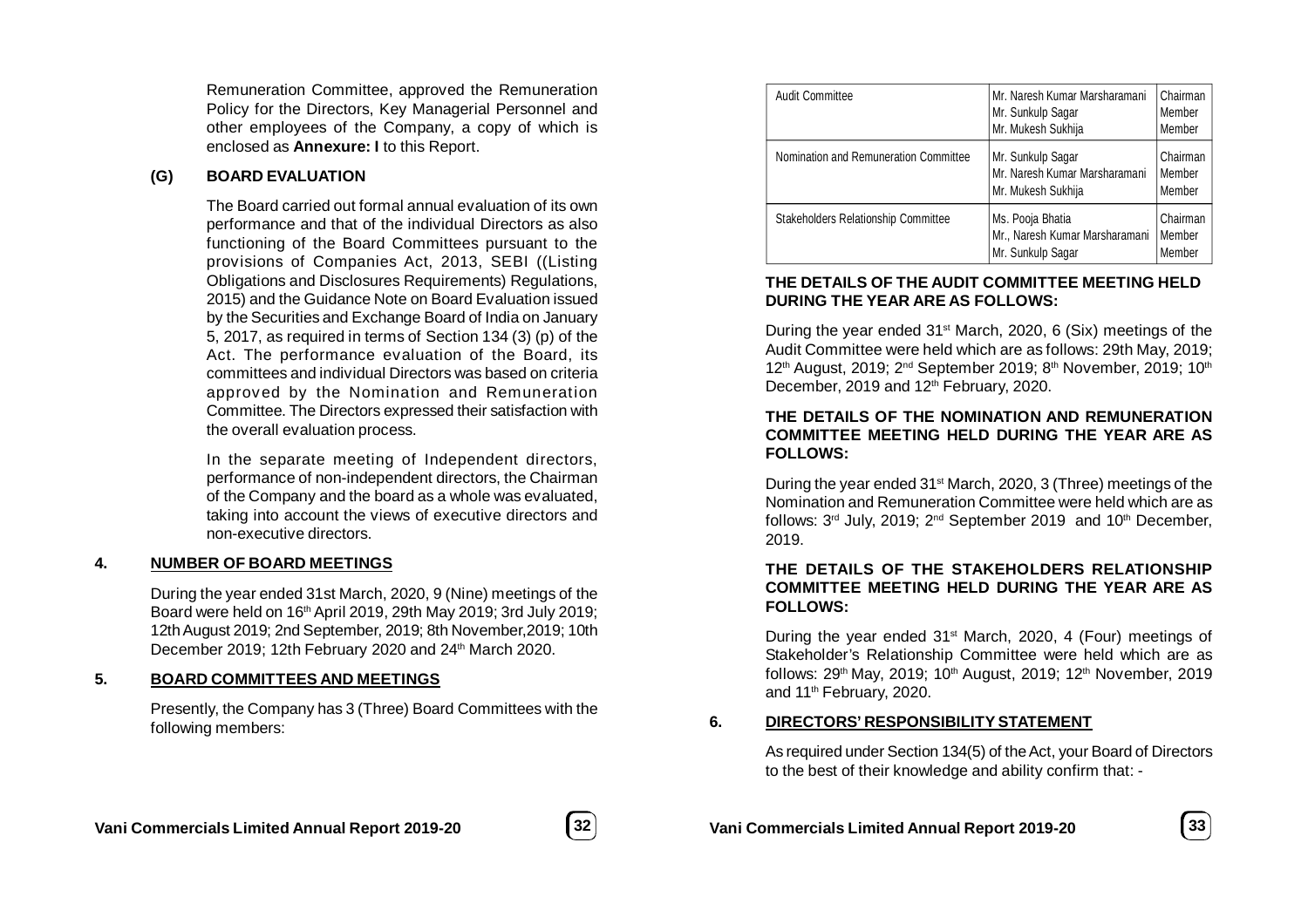- i) in the preparation of the Annual Accounts, the applicable Accounting Standards had been followed with proper explanation relating to material departures, if any;
- ii) they have selected such accounting policies and applied them consistently and made judgments and estimates that are reasonable and prudent so as to give a true and fair view of the state of affairs of the Company at the end of the financial year and of the profit and loss of the Company for that period;
- iii) they have taken proper and sufficient care for the maintenance of adequate accounting records in accordance with the provisions of the Act for safeguarding the assets of your Company and for preventing and detecting fraud and other irregularities;
- iv) they have prepared the Annual Accounts on a going concern basis;
- v) they have laid down internal financial controls to be followed by the Company and such internal financial controls are adequate and were operating effectively;
- vi) proper systems have been devised to ensure compliance with the provisions of all applicable laws and such systems are adequate and operating effectively.

# **7. SUBSIDIARIES, ASSOCIATES AND JOINT VENTURES**

As at March 31, 2020 the Company does not have any subsidiary, associate or joint venture.

# *8.* **LISTING INFORMATION**

The Equity Shares of the Company are presently listed only at BSE Limited and listing fee for 2019-20 is paid,

### **9. DEMATERIALIZATION OF SHARES**

The securities of the Company are admitted with NSDL and CDSL, the ISIN allotted to the Company is INE661Q01017.



### **10. REPORT ON CORPORATE GOVERNANCE**

In terms of Regulation 15(2) of SEBI (Listing Obligations and Disclosure Requirements) Regulations, 2015, the provision of Regulation 27 of the SEBI (Listing Obligations and Disclosure Requirements) Regulations, 2015 are not applicable to the Company since the paid up capital of the Company is below Rs. 10 crores and also the net worth of the Company is below Rs. 25 Crores. Thus, the Company is not required to attach the Corporate Governance report with the Report of the Board of Directors.

### **11. CORPORATE SOCIAL RESPONSIBILITY**

During the financial year 2019-20, the Net Worth of the Company was Rs. 4,13,30,996.00 and Turnover of the Company was Rs. 54,34,450.00 and Net profit of the Company was below prescribed limit therefore provisions of Section 135(1) of the Companies Act, 2013 read with the Companies (Corporate Social Responsibility Policy) Rules, 2014 are not applicable.

## **12. PARTICULARS OF EMPLOYEES AND RELATED DISCLOSURES**

The Company provides a gender friendly workplace, during the year under review, there were no cases filed pursuant to Sexual Harassment of Women at Workplace (Prevention, Prohibition and Redressal) Act, 2013.

The company has complied with provisions relating to the constitution of Internal Complaints Committee under the Sexual Harassment of Women at Workplace (Prevention, Prohibition and Redressal) Act, 2013

**Disclosure on remuneration pursuant to Section 197 of the Companies Act, 2013 read with Rule 5 (1) of the Companies (Appointment & Remuneration of Managerial Personnel) Rules, 2014**

There are no employees drawing remuneration in excess of the limits set out in the said Rules during the financial year. Disclosures pertaining to remuneration and other details as required under Section 197(12) of the Companies Act, 2013 read with Rule 5(1)

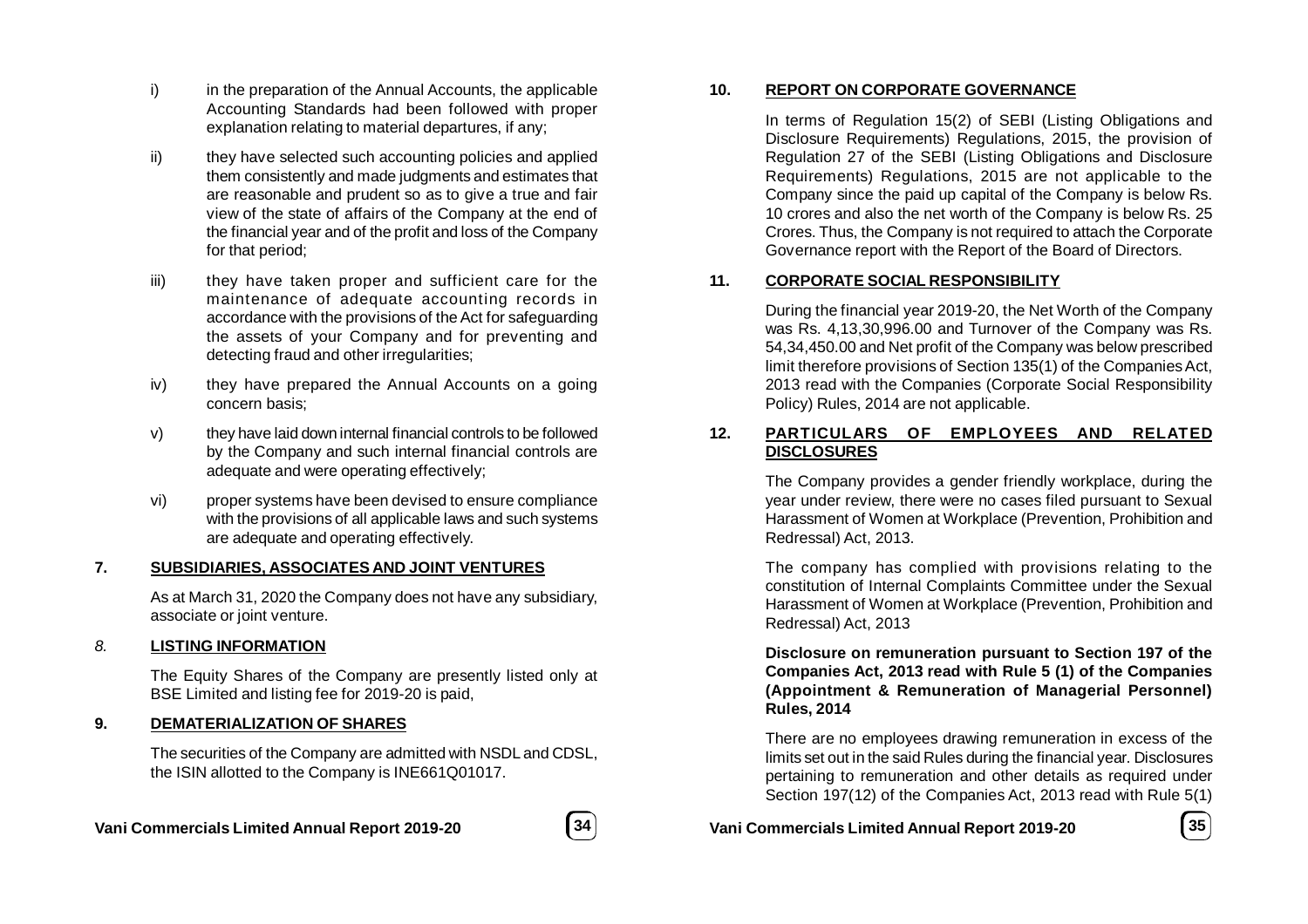of the Companies (Appointment and Remuneration of Managerial Personnel) Rules, 2014 are as follows:

 The Ratio of the remuneration of each director to the median remuneration of the employees of the Company for the financial year 2019-20:

| S. No. | Name              | Designation               | Ratio |
|--------|-------------------|---------------------------|-------|
|        | Neha Ashish Karia | Managing Director and CFO | Nil   |
|        | Pooja Bhatia      | Director                  | Nil   |

 Percentage increase in remuneration of each director, Chief Financial Officer & Company Secretary in the financial year 2019-20

| <b>S. No.</b> | Name              | Designation               | %<br>increase |
|---------------|-------------------|---------------------------|---------------|
| 1.            | Neha Ashish Karia | Managing Director and CFO | Nil           |
| 2.            | Pooja Bhatia      | Director                  | Nil           |
| 3.            | Namrita           | <b>Company Secretary</b>  | Nil           |
| 4.            | Rashika Chhatwal  | <b>Company Secretary</b>  | Nil           |

- Percentage increase in Median remuneration of employees in a financial year: Nil
- Number of permanent employees on rolls of the Company as on 31.03.2020 : 5 (Five)
- Average percentile increase already made in the salaries of employees other than the managerial personnel in the last financial year and its comparison with the percentile increase in the managerial remuneration and justification thereof:

Average remuneration increase for Non Managerial Personnel of the Company during the financial year was Nil and the average remuneration increase for the said financial year, in Managerial Personnel of the Company was Nil.

**The Company affirms that the remuneration is as per the Remuneration Policy of the Company.**

# **13. MAINTENANCE OF COST RECORDS AS SPECIFIED UNDER SECTION 148 OF THE COMPANIES ACT, 2013**

The provisions of maintenance of cost records as specified under sub-section (1) of section 148 of the Companies Act, 2013 is not applicable to the company and accordingly accounts and records are not maintained as per the provisions of this section.

# **14. RISK MANAGEMENT**

The Board has approved the Risk Management Policy of the Company. The Company's risk management framework is designed to address risks intrinsic to operations, financials and compliances arising out of the overall strategy of the Company. The Company manages, monitors and reports on the principal risks and uncertainties that can impact its ability to achieve its objectives. The responsibility for management of risks vests with the Managers/ officers responsible for the day-to-day conduct of the affairs of the Company which lead to identification of areas where risk management processes need to be strengthened. Annual update is provided to the Board on the effectiveness of the Company's risk management systems and policies.

### **15. INTERNAL FINANCIAL CONTROLS & INTERNAL AUDIT**

The Company has adequate internal financial controls with respect to the financial statements, commensurate with the size and scale of the operations of the Company. During the year such controls were tested and no reportable material weakness in operation has been observed. Internal audit of the Company has been carried out during the year. The Audit Committee reviews the internal audit



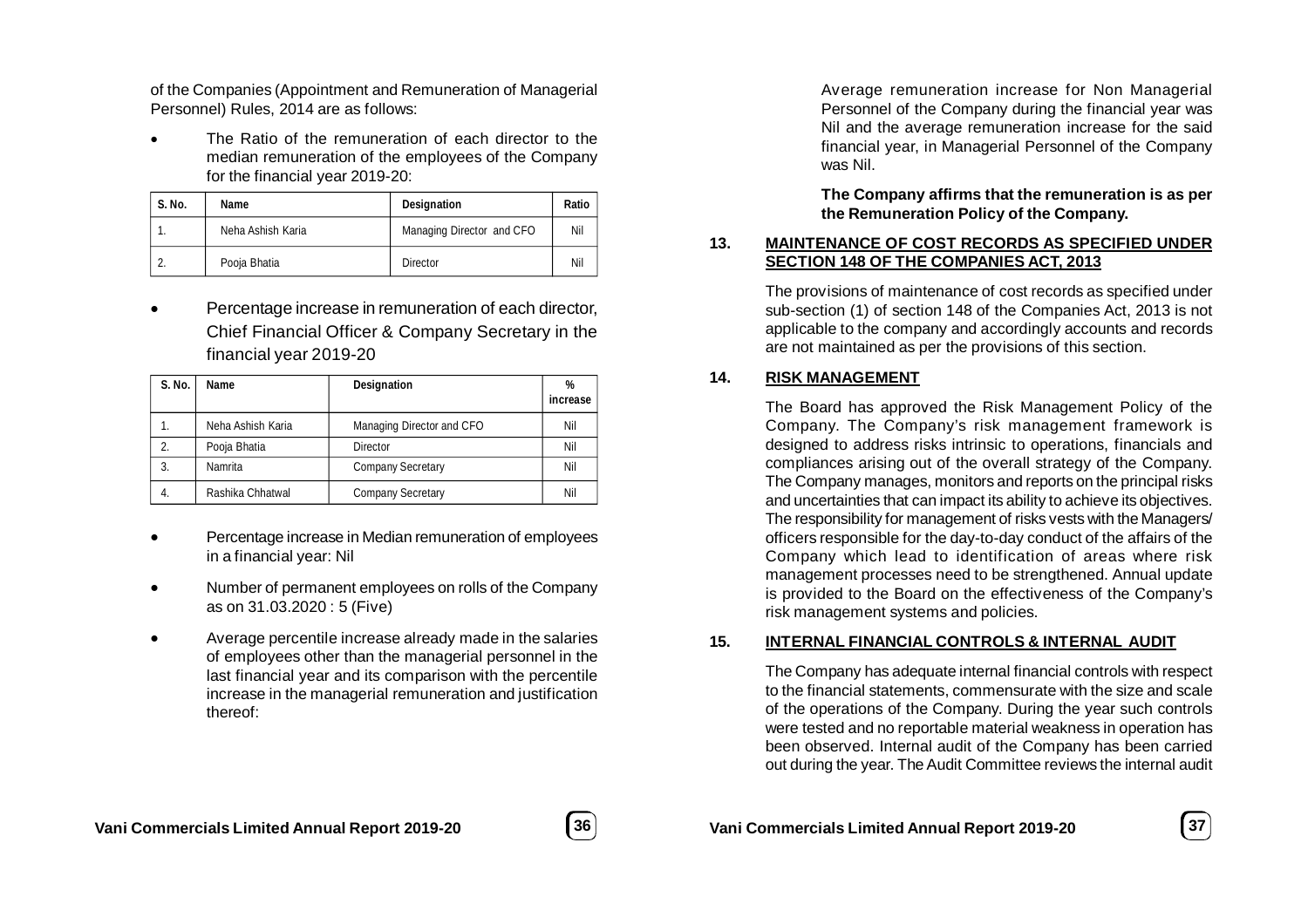findings, provides guidance on internal controls and ensures that the internal audit recommendations are implemented.

# **16. PARTICULARS OF LOANS, GUARANTEES AND INVESTMENTS**

The Company is a Non Banking Finance Company, registered with the Reserve Bank of India, thus the provisions of the Section 186 of the Companies Act, 2013 do not apply to the Company.

### **17. RELATED PARTY TRANSACTIONS**

During the year ended 31st March, 2020, the Company has not entered into any Related Party Transactions

The Policy on materiality of related party transactions and dealing with related party transactions as approved by the Board is available on the website of the Company at weblink **http:// www.vanicommercials.com/wp-content/uploads/2019/06/ VANI\_Policy-on-materiality-of-Related-Party-Transactions-andon-dealing-with-Related-Party-Transactions.pdf**

### **18. SIGNIFICANT AND MATERIAL ORDERS PASSED BY THE REGULATORS / COURTS / TRIBUNALS**

During the year under review, no significant or material orders were passed by the Regulators / Courts / Tribunals which would impact the going concern status of the Company and its future operations.

# **19. EXTRACT OF ANNUAL RETURN**

Pursuant to Section 92(3) of the Companies Act, 2013, the details forming part of the extract of the Annual Return in Form MGT-9 are provided under **Annexure: II** to this Report. The details of Annual return is also available on the website of the company at the weblink https://www.vanicommercials.com/stakeholders-info/ Annual Reports.

# **20. STATUTORYAUDITORS AND AUDIT REPORT**

Pursuant to the provisions of section 139 of the Companies Act, 2013 read with Companies (Audit and Auditors) Rules, 2014, as



amended from time to time, M/s MKRJ & Co., Chartered Accountants, appointed as statutory auditors of the Company from the conclusion of the 30th Annual General Meeting held on 28<sup>th</sup> September, 2017 till the conclusion of the 35<sup>th</sup> AGM of the Company to be held in the year 2022.

The comments made by the Auditors' in their Report are self explanatory and do not call for any further comments. The Auditors' Report does not contain any qualification, reservation or adverse remark.

### **21. MANAGEMENT DISCUSSION & ANALYSIS REPORT**

Management's Discussion and Analysis Report for the year under review, as stipulated under Regulation 34(2) read with Schedule V of the SEBI (Listing Obligations and Disclosure Requirements) Regulations, 2015, is presented in a separate section forming a part of the Annual Report.

## **22. CONSERVATION OF ENERGY, TECHNOLOGY ABSORPTION, FOREIGN EXCHANGE EARNINGS AND OUTGO**

### **CONSERVATION OF ENERGY:**

**Steps taken on conservation of energy and impact thereof:** Efforts to conserve electricity by operating only necessary lights, fittings and fixtures were made during the financial year 2019-20.

**Steps taken by the company for utilizing alternate sources of energy:** NIL

**Capital investment on energy conservation equipment:** NIL.

# **TECHNOLOGYABSORPTION:**

- (I) Efforts, in brief, made towards technology absorption and benefits derived as a result of the above efforts, e.g. product improvement, cost reduction, product development, import substitution, etc.: **Nil**
- (II) No technology was/were imported during the last 3 years reckoned from the beginning of the Financial year.

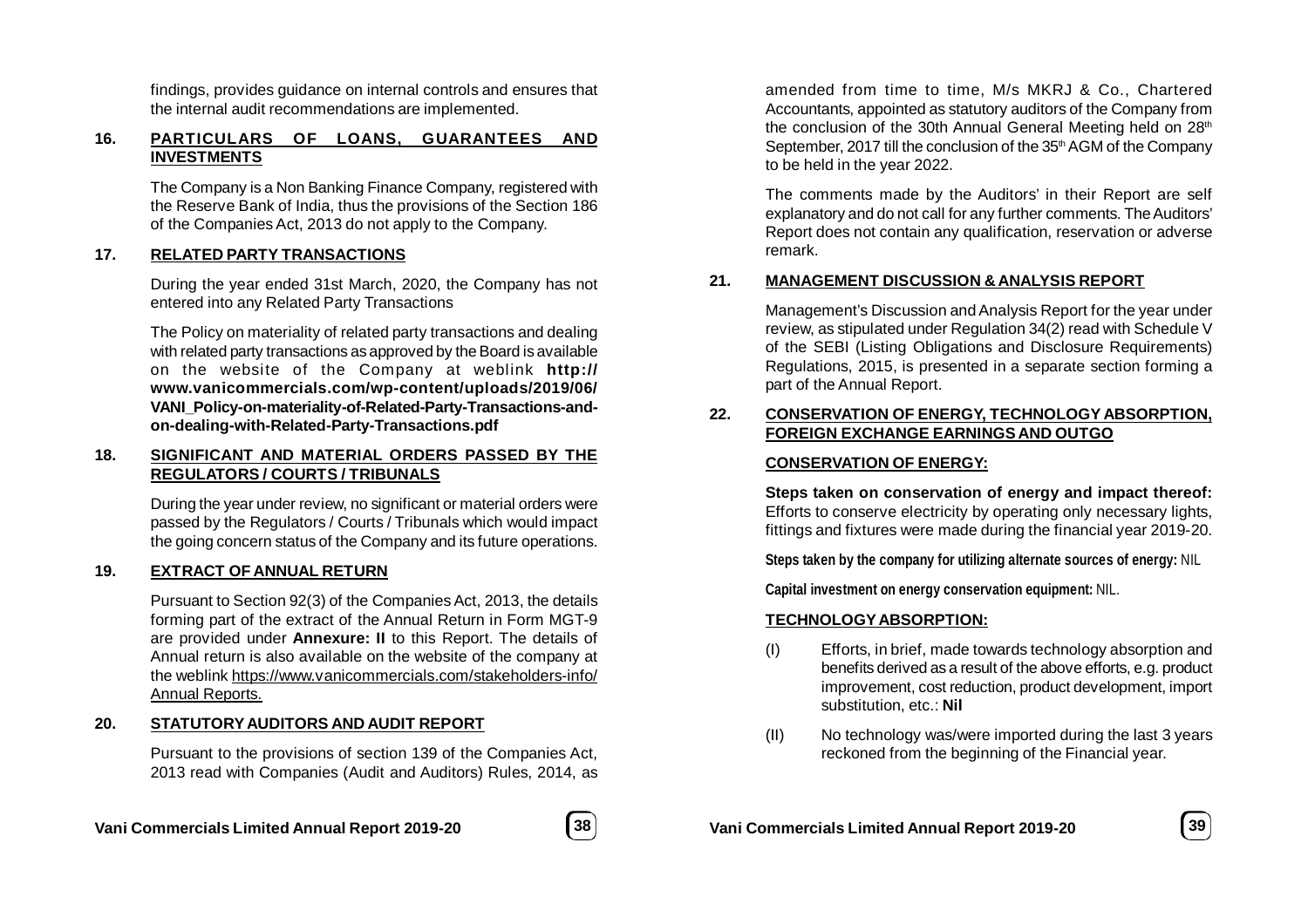(III) Expenditure incurred on research and development – **NIL**

### **FOREIGN EXCHANGE EARNINGS AND OUTGO**

There were no foreign exchange earnings or outflow during the financial year.

### **23. SECRETARIAL AUDITOR & SECRETARIAL AUDIT REPORT**

In terms of Section 204 of the Companies Act, 2013, the Company has appointed Ms. Kavita, Practicing Company Secretary of M/s A K Nandwani & Associates as the Secretarial Auditor of the Company for the Financial Year 2019-20. The Secretarial Audit Report given by Ms. Kavita, Practicing Company Secretary of M/s A K Nandwani & Associates is provided under **Annexure: III** to this Report.

The comments made by the Secretarial Auditor are self explanatory and do not require any further comments. The Secretarial Audit Report does not contain any qualification, reservation or adverse remark.

### **24. COMPLIANCE WITH SECRETARIAL STANDARD**

The Board of Directors state that the Company has complied with the provisions of the applicable Secretarial Standards issued by the Institute of Company Secretaries of India, as amended from time to time.

### **25. ESTABLISHMENT OF VIGIL MACHENISM**

The Vigil Mechanism Policy of the Company is formulated in terms of section 177 (9) of the Companies Act, 2013 read with the provisions of the Listing Agreement with the Stock Exchange(s) and thereby also incorporates Whistle Blower Policy. That as per the said policy protected disclosures can be made by the whistle blower to the dedicated e-mail / telephone line/ letter to Chairman of Audit Committee.

The Policy on Vigil Mechanism and Whistle Blower Policy as approved by the Board is available on the website of the Company at weblink http://www.vanicommercials.com/wp-content/uploads/ 2019/06/VIGIL-MECHANISM-AND-WHISTLE-BLOWER-POLICY.pdf

# **Vani Commercials Limited Annual Report 2019-20 40**



### **26. ACKNOWLEDGEMENT**

Your directors would like to express their sincere appreciation for the assistance and corporation received from the financial institutions, banks, Government authorities, customers, vendors and members during the year under review. Your directors also wish to place on record their deep sense of appreciation for the committed services by the Company's executives, staff and workers.

> **For & on behalf of Board of Directors For Vani Commercials Limited**

**Date: 26th August 2020 Managing Director and CFO Director Place: New Delhi DIN: 06639752 DIN: 01038078**

**Vani Commercials Limited Regd. Off.: 'AASTHA', LP – 11C, Pitampura, New Delhi – 110034 CIN: L74899DL1988PLC106425 Email ID:info@vanicommercials.com**

**Sd/- Sd/- Jitender Kumar Juneja Mukesh Sukhija**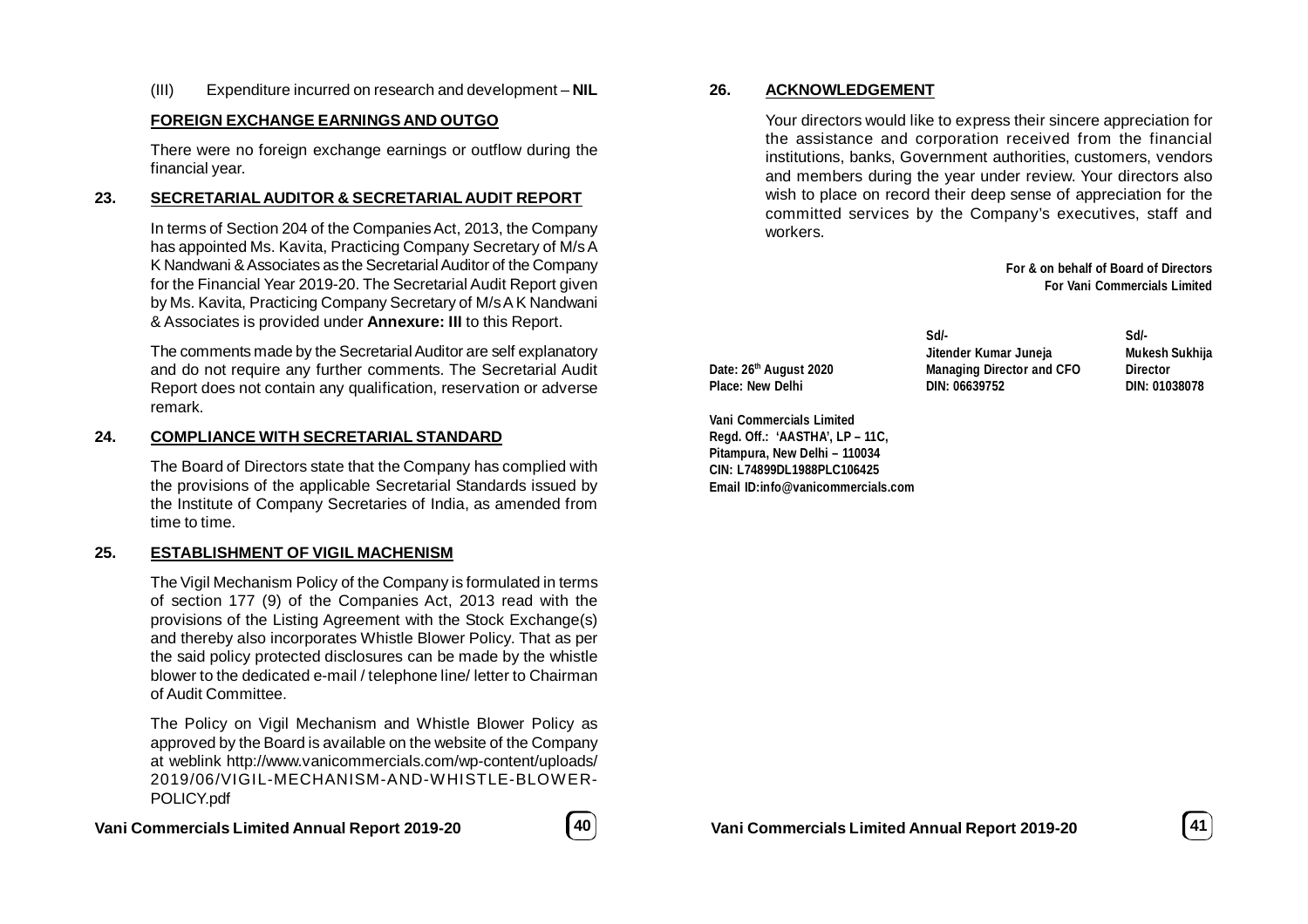### **'Annexure- I'**

# **NOMINATION & REMUNERATION POLICY (DIRECTORS, KMP & SENIOR MANAGEMENT)**

# **INTRODUCTION**

In pursuance of the Company's philosophy to consider its employees as its invaluable assets, to pay equitable remuneration to all Directors, Key Managerial Personnel (KMP) and employees of the Company, to harmonize the aspirations of human resources consistent with the goals of the Company and, in terms of the provisions of the Companies Act, 2013. This policy on nomination and remuneration of Directors, Key Managerial Personnel and Senior Management has been formulated by the Nomination & Remuneration Committee and approved by the Board of Directors.

# **OBJECTIVE**

The objective and purpose of the Policy are as given below:

- 1. To lay down criteria and terms and conditions with regard to identifying persons who are qualified to become Directors (Executive and Non-Executive) and persons who may be appointed in Senior Management and Key Managerial positions and to determine their remuneration.
- 2. To carry out evaluation of the performance of Directors, as well as Key Managerial and Senior Management Personnel.
- 3. To provide them reward linked directly to their effort, performance, dedication and achievement of Organization's goals as entrusted on them.
- 4. To retain, motivate and promote talent and to ensure long term retention of talented managerial persons and create competitive advantage. In the context of the aforesaid objectives the following policy has been framed and recommended by the Nomination & Remuneration Committee and adopted by the Board of Directors.

## **PART – A**

## **POLICY FOR APPOINTMENT AND REMOVAL OF DIRECTOR, KMP AND SENIOR MANAGEMENT**

# **APPOINTMENT**

- 1. The candidate for a position at Director, KMP or Senior Management level is met by the Managing Director in consultation with the other Directors. The interview is targeted at assessing the candidate on his/ her functional & leadership capabilities and cultural fitment to the organization.
- 2. The MD assesses the shortlisted candidates.
- 3. The selected candidate's details and the proposed compensation is shared with the Nomination & Remuneration Committee for their review and suggestions. The same is shared with the Board at the next board meeting.

# **TERM/ TENURE**

The tenure for Directors shall be governed by the terms defined in the Companies Act, 2013. However, the tenure for other KMP and Senior Management Personnel will be governed by Terms of Appointment in accordance with the Recruitment Policy of the Company.

# **EVALUATION**

The performance of the KMP and Senior Management Personnel is evaluated at regular intervals (half yearly/ yearly) by the Managing Director. The performance evaluation of Independent Directors shall be done by the Board, excluding the Director being evaluated, basis the contributions made to the Board deliberations on various matters including business strategy, financial strategy, operations, cost and risk management, etc., and suggestions given in this regard.

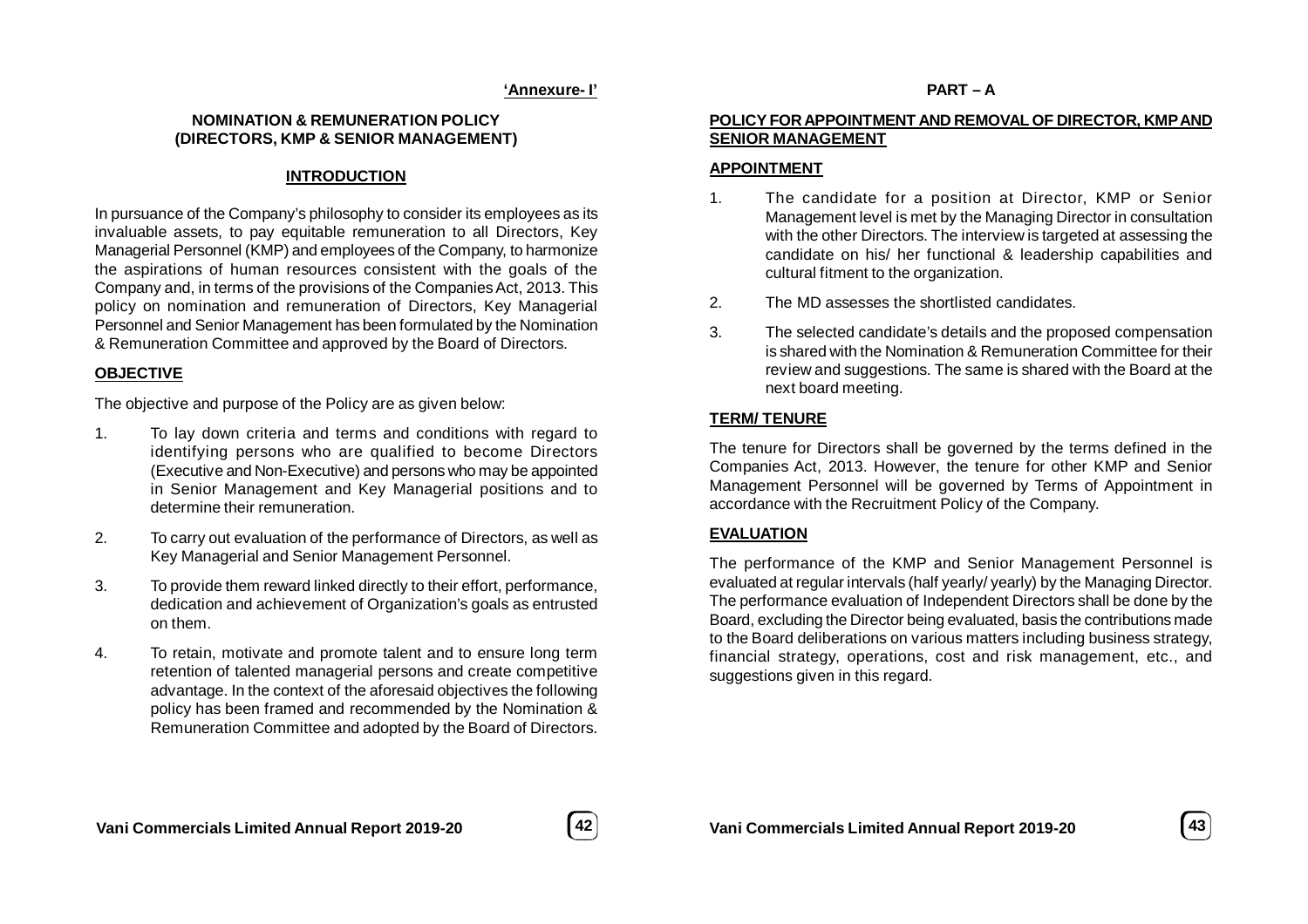### **REMOVAL**

Due to reasons for any disqualification mentioned in the Companies Act, 2013, rules made thereunder or under any other applicable Act, rules and regulations, the Managing Director may recommend, to the Committee and the Board with reasons recorded in writing, removal of a Director, subject to the provisions and compliance of the said Act, rules and regulations.

For other KMP or Senior Management Personnel, the removal will be governed by the Terms of Appointment in accordance with the Recruitment Policy of the Company and the subsequent approval of the Managing Director.

### **RETIREMENT**

The Director, KMP and Senior Management Personnel shall retire as per the applicable provisions of the Companies Act, 2013 and the prevailing policy of the Company. The Managing Director will have the discretion to retain the Director, KMP, Senior Management Personnel in the same position / remuneration or otherwise even after attaining the retirement age, for the benefit of the Company.

### **PART – B**

### **POLICY RELATING TO EVALUATION AND REMUNERATION OF THE KMP AND SENIOR MANAGEMENT PERSONNEL**

### **EVALUATION PROCESS:**

The three Point Rating scale for performance review of Executive Director, KMP, and Senior Management is to be followed:

- 1. Rating on Basic Job Responsibilities: indicating whether the basic job responsibilities have been met during the year.
- 2. Rating on Goals: Annual rating on each goal on a five-point scale. Weighted average of the ratings is calculated to arrive at a 'Weighted Goal Score'.
- 3. Rating on Capabilities Factors: The qualitative aspects of the performance are assessed using the Capabilities Factors by the supervisor on a five-point scale.



**Vani Commercials Limited Annual Report 2019-20 45**

Based on a holistic view of the Three Point Rating, the supervisor provides an overall Rating. This rating is reviewed by the Managing Director along with the immediate reporting officer, who does a Qualitative reviews of the performance based on the efforts put in by the employee, results achieved and impact of the external and internal factors, to arrive at a 'Final Annual Rating'.

The revision in the total remuneration is directly linked to the 'Final Annual Rating' for all employees.

- 1. The remuneration/ compensation/ commission etc. to the KMP and Senior Management Personnel will be determined by the Managing Director in consultation with other Directors (except the Independent Directors) in accordance with the Recruitment Policy of the Company, which is based upon the Final Annual Rating, employee potential and market benchmark compensation. The revised remuneration is shared with the Nomination & Remuneration Committee for review.
- 2. The remuneration/ compensation/ commission etc. shall be subject to the prior/ post approval of the shareholders of the Company and Central Government, wherever required.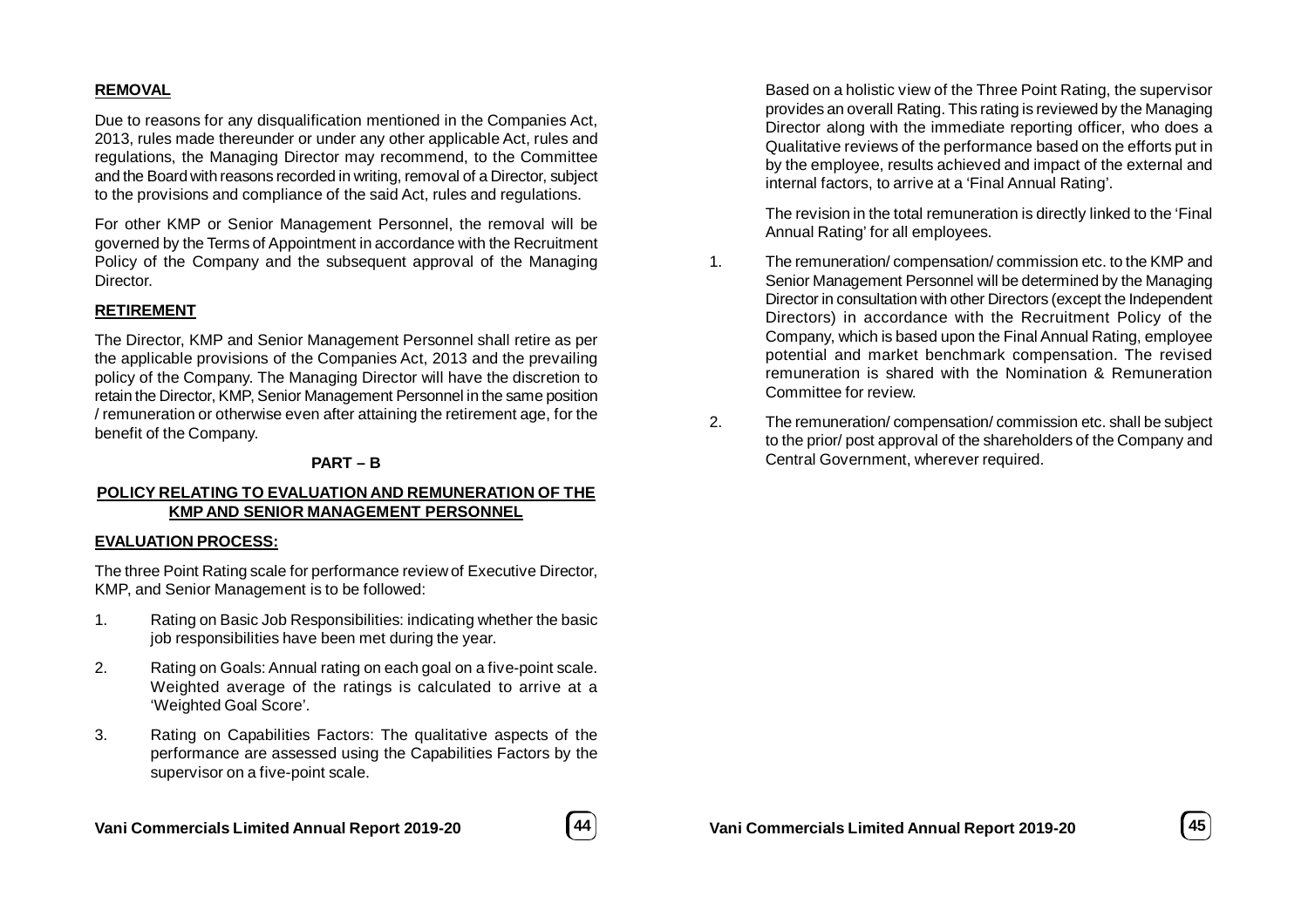**'Annexure-II'**

#### **Form No. MGT-9 EXTRACT OF ANNUAL RETURN As on the financial year ended on 31/03/2020 [Pursuant to Section 92(3) of the Companies Act, 2013 and rule 12(1) of the Companies (Management and Administration) Rules, 2014]**

## **I. REGISTRATION AND OTHER DETAILS :**

| CIN<br>İ)                                                                                                                      | L74899DL1988PLC106425                                                                                                                                                                                             |
|--------------------------------------------------------------------------------------------------------------------------------|-------------------------------------------------------------------------------------------------------------------------------------------------------------------------------------------------------------------|
| ii) Registration Date                                                                                                          | 24/02/1988                                                                                                                                                                                                        |
| iii) Name of the Company                                                                                                       | VANI COMMERCIALS LIMITED                                                                                                                                                                                          |
| iv) Category / Sub-Category of the Company                                                                                     | Public Company, Limited by shares, NBFC &<br>Company having Share Capital                                                                                                                                         |
| v) Address of the Registered office and contact details AASTHA, LP - 11C, PITAMPURA,                                           | NEW DELHI - 110034<br>Telephone: 011-27324080<br>Email: info@vanicommercials.com<br>Website: www.vanicommericals.com                                                                                              |
| vi) Whether listed company                                                                                                     | Yes                                                                                                                                                                                                               |
| vii)Name and Address of Registrar &<br>Transfer Agents (RTA)                                                                   |                                                                                                                                                                                                                   |
| Name of Registrar & Transfer Agents<br>Address<br>Town / City<br>State<br>Pin Code<br>Telephone<br>Fax Number<br>Email Address | Skyline Financial Services Private Limited<br>D-153 A, 1st Floor, Okhla Industrial Area, Phase-I<br>New Delhi<br>Delhi<br>110020<br>+91-(0)11-6473 2681/ 6473 2682<br>+91-(0)11-2681 2682<br>admin@skylinerta.com |

### **II. PRINCIPAL BUSINESS ACTIVITIES OF THE COMPANY :**

All the business activities contributing 10% or more of the total turnover of the company shall be stated:-

| SΝ | Name and Description of  | NIC Code of the         | % to total turnover |
|----|--------------------------|-------------------------|---------------------|
|    | main products / services | <b>Product/ service</b> | of the company      |
|    | Other credit granting    | 64920                   | 93.56               |

### **III. PARTICULARS OF HOLDING, SUBSIDIARY AND ASSOCIATE COMPANIES :**

| SNo.    | Name and Address of the Company | <b>CIN/GLN</b> | <b>Holding/</b><br><b>Subsidiary/</b><br><b>Associates</b> | % of shares held | <b>Applicable Section</b> |  |  |  |  |  |
|---------|---------------------------------|----------------|------------------------------------------------------------|------------------|---------------------------|--|--|--|--|--|
| Not Any |                                 |                |                                                            |                  |                           |  |  |  |  |  |

# **IV. SHARE HOLDING PATTERN (Equity Share Capital Breakup as percentage of Total Equity):**

# **A. Category-wise Share Holding**

|                                       |                         |                         | No. of Shares held at the beginning of the year |                           |                         | No. of Shares held at the end of the year |                           |                         |                         |
|---------------------------------------|-------------------------|-------------------------|-------------------------------------------------|---------------------------|-------------------------|-------------------------------------------|---------------------------|-------------------------|-------------------------|
| Category of Shareholders              | Demat                   | Physical                | Total                                           | % of                      | Demat                   | Physical                                  | Total                     | $%$ of                  | % Change                |
|                                       |                         |                         |                                                 | <b>Total Shares</b>       |                         |                                           |                           | <b>Total Shares</b>     | during the year         |
| A. Promoters                          |                         |                         |                                                 |                           |                         |                                           |                           |                         |                         |
| $(1)$ Indian                          |                         |                         |                                                 |                           |                         |                                           |                           |                         |                         |
| a) Individual/HUF                     | 235100                  | 0                       | 235100                                          | 5.70                      | 235100                  | 0                                         | 235100                    | 5.70                    | $\overline{0}$          |
| b) Central Govt                       | $\overline{0}$          | $\overline{0}$          | $\overline{0}$                                  | $\overline{0}$            | $\overline{0}$          | $\overline{0}$                            | $\overline{0}$            | $\overline{0}$          | $\overline{0}$          |
| c) State Govt (s)                     | $\overline{0}$          | $\overline{0}$          | $\overline{0}$                                  | $\overline{0}$            | $\overline{0}$          | 0                                         | $\overline{0}$            | $\overline{0}$          | $\overline{0}$          |
| d) Bodies Corp.                       | $\overline{0}$          | $\overline{0}$          | $\overline{0}$                                  | $\overline{0}$            | $\overline{0}$          | $\overline{0}$                            | $\overline{0}$            | $\overline{0}$          | $\overline{0}$          |
| e) Banks / Fl                         | $\overline{0}$          | $\overline{0}$          | $\overline{\mathbb{0}}$                         | $\overline{\mathbf{0}}$   | 0                       | $\overline{0}$                            | $\overline{\mathbf{0}}$   | $\overline{0}$          | $\overline{\mathbb{0}}$ |
| f) Any Other                          | 0                       | $\overline{0}$          | $\overline{0}$                                  | $\overline{0}$            | 0                       | 0                                         | $\overline{0}$            | $\overline{0}$          | 0                       |
| Sub-total (A) (1):-                   | 235100                  | $\overline{\mathbf{0}}$ | 235100                                          | 5.70                      | 235100                  | $\overline{0}$                            | 235100                    | 5.70                    | $\overline{0}$          |
| (2) Foreign                           |                         |                         |                                                 |                           |                         |                                           |                           |                         |                         |
| a) NRIs - Individuals                 | 0                       | $\overline{0}$          | 0                                               | 0                         | $\overline{0}$          | 0                                         | $\overline{0}$            | $\overline{0}$          | $\overline{0}$          |
| b) Other - Individuals                | $\overline{0}$          | $\overline{0}$          | $\overline{\mathbb{0}}$                         | $\overline{0}$            | 0                       | $\overline{0}$                            | 0                         | $\overline{0}$          | $\overline{0}$          |
| c) Bodies Corp.                       | 0                       | $\overline{0}$          | $\overline{0}$                                  | 0                         | $\overline{0}$          | 0                                         | 0                         | 0                       | $\overline{0}$          |
| d) Banks / FI                         | $\overline{0}$          | $\overline{0}$          | $\overline{0}$                                  | $\overline{0}$            | $\overline{0}$          | $\overline{0}$                            | $\overline{0}$            | $\overline{0}$          | $\overline{0}$          |
| e) Any Other                          | 0                       | $\overline{0}$          | 0                                               | 0                         | $\overline{0}$          | 0                                         | 0                         | 0                       | $\overline{0}$          |
| Sub-total $(A)$ $(2)$ :-              | $\overline{\mathbf{0}}$ | $\overline{\mathbf{0}}$ | $\overline{\mathbf{0}}$                         | $\overline{\mathfrak{0}}$ | $\overline{\mathbf{0}}$ | $\overline{0}$                            | $\overline{\mathfrak{o}}$ | $\overline{\mathbf{0}}$ | $\overline{0}$          |
| <b>Total shareholding of Promoter</b> |                         |                         |                                                 |                           |                         |                                           |                           |                         |                         |
| $(A) = (A)(1)+(A)(2)$                 | 235100                  | 0                       | 235100                                          | 5.70                      | 235100                  | 0                                         | 235100                    | 5.70                    | 0                       |
| <b>B. Public Shareholding</b>         |                         |                         |                                                 |                           |                         |                                           |                           |                         |                         |
| 1. Institutions                       |                         |                         |                                                 |                           |                         |                                           |                           |                         |                         |
| a) Mutual Funds                       | $\overline{0}$          | $\overline{0}$          | $\overline{0}$                                  | $\overline{0}$            | $\overline{0}$          | $\overline{0}$                            | $\overline{0}$            | 0                       | $\overline{0}$          |
| b) Banks / Fl                         | $\overline{0}$          | $\overline{0}$          | $\overline{0}$                                  | $\overline{0}$            | $\overline{0}$          | $\overline{0}$                            | $\overline{0}$            | $\overline{0}$          | $\overline{0}$          |
| c) Central Govt                       | $\overline{0}$          | 0                       | $\overline{0}$                                  | Ō                         | $\overline{0}$          | $\overline{0}$                            | $\overline{0}$            | $\overline{0}$          | $\overline{0}$          |
| d) State Govt (s)                     | $\overline{0}$          | $\overline{0}$          | $\overline{0}$                                  | $\overline{0}$            | $\overline{0}$          | $\overline{0}$                            | $\overline{0}$            | $\overline{0}$          | $\overline{0}$          |
| e) Venture Capital Funds              | $\overline{0}$          | $\overline{0}$          | $\overline{0}$                                  | $\overline{0}$            | $\overline{0}$          | $\overline{0}$                            | $\overline{0}$            | $\overline{0}$          | $\overline{0}$          |
| f) Insurance Companies                | $\overline{0}$          | $\overline{0}$          | $\overline{0}$                                  | Ō                         | $\overline{0}$          | 0                                         | $\overline{\mathbf{0}}$   | $\overline{0}$          | $\overline{0}$          |
| $q$ ) Flls                            | $\overline{0}$          | $\overline{0}$          | $\overline{0}$                                  | $\overline{0}$            | $\overline{0}$          | $\overline{0}$                            | $\overline{0}$            | $\overline{0}$          | $\overline{0}$          |
| h) Foreign Venture Capital Funds      | $\overline{0}$          | $\overline{0}$          | $\overline{0}$                                  | 0                         | $\overline{0}$          | $\overline{0}$                            | 0                         | $\overline{0}$          | $\overline{0}$          |
| i) Others (specify)                   | $\overline{0}$          | $\overline{0}$          | $\overline{0}$                                  | $\overline{0}$            | $\overline{0}$          | $\overline{0}$                            | $\overline{0}$            | $\overline{0}$          | $\overline{0}$          |
| Sub-total (B)(1):-                    | $\overline{0}$          | $\overline{\mathbf{0}}$ | $\overline{\mathbf{0}}$                         | $\overline{\mathbf{0}}$   | $\overline{0}$          | 0                                         | 0                         | Ō                       | $\overline{0}$          |
| 2. Non-Institutions                   |                         |                         |                                                 |                           |                         |                                           |                           |                         |                         |
| a) Bodies Corp.                       |                         |                         |                                                 |                           |                         |                                           |                           |                         |                         |
| i) Indian                             | 15000                   | 1025686                 | 1040686                                         | 25.26                     | 1020622                 | 526100                                    | 1546722                   | 37.54                   | 12.28                   |
| ii) Overseas                          | $\overline{0}$          | $\overline{0}$          | $\overline{0}$                                  | $\overline{0}$            | $\overline{0}$          | $\overline{0}$                            | $\overline{0}$            | $\overline{0}$          | $\overline{0}$          |
| b) Individuals                        |                         |                         |                                                 |                           |                         |                                           |                           |                         |                         |
| i) Individual shareholders holding    |                         |                         |                                                 |                           |                         |                                           |                           |                         |                         |
| nominal share capital upto Rs. 1 lakh | 241748                  | 227370                  | 469118                                          | 11.38                     | 235523                  | 101545                                    | 337068                    | 8.18                    | (3.20)                  |
| ii) Individual shareholders holding   |                         |                         |                                                 |                           |                         |                                           |                           |                         |                         |
| nominal share capital in excess of    |                         |                         |                                                 |                           |                         |                                           |                           |                         |                         |
| Rs 1 lakh *                           | 1000351                 | 1176530                 | 2176881                                         | 52.84                     | 1208280                 | 792630                                    | 1287910                   | 31.26                   | (21.58)                 |
| c) Others (specify)                   | 198015                  | $\overline{0}$          | 198015                                          | 4.81                      | $\overline{0}$          | $\overline{0}$                            | $\overline{0}$            | 0.00                    | (4.81)                  |
| Sub-total (B)(2):-                    | 1455114                 | 2429586                 | 3884700                                         | 94.29                     | 2464425                 | 1420275                                   | 3884700                   | 94.29                   | $\overline{0}$          |
| <b>Total Public Shareholding</b>      |                         |                         |                                                 |                           |                         |                                           |                           |                         |                         |
| $(B)=(B)(1)+(B)(2)$                   | 1455114                 | 2429586                 | 3884700                                         | 94.29                     | 2464425                 | 1420275                                   | 3884700                   | 94.29                   | $\overline{0}$          |
| C. Shares held by Custodian           |                         |                         |                                                 |                           |                         |                                           |                           |                         |                         |
| for GDRs & ADRs                       | 0                       | 0                       | 0                                               | 0.00                      | 0                       | 0                                         | 0                         | 0.00                    | 0                       |
| Grand Total (A+B+C)                   | 1690214                 | 2429586                 | 4119800                                         | 100.00                    | 2699525                 | 1420275                                   | 4119800                   | 100.00                  | 0.00                    |

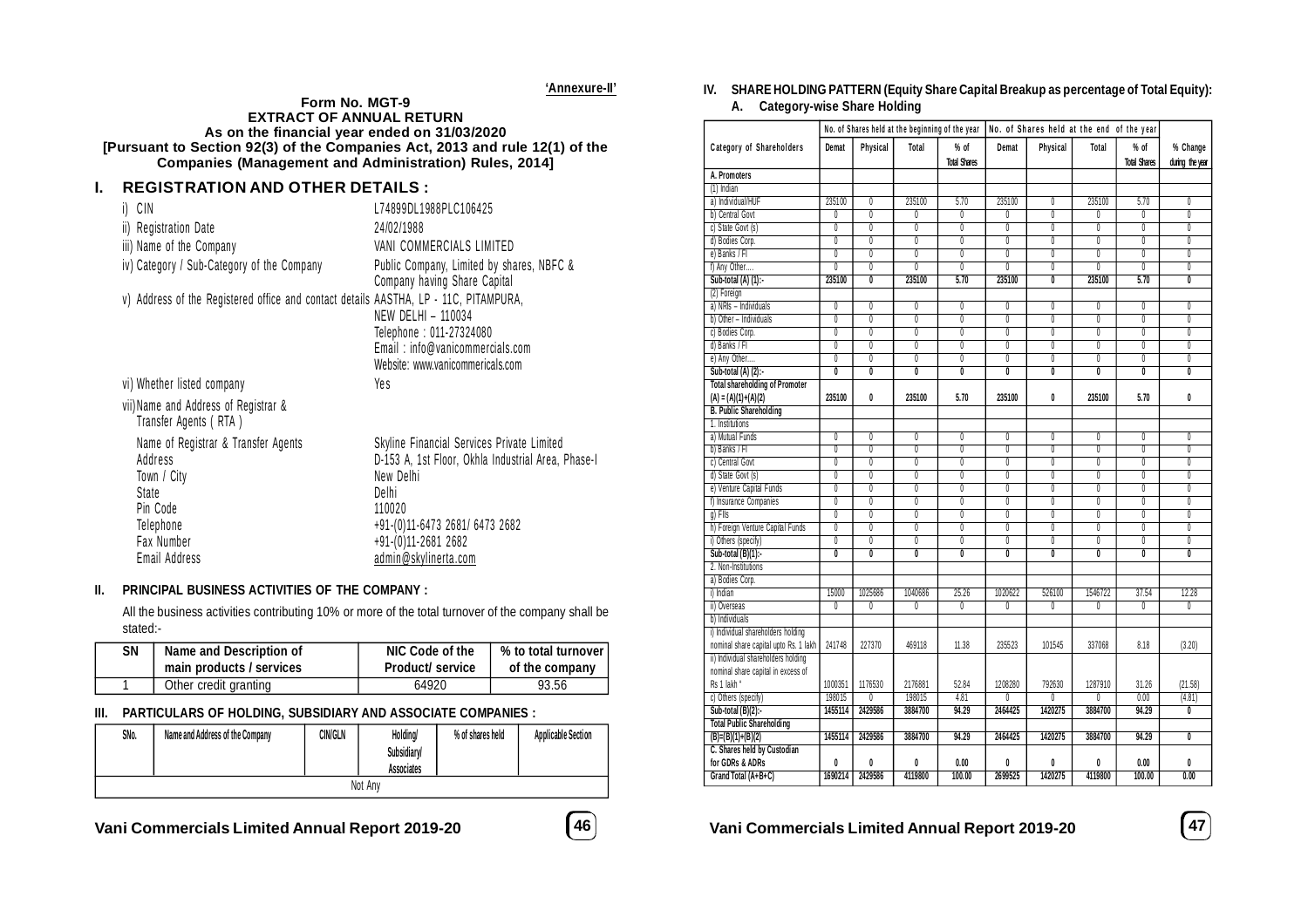#### **B. Shareholding of Promoters**

|                |                        | Shareholding at the beginning of the year |               |             | Shareholding at the end of the year |           |             |            |
|----------------|------------------------|-------------------------------------------|---------------|-------------|-------------------------------------|-----------|-------------|------------|
| S.             | Shareholder's Name     | No. of                                    | $%$ of        | % of shares | No. of                              | $%$ of    | % of shares | % change   |
| No.            |                        | <b>Shares</b>                             | total         | pledged     | Shares                              | total     | pledged/    | in share   |
|                |                        |                                           | <b>Shares</b> | encum-      |                                     | shares of | encum-      | hold-      |
|                |                        |                                           | of the        | bered to    |                                     | the       | bered to    | ing during |
|                |                        |                                           | company       | totalshares |                                     | company   | totalshares | the year   |
|                |                        |                                           |               |             |                                     |           |             |            |
| 1              | MR. GAURAV SUKHIJA     | 59000                                     | 1.43          | 0.00        | 59000                               | 1.43      | 0.00        | 0.00       |
|                |                        |                                           |               |             |                                     |           |             |            |
| $\overline{2}$ | MR. GAURAV BHATIA      | 9200                                      | 0.22          | 0.00        | 9200                                | 0.22      | 0.00        | 0.00       |
|                |                        |                                           |               |             |                                     |           |             |            |
| 3              | MRS. RASHMI SUKHIJA    | 29000                                     | 0.70          | 0.00        | 29000                               | 0.70      | 0.00        | 0.00       |
|                |                        |                                           |               |             |                                     |           |             |            |
| 4              | MR. O.P SUKHIJA        | 59400                                     | 1.44          | 0.00        | 59400                               | 1.44      | 0.00        | 0.00       |
|                |                        |                                           |               |             |                                     |           |             |            |
| 5              | MRS. RAJ KANTA SUKHIJA | 59200                                     | 1.44          | 0.00        | 59200                               | 1.44      | 0.00        | 0.00       |
|                |                        |                                           |               |             |                                     |           |             |            |
| 6              | MRS. KOMAL SUKHIJA     | 9500                                      | 0.23          | 0.00        | 9500                                | 0.23      | 0.00        | 0.00       |
|                |                        |                                           |               |             |                                     |           |             |            |
| 7              | MS. NEELAM BHATIA      | 9800                                      | 0.24          | 0.00        | 9800                                | 0.24      | 0.00        | 0.00       |

### **C. Change in Promoters' Shareholding**

|     |         |                    | Shareholding at the beginning of the year |               |               | Shareholding at the end of the year |  |  |  |  |
|-----|---------|--------------------|-------------------------------------------|---------------|---------------|-------------------------------------|--|--|--|--|
| S.  | Name    | <b>Particulars</b> | No. of                                    | $%$ of        | No. of        | $%$ of                              |  |  |  |  |
| No. |         |                    | <b>Shares</b>                             | total         | <b>Shares</b> | total                               |  |  |  |  |
|     |         |                    |                                           | <b>Shares</b> |               | shares of                           |  |  |  |  |
|     |         |                    |                                           | of the        |               | the                                 |  |  |  |  |
|     |         |                    |                                           | company       |               | company                             |  |  |  |  |
|     | Not Any |                    |                                           |               |               |                                     |  |  |  |  |

### **D. Shareholding Pattern of top ten Shareholders (other than Directors, Promoters and Holders of GDRs and ADRs)**

|     |                                                  |                        |               | Shareholding at the beginning of the year |               | Cumulative Shareholding during the year |
|-----|--------------------------------------------------|------------------------|---------------|-------------------------------------------|---------------|-----------------------------------------|
| S   | Name                                             | Particulars            | No. of        | $%$ of                                    | No. of        | $%$ of                                  |
| No. |                                                  |                        | <b>Shares</b> | total                                     | <b>Shares</b> | total                                   |
|     |                                                  |                        |               | <b>Shares</b>                             |               | shares of                               |
|     |                                                  |                        |               | of the                                    |               | the                                     |
|     |                                                  |                        |               | company                                   |               | company                                 |
|     | NAU NIDH FINANCE LIMITED                         | <b>BODY CORPORATE</b>  | 1000000       | 24.27                                     | 1000000       | 24.27                                   |
| 2   | <b>HARMEET GHAI</b>                              | <b>INDIVIDUAL</b>      | 186800        | 4.53                                      | 186800        | 4.53                                    |
| 3   | BANYAN MANUFACTURING LLP                         | <b>BODY CORPORATE</b>  | 110000        | 2.67                                      | 110000        | 2.67                                    |
| 4   | <b>MATRIX INFORMATICS LLP</b>                    | <b>BODY CORPORATE</b>  | 110000        | 2.67                                      | 110000        | 2.67                                    |
| 5   | JITENDER KUMAR                                   | INDIVIDUAL             | 110000        | 2.67                                      | 110000        | 2.67                                    |
| 6   | <b>TARSEM SINGH</b>                              | <b>INDIVIDUAL</b>      | 110000        | 2.67                                      | 110000        | 2.67                                    |
| 7   | ROCK STONE REAL INFRALLP                         | <b>BODY CORPORATE</b>  | 104000        | 2.52                                      | 104000        | 2.52                                    |
| 8   | GLITZ ADVERTISING PRIVATE LIMITEDIBODY CORPORATE |                        | 100000        | 2.43                                      | 100000        | 2.43                                    |
| 9   | AGASTHYA AUTO PRODUCTS LLP                       | <b>IBODY CORPORATE</b> | 100000        | 2.43                                      | 100000        | 2.43                                    |
| 10  | HARDEEP SINGH WAHLA                              | <b>INDIVIDUAL</b>      | 100000        | 2.43                                      | 100000        | 2.43                                    |

### **E. Shareholding of Directors and Key Managerial Personnel**

|           |         |                    |                         | Shareholding at the beginning of the year | Cumulative Shareholding during the year |                        |  |  |  |
|-----------|---------|--------------------|-------------------------|-------------------------------------------|-----------------------------------------|------------------------|--|--|--|
| S.<br>No. | Name    | <b>Particulars</b> | No. of<br><b>Shares</b> | $%$ of<br>total Shares                    | No. of<br><b>Shares</b>                 | $%$ of<br>total shares |  |  |  |
|           |         |                    |                         | of the company                            |                                         | of the company         |  |  |  |
|           | Not Any |                    |                         |                                           |                                         |                        |  |  |  |

### **V. INDEBTEDNESS:**

| <b>Particulars</b>                                  | Secured Loans<br>excluding deposits | Unsecured<br>Loans | Deposits | Total<br>Indebtedness |
|-----------------------------------------------------|-------------------------------------|--------------------|----------|-----------------------|
| Indebtedness at the beginning of the financial year |                                     |                    |          |                       |
| <b>Principal Amount</b>                             | 0.00                                | 0.00               | 0.00     | 0.00                  |
| Interest due but not paid<br>ii)                    | 0.00                                | 0.00               | 0.00     | 0.00                  |
| Interest accrued but not due<br>iii)                | 0.00                                | 0.00               | 0.00     | 0.00                  |
| Total (i+ii+iii)                                    | 0.00                                | 0.00               | 0.00     | 0.00                  |
| Change in Indebtedness during the financial year    |                                     |                    |          |                       |
| Addition                                            | 0.00                                | 41058891.00        | 0.00     | 41058891.00           |
| Reduction                                           | 0.00                                | 0.00               | 0.00     | 0.00                  |
| Net Change                                          | 0.00                                | 0.00               | 0.00     | 0.00                  |
| Indebtedness at the end of the financial year       |                                     |                    |          |                       |
| <b>Principal Amount</b>                             | 0.00                                | 39275000.00        | 0.00     | 39275000.00           |
| Interest due but not paid<br>ii)                    | 0.00                                | 1783891.00         | 0.00     | 1783891.00            |
| Interest accrued but not due<br>iii)                | 0.00                                | 0.00               | 0.00     | 0.00                  |
| Total (i+ii+iii)                                    | 0.00                                | 41058891.00        | 0.00     | 41058891.00           |

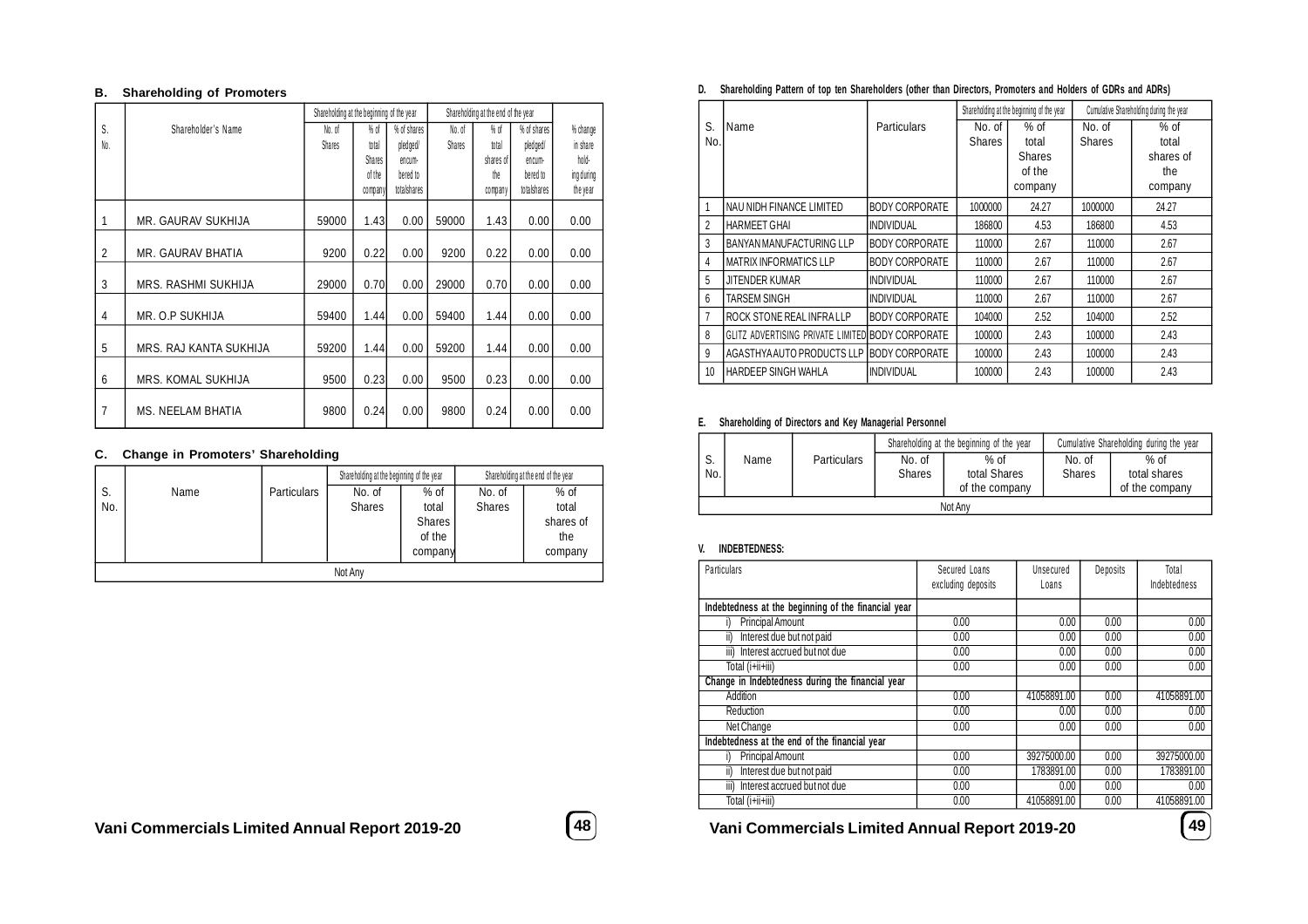#### **VI. REMUNERATION OF DIRECTORS AND KEY MANAGERIAL PERSONNEL :**

**A. Remuneration to Managing Director, Whole-time Directors and/or Manager**

|           |                               |                                                                                                         | <b>Gross Salary</b>                                                   |                                                                                             |                        |                 | Commission       |        |        |       |                              |
|-----------|-------------------------------|---------------------------------------------------------------------------------------------------------|-----------------------------------------------------------------------|---------------------------------------------------------------------------------------------|------------------------|-----------------|------------------|--------|--------|-------|------------------------------|
| S.<br>No. | Name of<br>MD/WTD/<br>Manager | (a) Salary as<br>per provisions<br>contained<br>in section<br>$17(1)$ of the<br>Income-tax<br>Act, 1961 | (b) Value of<br>perquisites<br>$u/s$ 17(2)<br>Income-tax<br>Act, 1961 | (c) Profits<br>in lieu of<br>salary<br>under<br>section<br>17(3)<br>Income-tax<br>Act, 1961 | <b>Stock</b><br>Option | Sweat<br>Equity | As $%$<br>profit | Others | Others | Total | Ceiling<br>as per<br>the Act |
| ່ 1.      | Ms. Neha Ashish I<br>Karia    | Nil                                                                                                     | Nil                                                                   | Nil                                                                                         | Nil                    | Nil             | Nil              | Nil    | Nil    | Nil   |                              |

#### **B. Remuneration to other directors**

|            |                                           |                                                         | <b>Independent Directors</b> |        |         |                                                                       | Other Non-Executive Director |        |              |                  |                                                    |                                              |
|------------|-------------------------------------------|---------------------------------------------------------|------------------------------|--------|---------|-----------------------------------------------------------------------|------------------------------|--------|--------------|------------------|----------------------------------------------------|----------------------------------------------|
| S.<br>INo. | Name of<br>Director                       | Fee for<br>attending<br>board/<br>committee<br>meetings | Commission                   | Others | Total 1 | Fee for<br>attend-<br>ing<br>board<br>commi-<br>ttee<br>meet-<br>ings | Comm-<br>ission              | Others | Total<br>(2) | Total<br>$(1+2)$ | Total<br>Mana-<br>qerial<br>Remu-<br>nerat-<br>ion | Over-<br>all<br>Ceiling<br>as per<br>the Act |
| 1.         | Pravinbhai<br>Parsotambhai<br>Shankhavara | Nil                                                     | Nil                          | Nil    | Nil     | Nil                                                                   | Nil                          | Nil    | Nil          | Nil              | Nil                                                | Nil                                          |
| 7.         | Viralbhai<br>Vijaybhai<br>Dodiya          | Nil                                                     | Nil                          | Nil    | Nil     | Nil                                                                   | Nil                          | Nil    | Nil          | Nil              | Nil                                                | Nil                                          |
| 3.         | <b>Sunkulp Sagar</b>                      | NA                                                      | NA                           | NA     | Nil     | Nil                                                                   | Nil                          | Nil    | Nil          | Nil              | Nil                                                | Nil                                          |
| 14.        | Pooja Bhatia                              | NA                                                      | NA                           | NA     | Nil     | Nil                                                                   | Nil                          | Nil    | Nil          | Nil              | Nil                                                | Nil                                          |

#### **c. Remuneration to Key Managerial Personnel Other than MD/Manager/WTD**

|                |                                        |                                                                                                        | <b>Gross Salary</b>                                                   |                                                                                             |                        |                 | Commission       |        |        |        |
|----------------|----------------------------------------|--------------------------------------------------------------------------------------------------------|-----------------------------------------------------------------------|---------------------------------------------------------------------------------------------|------------------------|-----------------|------------------|--------|--------|--------|
| S.<br>No.      | Name of Key<br>Managerial<br>Personnel | (a) Salary as<br>per provision<br>contained<br>in section<br>$17(1)$ of the<br>Income-tax<br>Act, 1961 | (b) Value of<br>perquisites<br>$u/s$ 17(2)<br>Income-tax<br>Act, 1961 | (c) Profits<br>in lieu of<br>salary<br>under<br>section<br>17(3)<br>Income-tax<br>Act, 1961 | <b>Stock</b><br>Option | Sweat<br>Equity | As $%$<br>profit | Others | Others | Total  |
|                | Ms. Namrita Shah 123560                |                                                                                                        |                                                                       |                                                                                             |                        |                 |                  |        |        | 123560 |
| $^{\prime}$ 2. | Ms. Rashika Chhatwal 126538            |                                                                                                        |                                                                       |                                                                                             |                        |                 |                  |        |        | 126538 |

# **Vani Commercials Limited Annual Report 2019-20 50**



#### **VII. PENALTIES / PUNISHMENT/ COMPOUNDING OF OFFENCES :**

| Type                | Section of the<br>excluding deposits | <b>Brief</b><br>Description | Detail of<br>Penalty /Punishment/<br>Compounding<br>fees imposed | Authority [RD/NCLT]<br>Court | Appeal made, if any<br>(give Details) |
|---------------------|--------------------------------------|-----------------------------|------------------------------------------------------------------|------------------------------|---------------------------------------|
| A. COMPANY          |                                      |                             |                                                                  |                              |                                       |
| Penalty             |                                      |                             |                                                                  |                              |                                       |
| Punishment          |                                      |                             | <b>NOT ANY</b>                                                   |                              |                                       |
| Compounding         |                                      |                             |                                                                  |                              |                                       |
| <b>B. DIRECTORS</b> |                                      |                             |                                                                  |                              |                                       |
| Penalty             |                                      |                             |                                                                  |                              |                                       |
| Punishment          |                                      |                             | <b>NOT ANY</b>                                                   |                              |                                       |
| Compounding         |                                      |                             |                                                                  |                              |                                       |
|                     | C. OTHER OFFICERS IN DEFAULT         |                             |                                                                  |                              |                                       |
| Penalty             |                                      |                             |                                                                  |                              |                                       |
| Punishment          |                                      |                             | <b>NOT ANY</b>                                                   |                              |                                       |
| Compounding         |                                      |                             |                                                                  |                              |                                       |

**For & on behalf of Board of Directors Vani Commercials Limited**

|                        | Sd/-<br>Jitender Kumar Juneja | Sd/-<br>Mukesh Sukhija |
|------------------------|-------------------------------|------------------------|
| Date: 26th August 2020 | <b>Managing Director</b>      | <b>Director</b>        |
| Place: New Delhi       | DIN: 06639752                 | <b>DIN: 01038078</b>   |

### **Vani Commercials Limited**

Regd. Off.: 'AASTHA', LP – 11C, Pitampura, New Delhi – 110034 CIN: L74899DL1988PLC106425 Email ID: info@vanicommercials.com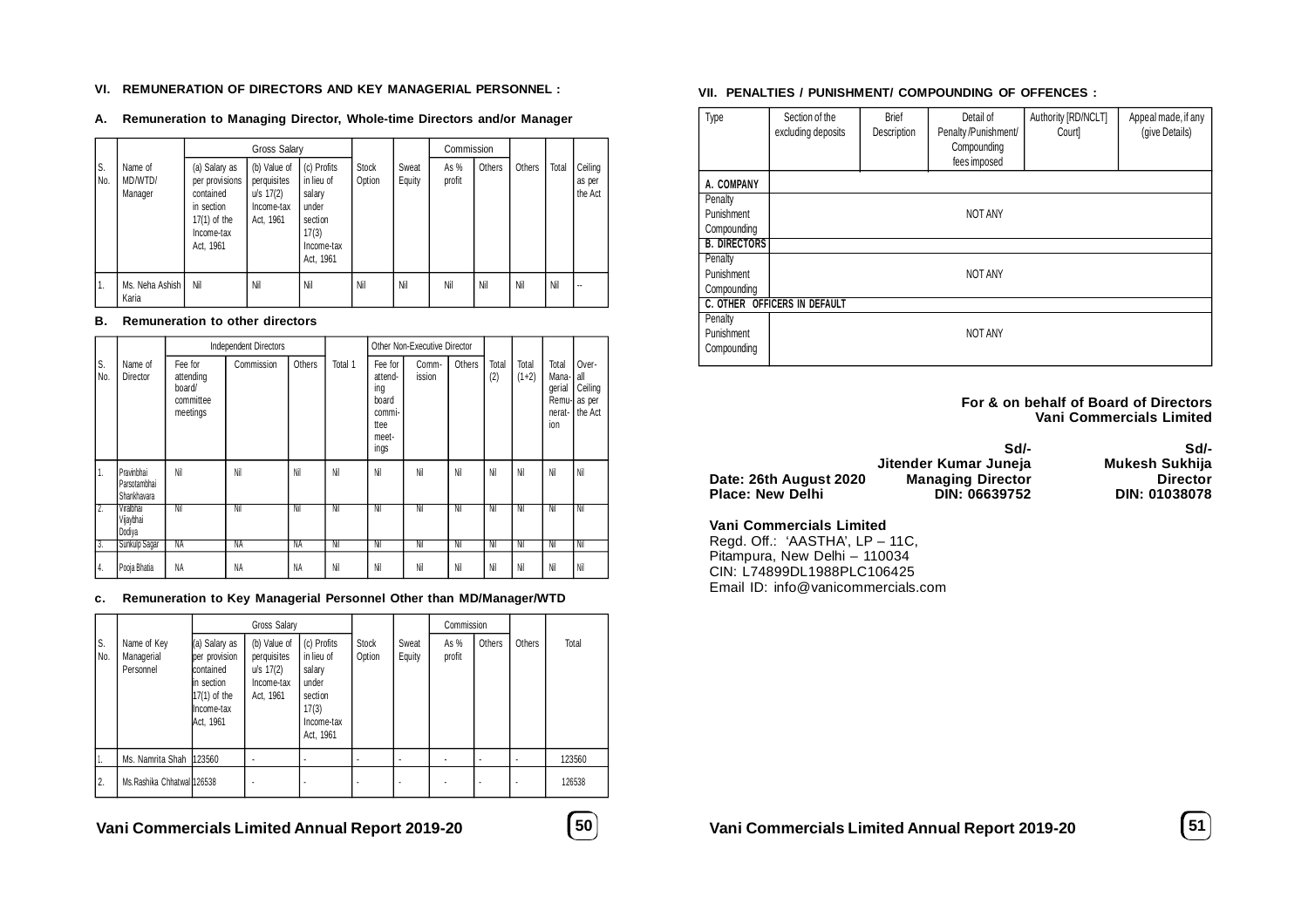#### **Form No. MR-3 SECRETARIAL AUDIT REPORT Annexure-III**

For the financial year ended 31.03.2020 [Pursuant to Section 204(1) of the Companies Act, 2013 and Rule No.9 of the Companies (Appointment and Remuneration of Managerial Personnel) Rules, 2014]

To, The Members, **Vani Commercials Limited** 'AASTHA', LP - 11C,

Pitampura New Delhi-110034

We have conducted the Secretarial Audit of the compliance of applicable statutory provisions and the adherence to good corporate practices by **Vani Commercials Limited** (hereinafter called the Company). The Secretarial Audit was conducted in a manner that provided us a reasonable basis for evaluating the corporate conducts/statutory compliances and expressing our opinion thereon. The verification of the records has been done and the information has been obtained with limited available resources due to COVID 19.

Based on our verification of the books, papers, minute books, forms and returns filed and other records maintained by the company and also the information provided by the Company, its officers, agents and authorized representatives during the conduct of Secretarial Audit, we hereby report that in our opinion, the company has, during the audit period covering the financial year ended on 31.03.2020 complied with the statutory provisions listed hereunder and also that the Company has proper Board processes and compliance mechanism in place to the extent, in the manner and subject to the reporting made hereinafter:

We have examined the books, papers, minute books, forms and returns filed and other records maintained by the Company for the financial year ended on 31.03.2020 according to the provisions of:

- (i) The Companies Act, 2013 and the rules made thereunder;
- (ii) The Securities Contracts (Regulation) Act, 1956 ('SCRA') and the rules made there under; (Not applicable to the Company during the Audit period)



- (iii) The Depositories Act, 1996 and the Regulations and Bye-laws framed there under;
- (iv) Foreign Exchange Management Act, 1999 and the rules and regulations made thereunder to the extent of Foreign Direct Investment, Overseas Direct Investment and External Commercial Borrowings;
- (v) The following Regulations and Guidelines prescribed under the Securities and Exchange Board of India Act, 1992 ('SEBI Act'):-
	- (a) The Securities and Exchange Board of India (Substantial Acquisition of Shares and Takeovers) Regulations, 2011; (Not applicable to the Company during the Audit period)
	- (b) The Securities and Exchange Board of India (Prohibition of Insider Trading) Regulations, 2015; (Not applicable to the Company during the Audit period)
	- (c) The Securities and Exchange Board of India (Issue of Capital and Disclosure Requirements) Regulations, 2018 as amended from time to time; (Not applicable to the Company during the Audit period)
	- (d) The Securities and Exchange Board of India (Employee Stock Option Scheme and Employee Stock Purchase Scheme) Guidelines, 1999 & The Securities Exchange Board of India (Shares Based Employee Benefits) Regulation 2014; (Not applicable on the Company during the Audit period)
	- (e) The Securities and Exchange Board of India (Issue and Listing of Debt Securities) Regulations, 2008; (Not applicable on the Company during the Audit period)
	- (f) The Securities and Exchange Board of India (Registrars to an Issue and Share Transfer Agents) Regulations, 1993 regarding the Companies Act and dealing with client;(Not applicable to the Company during the Audit period)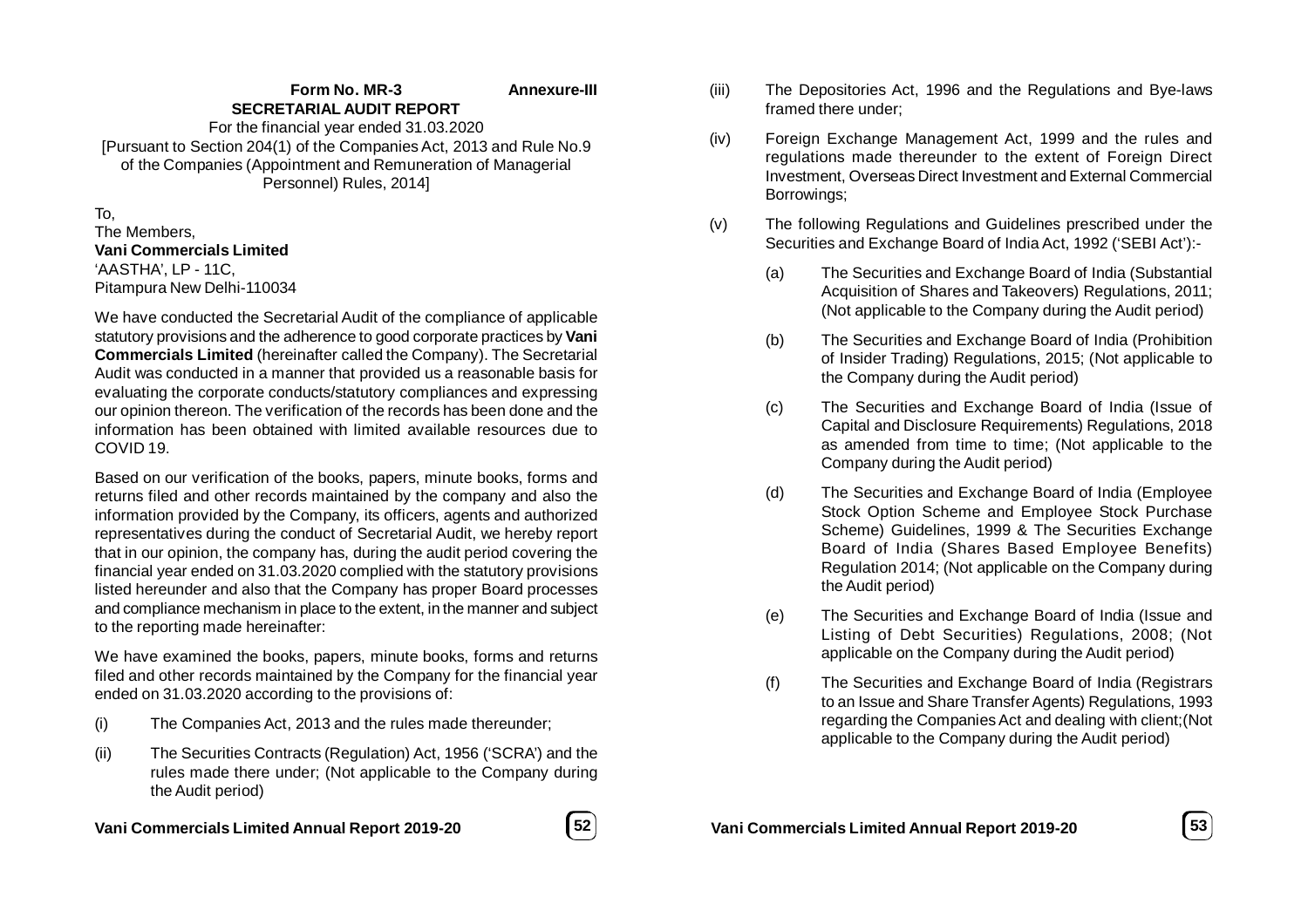- (g) The Securities and Exchange Board of India (Delisting of Equity Shares) Regulations, 2009; (Not applicable on the Company during the Audit period)
- (h) The Securities and Exchange Board of India (Buyback of Securities) Regulations, 2018; and (Not applicable on the Company during the Audit period)
- (i) The Securities and Exchange Board of India (Listing Obligations & Disclosure Requirements) Regulations, 2015
- (vi) Reserve Bank of India Act, 1934

We have also examined compliance with the applicable clauses of the following:

- (i) Secretarial Standards issued by The Institute of Company Secretaries of India.
- (ii) The Listing Agreements entered into by the Company with BSE Limited

During the period under review, the Company has complied with the provisions of the Act, Rules, Regulations, Guidelines, Standards, etc. mentioned above.

We further report that:

- 1. As explained and undertaken by the management, the Board of Directors of the Company comprises of an optimum combination of Executive Directors, Non-Executive Directors and Independent Directors. The changes in the composition of the Board of Directors that took place during the period under review were carried out in compliance with the provisions of the Act.
- 2. Adequate notice is given to all directors to schedule the Board Meetings, agenda and detailed notes on agenda were sent within the stipulated time, and a system exists for seeking and obtaining further information and clarifications on the agenda items before the meeting and for meaningful participation at the meeting.
- 3. Majority decision is carried through while the dissenting members' views (if any) are captured and recorded as part of the minutes.

**Vani Commercials Limited Annual Report 2019-20 54**



We further report that there are adequate systems and processes in the company commensurate with the size and operations of the company to monitor and ensure compliance with applicable laws, rules, regulations and guidelines.

We further report that, the compliance by the Company of applicable financial laws like direct & indirect tax laws and maintenance of financial records and books of accounts has not been reviewed in this Audit since the same have been subject to review by statutory financial audit and other designated professionals.

We further report that during the audit period there were no specific events / actions having a major bearing on the company's affairs in pursuance of the above referred laws, rules, regulations, guidelines, standards, etc. referred to above.

> **For A.K. Nandwani & Associates Company Secretaries**

Date: 22.08.2020

**Sd/- Place: New Delhi Kavita FCS 9115 C P No.: 10641 UDIN: F009115B000605040**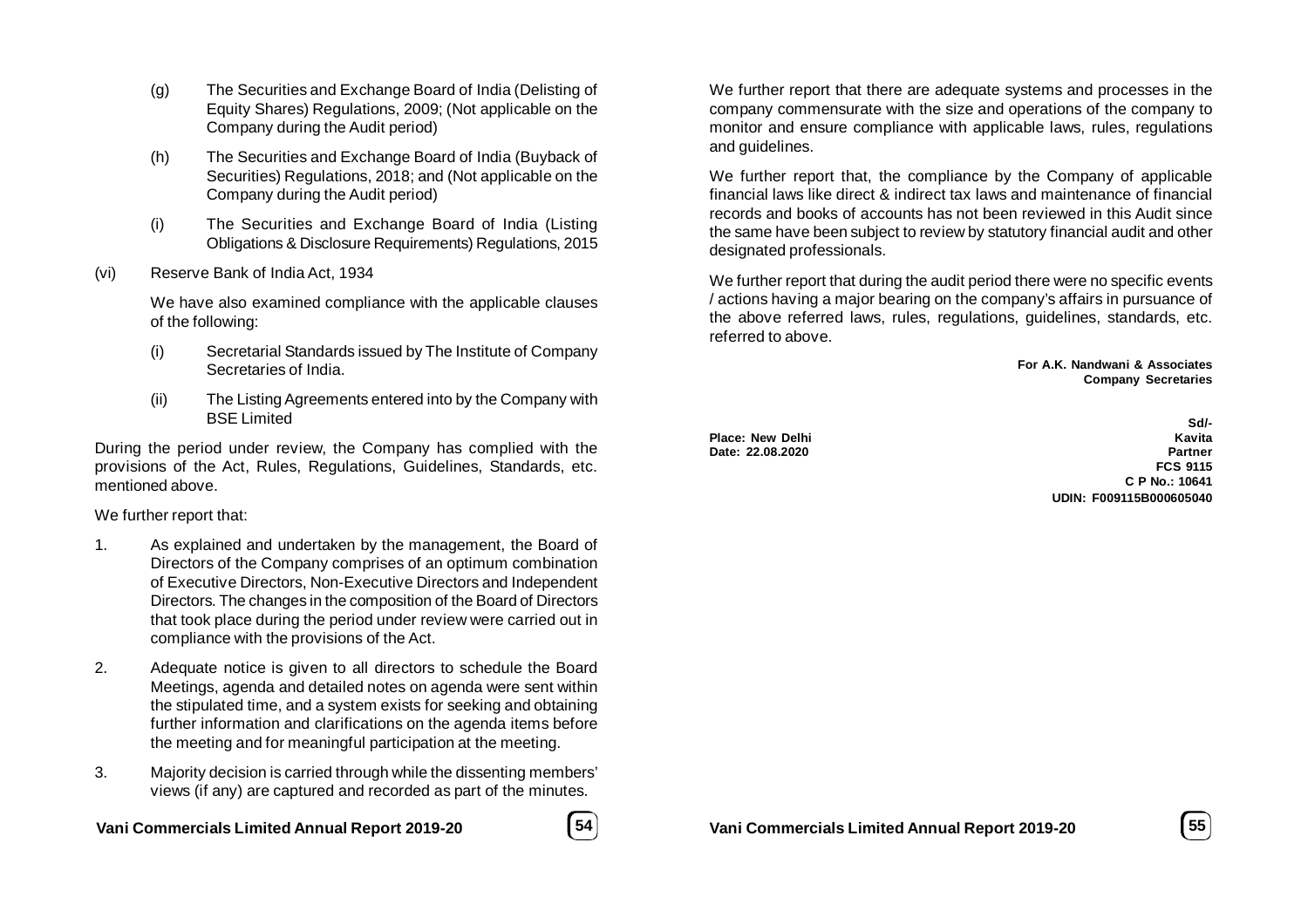### *'Annexure A'*

To, The Members, **Vani Commercials Limited** 'AASTHA', LP - 11C, Pitampura New Delhi-110034

Our report of even date is to be read along with this letter.

- 1. Maintenance of secretarial record is the responsibility of the management of the company. Our responsibility is to express an opinion on these secretarial records based on our audit.
- 2. We have followed the audit practices and processes as were appropriate to obtain reasonable assurance about the correctness of the contents of the Secretarial records. The verification was done on test basis to ensure that correct facts are reflected in secretarial records. We believe that the processes and practices we followed provide a reasonable basis for our opinion.
- 3. We have not verified the correctness and appropriateness of financial records and Books of Accounts of the company.
- 4. Wherever required, we have obtained the management representation about the compliance of laws, rules and regulations and happening of events etc.
- 5. The compliance of the provisions of Corporate and other applicable laws, rules, regulations, standards is the responsibility of management. Our examination was limited to the verification of procedures on test basis.
- 6. The Secretarial Audit report is neither an assurance as to the future viability of the company nor of the efficiency or effectiveness with which management has conducted the affairs of the company.

**For A.K. Nandwani & Associates Company Secretaries**

**Place: New Delhi** 

**Sd/- Date: 22.08.2020 Partner FCS 9115 C P No.: 10641 UDIN: F009115B000605040**

# **Vani Commercials Limited Annual Report 2019-20 56**



### **MANAGEMENT DISCUSSION AND ANALYSIS REPORT**

The Company's main object is Non-banking Financial activities. The market for this activity offers high potential for growth. The Company is carried on business of NBFI and is operating from Delhi and enhancing its scope of operation in parts of State of Haryana also .

### **The pandemic and India**

We are amidst unprecedented times. The COVID-19 pandemic has spread across the world taking toll of millions of lives around the world. With lockdowns spreading across countries accounting for over 50% of the world's gross domestic product (GDP), COVID-19 has caused disruptions on an unimaginable scale. And today even the situation is not certain as to know how long the pandemic will last. There is extreme stress for the global economy of the kind not seen since the Great Depression. In India too, which implemented a lockdown since 25 March 2020, the pandemic has created shocks ripping through society and the world of business. A lot of business have been shut down and millions have turned unemployed. Further after the unlock process begun in country from 1<sup>st</sup> June 2020, efforts are being made to carefully open up economic activities across most parts of the country with adequate precautions and other stringent health protocols.

In response, Governments across the world have unleashed massive fiscal measures to protect economic activity and dramatically strengthen health services and testing. Central banks, too, have initiated multiple monetary and regulatory measures. India, too, has initiated relief measures. The Government of India announced a slew of wide-ranging reforms across varied sectors amidst a comprehensive package aggregating 20 lakh crore — or approximately 10% of nominal GDP — which covered among others (i) direct cash transfers and food security for vulnerable sections of society, (ii) collateral free loans and concessional credit to farmers and street vendors, (iii) enhancement of systemic liquidity by the Reserve Bank of India (RBI), (iv) special liquidity and partial credit guarantee scheme to provide liquidity to NBFCs, HFCs, MFIs and mutual funds, (v) 100% credit guarantee scheme for aggregate 3 lakh crore of emergency credit lines by banks and NBFCs to their MSME borrowers and (vi) subordinated debt and equity support to MSMEs. The Government has also initiated compliance relief measures across various regulatory requirements. The

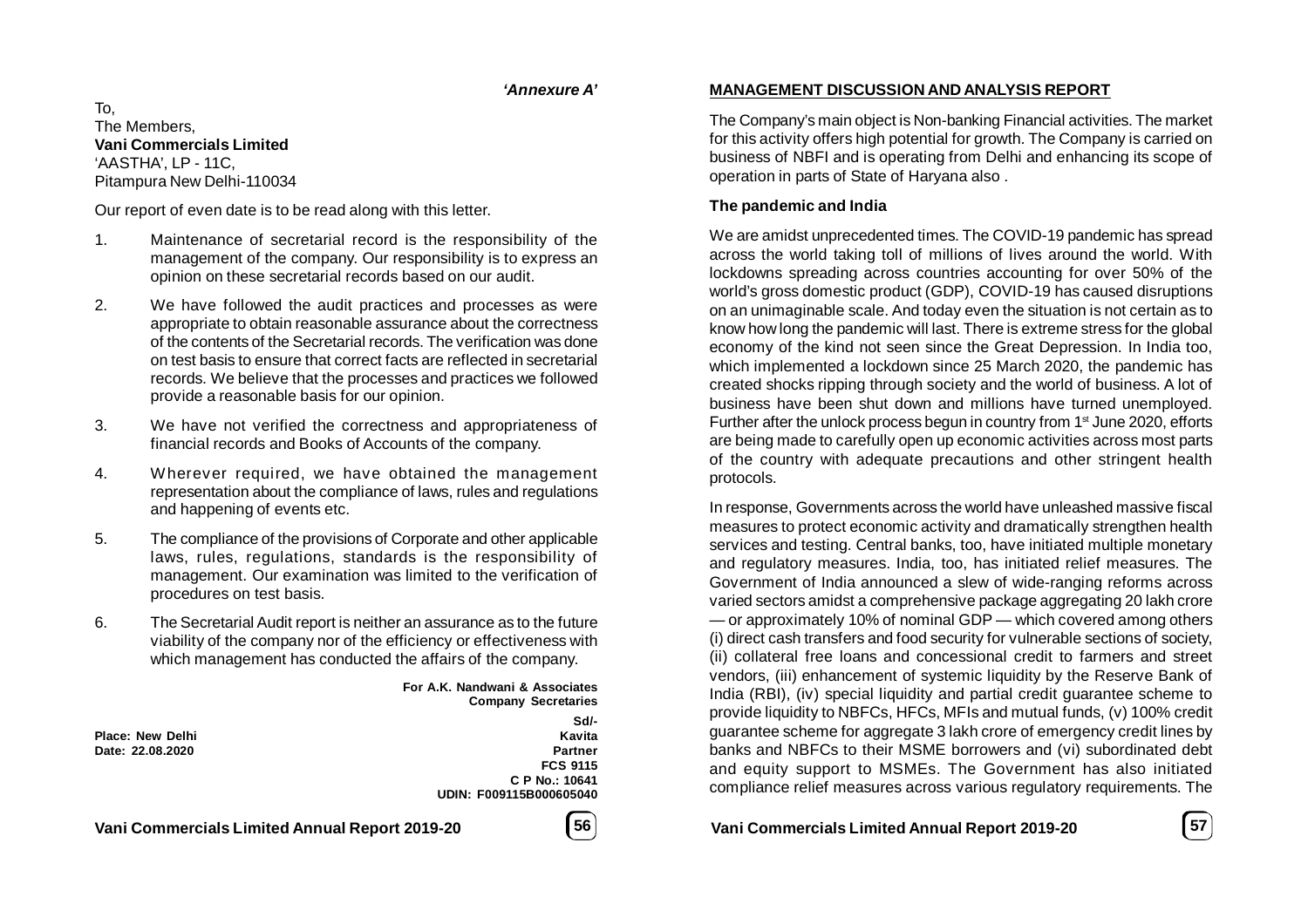RBI has also initiated several measures like reduction in policy rates, monetary transmission, credit flows to the economy and providing relief on debt servicing.

Some experts, however, believe that the measures announced by the Government are predominantly liquidity support mechanisms through banks and NBFCs, and constitute only a limited fiscal stimulus. Given the extended tenor of lockdown and severity of its impact on the economy, it is likely that the fiscal stimulus announced so far may not have the desirable effect on the economy. It remains to be seen whether there are other fiscal measures in the offing.

### **INDUSTRY STRUCTURE AND DEVELOPMENTS**

Non-Banking Finance Companies (NBFCs) are an integral part of the country's financial system because of their complementary as well as competitive role. They act as a critical link in the overall financial system catering to a large market of niche customers. The NBFC sector continued to grow its share in the financial services industry. Credit growth of scheduled commercial banks (SCBs) continued to moderate throughout FY2020. On 31 March 2019, growth in advances of SCBs was 13.2%. By 30 September 2019, this had reduced to 8.7% and on 27 March 2020, it was further down to 6.1%. SCBs also continued to face asset quality challenges in FY2020. Data published by the RBI in its *Financial Stability Report* dated 27 December 2019 show that NBFCs have outperformed SCBs on asset quality.

### Macroeconomic Overview

A brief summary of FY2020 and the emerging trends in the wake of COVID-19 pandemic are discussed below :

FY2020 began with an expectation that the year would witness a slowdown in growth owing to a significant moderation in economic activity. Recognising the economic headwinds, the Government of India undertook various measures to boost growth — which included a substantial tax relief to the corporate sector to boost investments. Even without the terrible effects of COVID-19, India's GDP growth was rapidly slowing down.

Before the COVID-19 pandemic and lockdown, both the RBI and the Central Statistics Office (CSO) of the Government of India had revised the GDP growth rate downwards. The RBI changed its full year GDP growth estimate from an initial 7.2% to 5% in December 2019, and ascribed the tapering of growth to a tight credit market impacting fresh investments, weak capital expenditure and a slowdown in manufacturing. In a similar vein, the second advance estimates of national income for FY2020 released by the CSO on 28 February 2020 was substantially lower: GDP growth for FY2020 was pegged at 5% — a decadal low — compared to 6.1% in the financial year 2018-19 (FY2019); and growth in gross value added was estimated at 4.9% in FY2020 versus 6% in FY2019.

On 29 May 2020, the CSO released its estimates of GDP and GVA growth for FY2020 and the fourth quarter of FY2020. In this exercise, it also substantially revised downward its earlier estimates for the first three quarters of FY2020. GDP growth was 5.7% in January-March 2019; fell to 5.2% in April-June 2019; then yet again to 4.4% in July-September 2019; followed by 4.1% growth in October-December 2019 and 3.1% growth in January-March 2020. GDP growth for FY2020 was 4.2% — worst in the last 11 years.

## **OPPORTUNITIES AND THREATS**

While the importance of NBFCs in credit intermediation continued to grow, repayment default by a systemically important NBFC in September 2018 brought to focus asset-liability mismatches of the sector — where some NBFCs were more impacted than the others. To strengthen the asset-liability profile of the sector, RBI introduced a liquidity coverage ratio (LCR) requirement for all NBFCs with AUM of Rs. 5,000 crore and above. The LCR regulation mandates NBFCs to maintain a minimum level of highquality liquid assets to cover expected net cash outflows in a stressed scenario. The regulation also stipulates that NBFCs should attain LCR of 100% in a phased manner over a period of four years starting December 2020. It is a welcome regulatory change and will significantly strengthen ALM profile of the NBFC sector. BFL's liquidity buffer management framework exceeds these requirements even today — and demonstrates its strong orientation towards liquidity management. COVID-19 further

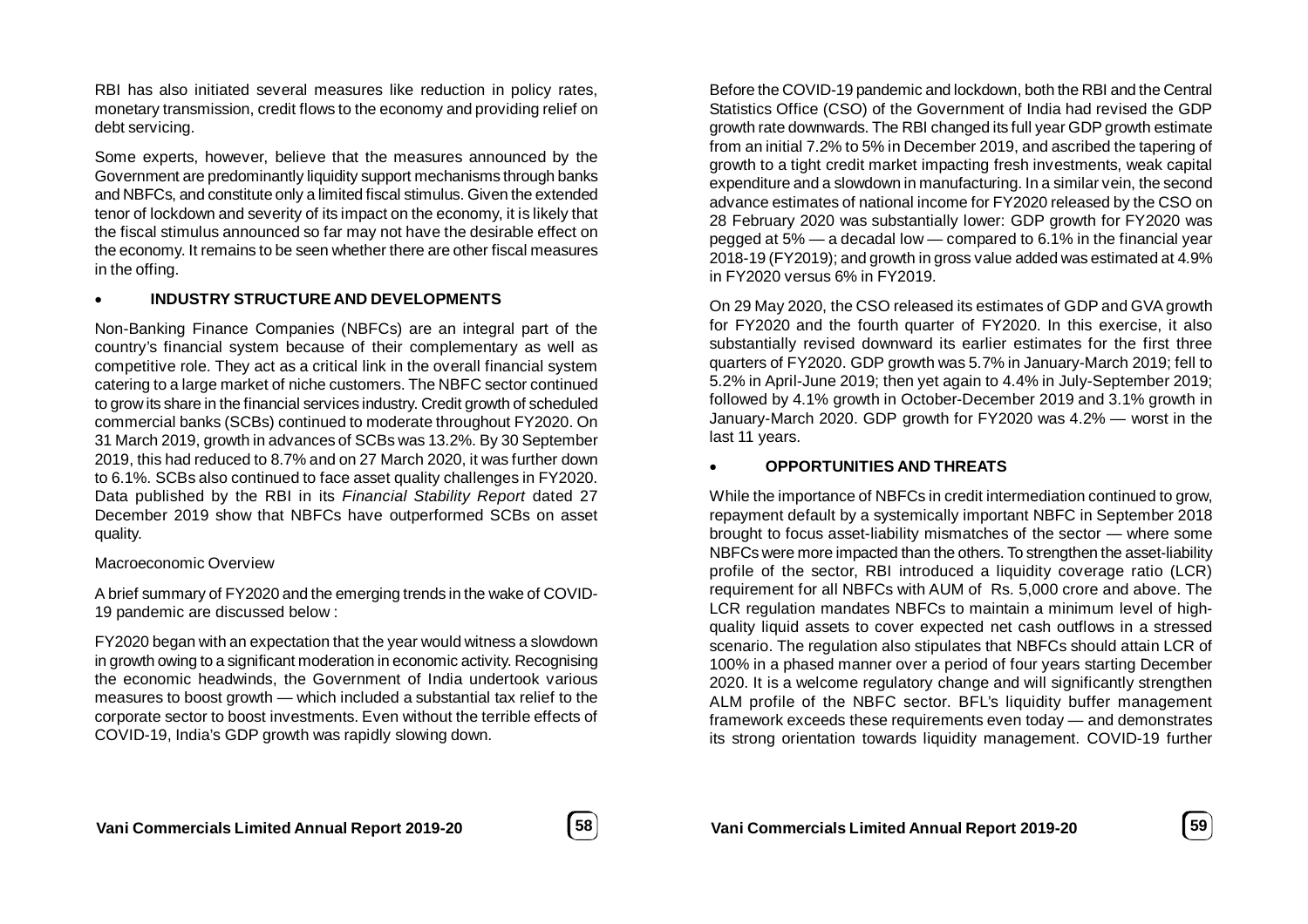accentuated ALM challenges of the NBFC sector. The RBI's moratorium measures for customers is likely to put additional stress on many NBFCs. There is an asymmetry. On one hand, NBFCs have to offer such moratoriums to their customers; while on the other, their market borrowings must be repaid on due dates.

To ease liquidity pressure on NBFCs, the RBI has taken multiple actions including a Targeted Long-Term Repo Operation (TLTRO) for the sector of Rs. 50,000 crore and a special financing window through SIDBI, NABARD and National Housing Bank (NHB) of another Rs. 50,000 crore to enable financing NBFCs. It remains to be seen whether the RBI will open a direct window to support the NBFC sector. The COVID-19 pandemic is also expected to result in a deterioration in the asset quality of the financial sector. NBFCs too will face similar pressures. Early indicators of nondelinquent customers opting for moratoriums reflect a considerable level of anxiety from customers. It remains to be seen how this anxiety eases when economic activities resume. A long-drawn lockdown or frequent lockdowns of economic activities may require the RBI to frame forbearance policies for impacted borrowers like a comprehensive one-time restructuring of loans without impacting asset classification. Such a one-time restructuring framework would enable financial sector to continue to lend and also provide customers adequate time to recover from the economic crisis and honour their obligations.

### **OUTLOOK & FUTURE PROSPECTS AND RISKS & CONCERNS**

a. Being primarily a Non-Banking Financial Company ("NBFC"), our collections from customers has been deferred as the same has been adversely impacted due to restrictions on the movement of people, as a result of which, our employees have not been able to make onfield visits at the customer's place. Further, various customers are facing financial crunch due to the lockdown and this has also impacted our business.

> All employees have been advised to Work from Home where their job duty permits it, until further Notice by the Management.

b. The Company has also taken various cost cutting measures to sustain the operations and to optimize the use of its financial

resources. Also, we are providing moratorium support to our customers/borrowers on specific requests raised by them after assessing the merit of their requests and their loan repayment track record and in line with the RBI directives.

- c. Our liquidity position has been adversely impacted, as, our Revenue from operations has declined primarily on account of low collections from customers with reference to the loans advanced. We are however hopeful that, this is a temporary phase and that, the Indian Economy will bounce back quickly.
- d. Ability to service debt and other financing arrangements. Inspite of a decline in our liquidity position, our ability to service debts and other financial debt commitment has not been affected as, our financial leveraging is low. Thus, at present, the Company has sufficient liquidity to meet the same.
- e. Assets. We are expecting some rise in the number of Non-Performing Assets (i.e. "NPAs" in the form of rise in number of customers who are unable to pay their debts) in the 1st quarter of 2020- 2021 due to financial crunch being witnessed by the global economy. However, the level of the same cannot be ascertained at present and will depend on recovery time taken by the economy to bounce back.
- f. Internal financial reporting and control. Internal financial reporting and control are functional as, checks and controls are being exercised through remote access to systems by working from home during the shutdown period.
- g. Supply chain. The Company is not being able to identify new customers as, the same requires: (i) to make on-field visits at customers' place; (ii) to collect various documents; and various other measures - in order to establish the creditworthiness and genuinity of the prospective borrower. Hence, the Company has not been able to make new customers for disbursing loan. Accordingly, as and when the normalcy is restored, the Company is hopeful that, the supply chain will improve.

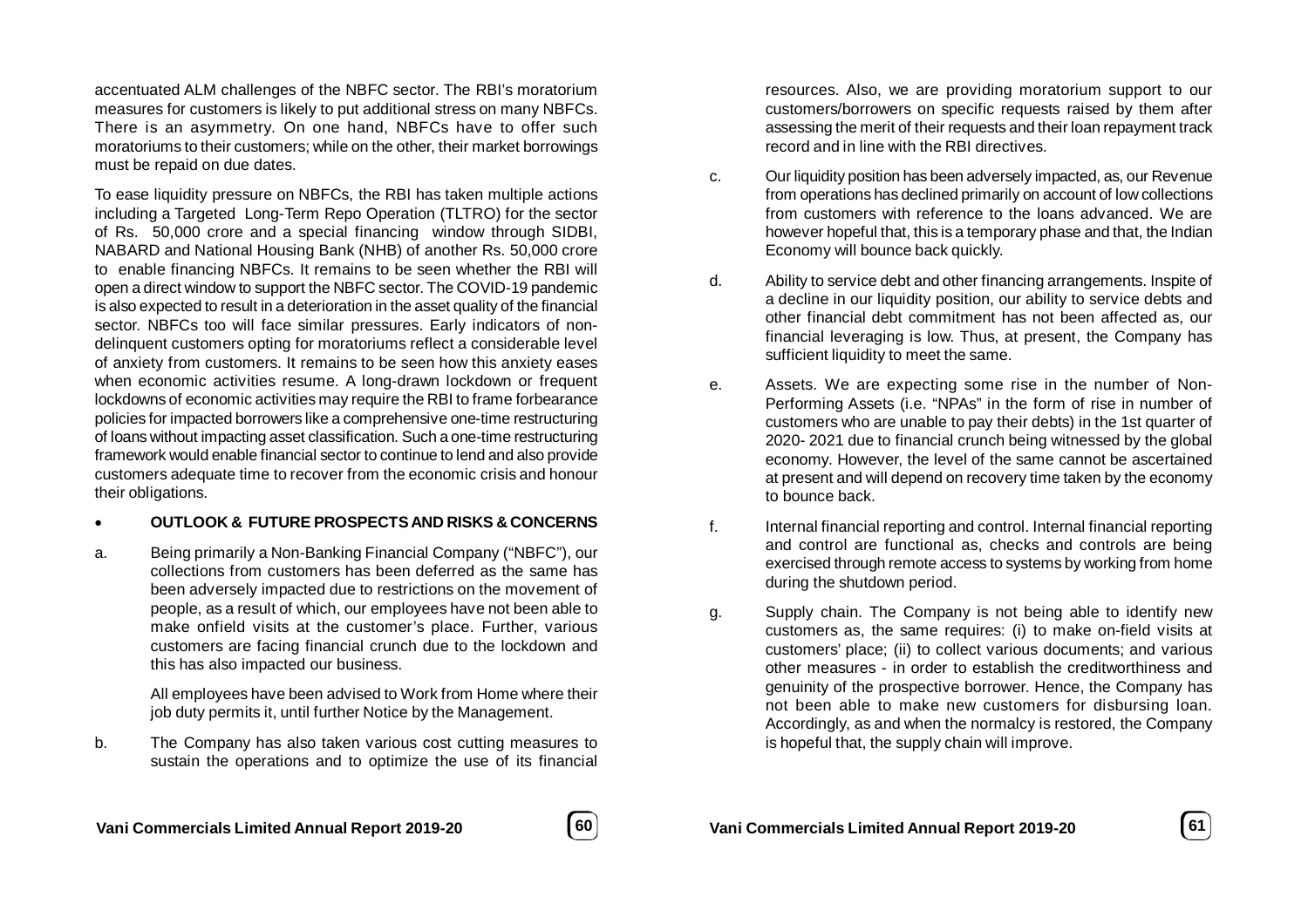- h. Demand for its products/services Though the demand for availing loan products has not declined, yet, considering the present financial crunch in the economy, we are following a cautious approach in fresh financing to new customers, as, the probability of non-repayment of outstanding dues by the customers has risen due to financial crisis being witnessed by many people on account of stagnant business activities across the globe caused by lockdown restriction due to the COVID-19 phenomenon.
- i. Existing contracts/agreements where non-fulfilment of the obligations by any party will have significant impact on the listed entity's business: The Company endeavours to perform its duties as agreed to in various executed operational contracts / agreements. There has been no failure in performance by the Company of its obligations envisaged in contract / agreement entered into by it. Presently, there are no such existing contracts / agreements where non-fulfilment of the obligations by any party will have significant impact on the Company's business.
- j. Other relevant material updates about the listed entity's business: There are no other relevant material updates at present. The Company's opinion on various matters as envisaged above, are forward-looking statements which are based on certain assumptions, risks, uncertainties and expectations of future events. The actual results, performance or achievements can thus differ from those projected, depending on various factors over which, the Company does not have any direct control.
- k. In today's complex business environment, almost every business decision requires executives and managers to balance risk and reward. Effective risk management is therefore critical to an organization's success. Globalization, with increasing integration of markets, newer and more complex products & transactions and an increasingly stringent regulatory framework has exposed organisations to newer risks. As a result, today's operating environment demands a rigorous and integrated approach to risk

management. Timely and effective risk management is of prime importance to our continued success. Increased competition and market volatility has enhanced the importance of risk management. The sustainability of the business is derived from the following:

- Identification of the diverse risks faced by the company.
- The evolution of appropriate systems and processes to measure and monitor them.
- Risk management through appropriate mitigation strategies within the policy framework.
- Monitoring the progress of the implementation of such strategies and subjecting them to periodical audit and review.
- Reporting these risk mitigation results to the appropriate managerial levels.

# **DISCUSSION ON FINANCIAL PERFORMANCE WITH RESPECT TO OPERATIONAL PERFORMANCE**

The brief on Financial Performance of the Company is already provided in the Boards' Report of the Company.

The financial statements have been prepared in compliance with the requirements of the Companies Act, 2013, Regulation 33 of SEBI (Listing Obligations and Disclosure Requirements) Regulations, 2015. Our Management accepts responsibility for the integrity and objectivity of these financial statements, as well as for the various estimates and judgments used therein. The estimates and judgments relating to the financial statements have been made on a prudent and reasonable basis, so that the financial statements reflect in a true and fair manner the form and substance of transactions, and reasonably present our state of affairs, profits and cash flows for the year.

### **HUMAN RESOURCES**

The Company's relations with the employees continued to be cordial.

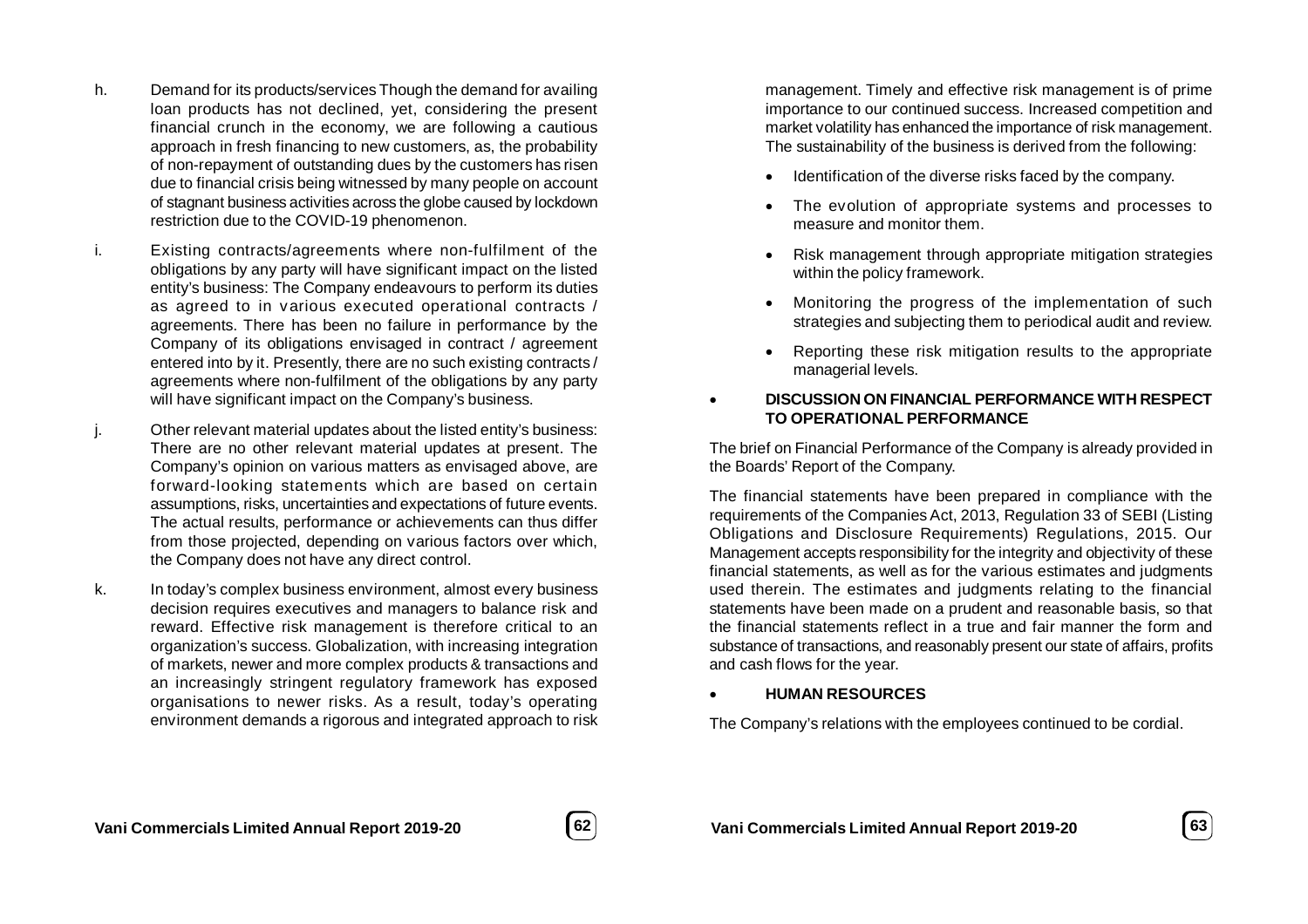### **SEGMENT-WISE OR PRODUCT WISE PERFORMANCE**

The company operates in only single segment. Hence segment wise performance is not applicable.

### **INTERNAL CONTROL SYSTEMS AND THEIR ADEQUACY**

Your Company has an effective system of accounting and administrative controls supported by an internal audit system with proper and adequate system of internal check and controls to ensure safety and proper recording of all assets of the Company and their proper and authorised utilization.

As part of the effort to evaluate the effectiveness of the internal control systems, your Company's internal audit department reviews all the control measures on a periodic basis and recommends improvements, wherever appropriate. The internal audit department is manned by highly qualified and experienced personnel and reports directly to the Audit Committee of the Board. The Audit Committee regularly reviews the audit findings as well as an Information Security Assurance Service is also provided by independent external professionals. Based on their recommendations, the Company has implemented a number of control measures both in operational and accounting related areas, apart from security related measures.

### **CAUTIONARY STATEMENT**

This report describing the company's activities, projections about future estimates, assumptions with regard to global economic conditions,

government policies, etc. may contain "forward looking statements" based on the information available with the company. Forward-looking statements are based on certain assumptions and expectations of future events. These statements are subject to certain risks and uncertainties. The company cannot guarantee that these assumptions and expectations are accurate or will be realized. The actual results may be different from those expressed or implied since the company's operations are affected by many external and internal factors, which are beyond the control of the management. Hence the company assumes no responsibility in respect of forward-looking statements that may be amended or modified in future on the basis of subsequent developments, information or events.

Company follows all Mandatory Accounting Standards.

**For & on behalf of Board of Directors Vani Commercials Limited**

**Date: 26<sup>th</sup> August 2020 Managing Director and CFO Director**<br> **Place: New Delhi Director DIN: 06639752 DIN: 010 DIN: 010 Place: New Delhi DIN: 06639752 DIN: 01038078**

**Vani Commercials Limited Regd. Off.: 'AASTHA', LP – 11C, Pitampura, New Delhi – 110034 CIN: L74899DL1988PLC106425 Email ID:info@vanicommercials.com**

**Sd/- Sd/- Jitender Kumar Juneja Mukesh Sukhija**

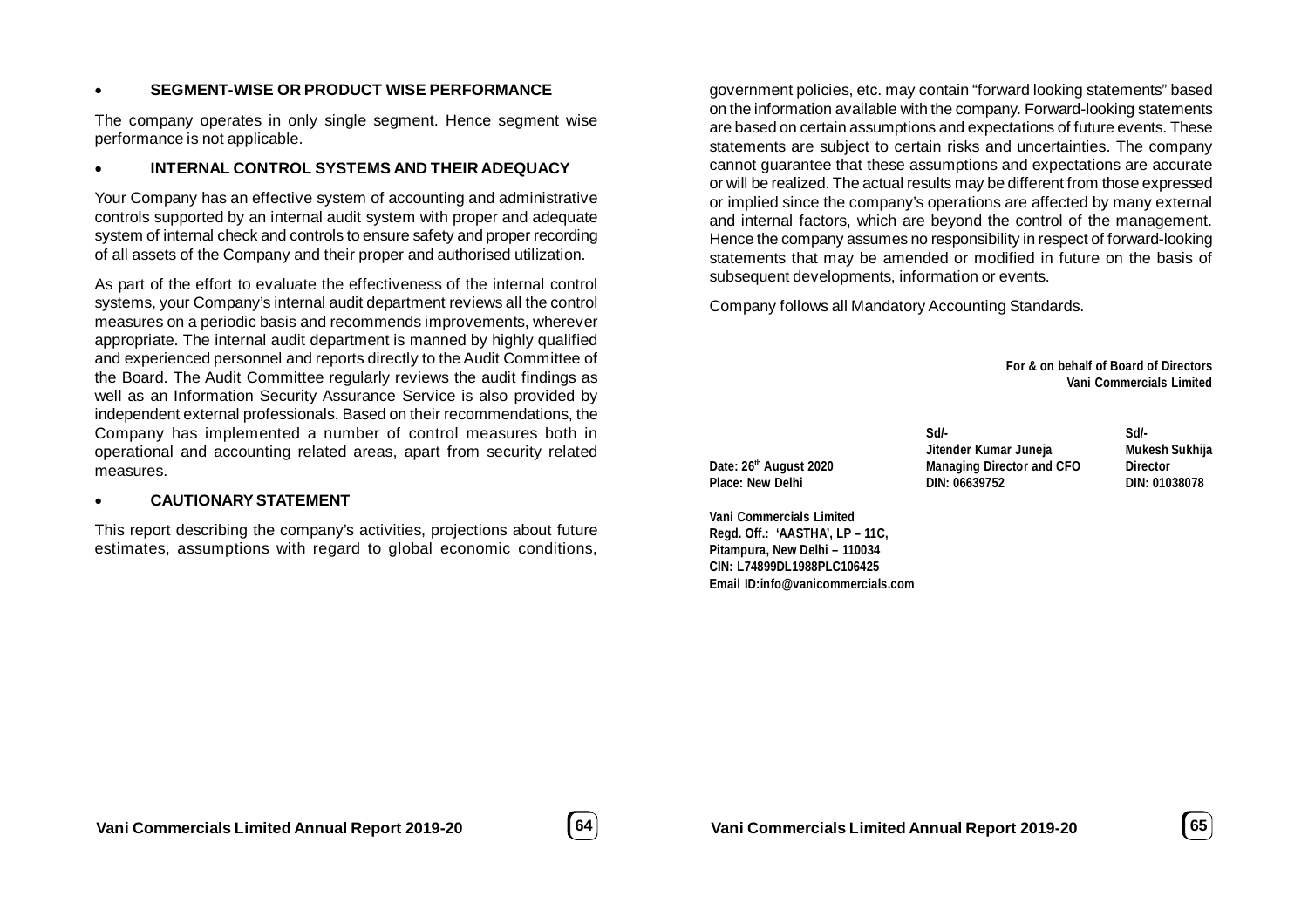

# **MKRJ AND COMPANY CHARTERED ACCOUNTANTS**

**T1, 3rd Floor, Pankaj Arcade, Plot No. 16, Sector -5, Dwarka, New Delhi – 110075 Mobile: +91 9818478173, 7976035244 Email: mukesh.jain@mkrj.in; ajay.gupta@mkrj.in**

### **Independent Auditors' Report on the Standalone Ind AS Financial Statement**

To the Members of **VANI COMMERCIALS LIMITED**

### **Opinion**

We have audited the accompanying standalone Ind AS financial statements of **Vani Commercials Limited** ("the Company"), which comprise the Balance Sheet as at **March 31, 2020** the Statement of Profit and Loss, the Cash Flow Statement and the Statement of Changes in Equity for the year then ended, and notes to the financial statements, including a summary of significant accounting policies and other explanatory information.

In our opinion and to the best of our information and according to the explanations given to us, the aforesaid standalone Ind AS financial statements give the information required by the Companies Act, 2013, as amended ('the Act') in the manner so required and give a true and fair view in conformity with the accounting principles generally accepted in India, of the state of affairs of the Company as at 31st March 2020, its profit, and its cash flows and the changes in equity for the year ended on that date.

# **Basis of opinion**

We conducted our audit of the standalone Ind AS financial statements in accordance with the Standards on Auditing (SAs), as specified under section 143(10) of the Act. Our responsibilities under those Standards are further described in the 'Auditor's responsibilities for the audit of the standalone Ind AS Financial Statements' section of our report. We are independent of the Company in accordance with the 'Code of Ethics'



issued by the Institute of Chartered Accountants of India together with the ethical requirements that are relevant to our audit of the financial statements under the provisions of the Act and the Rules thereunder, and we have fulfilled our other ethical responsibilities in accordance with these requirements and the Code of Ethics. We believe that the audit evidence we have obtained is sufficient and appropriate to provide a basis for our audit opinion on the standalone Ind AS financial statements.

### **Management's Responsibility for the standalone Ind AS Financial Statements**

The Company's Board of Directors is responsible for the matters stated in section 134(5) of the Act with respect to the preparation of these standalone Ind AS financial statements that give a true and fair view of the financial position, financial performance including other comprehensive income, cash flows and changes in equity of the Company in accordance with the accounting principles generally accepted in India, including the Indian Accounting Standards (Ind AS) specified under section 133 of the Act read with the Companies (Indian Accounting Standards) Rules, 2015, as amended. This responsibility also includes maintenance of adequate accounting records in accordance with the provisions of the Act for safeguarding of the assets of the Company and for preventing and detecting frauds and other irregularities; selection and application of appropriate accounting policies; making judgments and estimates that are reasonable and prudent; and the design, implementation and maintenance of adequate internal financial controls, that were operating effectively for ensuring the accuracy and completeness of the accounting records, relevant to the preparation and presentation of the standalone Ind AS financial statements that give a true and fair view and are free from material misstatement, whether due to fraud or error.

In preparing the standalone Ind AS financial statements, Management is responsible for assessing the Company's ability to continue as a going concern, disclosing, as applicable, matters related to going concern and using the going concern basis of accounting unless Management either intends to liquidate the Company or to cease operations, or has no realistic alternative but to do so.

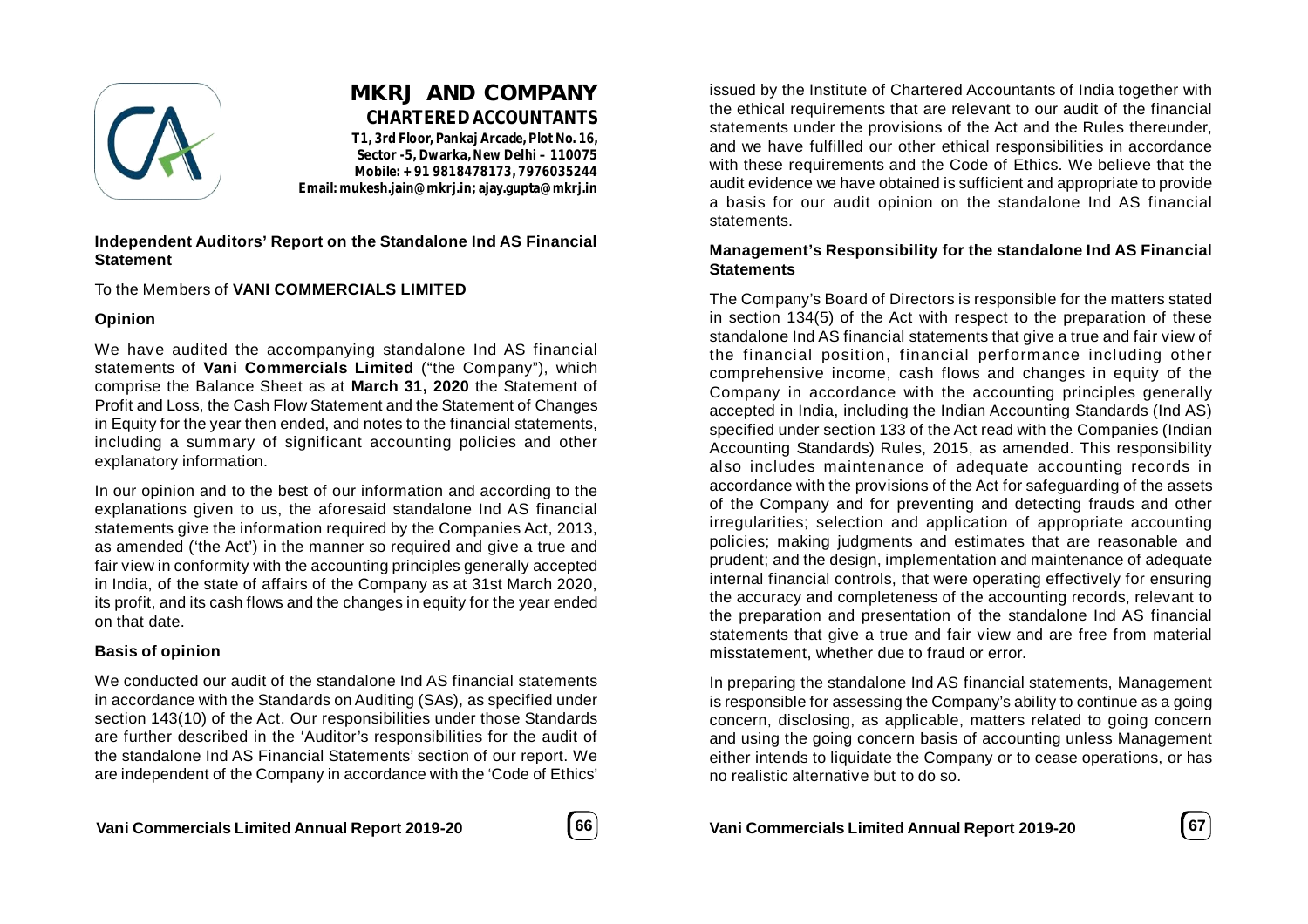### **Auditor's responsibilities for the audit of the standalone Ind AS Financial Statements**

Our responsibility is to express an opinion on these standalone financial statements based on our audit. We have taken into account the provisions of the Act, the accounting and auditing standards and matters which are required to be included in the audit report under the provisions of the Act and the Rules made thereunder. We conducted our audit in accordance with the Standards on Auditing, issued by the Institute of Chartered Accountants of India, as specified under Section 143(10) of the Act. Those Standards require that we comply with ethical requirements and plan and perform the audit to obtain reasonable assurance about whether the financial statements are free from material misstatement.

An audit involves performing procedures to obtain audit evidence about the amounts and disclosures in the financial statements. The procedures selected depend on the auditor's judgment, including the assessment of the risks of material misstatement of the financial statements, whether due to fraud or error. In making those risk assessments, the auditor considers internal financial control relevant to the Company's preparation of the financial statements that give a true and fair view in order to design audit procedures that are appropriate in the circumstances. An audit also includes evaluating the appropriateness of accounting policies used and the reasonableness of the accounting estimates made by the Company's Directors, as well as evaluating the overall presentation of the financial statements. We believe that the audit evidence we have obtained is sufficient and appropriate to provide a basis for our audit opinion on the standalone financial statements.

### **Report on Other Legal and Regulatory Requirements**

1. As required by the Companies (Auditor's report) Order, 2016 ("the Order") issued by the Central Government of India in terms of sub-section (11) of Section 143 of the Act, we give in the **Annexure 1** a statement on the matters specified in paragraphs 3 and 4 of the Order.

- 2. As required by Section 143(3) of the Act, we report that:
	- a) We have sought and obtained all the information and explanations which to the best of our knowledge and belief were necessary for the purpose of our audit;
	- b) In our opinion proper books of account as required by law have been kept by the Company so far as it appears from our examination of those books;
	- c) The Balance Sheet, the Statement of Profit and Loss, the Cash Flow Statement and Statement of changes in Equity dealt with by this Report are in agreement with the books of account;
	- d) In our opinion, the aforesaid standalone Ind AS financial statements comply with the Accounting Standards specified under Section 133 of the Act, read with Companies (Indian Accounting Standards) Rules, 2015, as amended;
	- e) On the basis of written representations received from the directors as on 31st March 2020 taken on record by the Board of Directors, none of the Directors is disqualified as on 31st March 2020, from being appointed as a director in terms of Section 164(2) of the Act;
	- f) With respect to the adequacy of the internal financial controls over financial reporting of the Company and the operating effectiveness of such controls, refer to our separate Report in "**Annexure 2**" to this report;
	- g) With respect to the other matters to be included in the Auditor's Report in accordance with Rule 11 of the Companies (Audit and Auditors) Rules, 2014, in our opinion and to the best of our information and according to the explanations given to us:

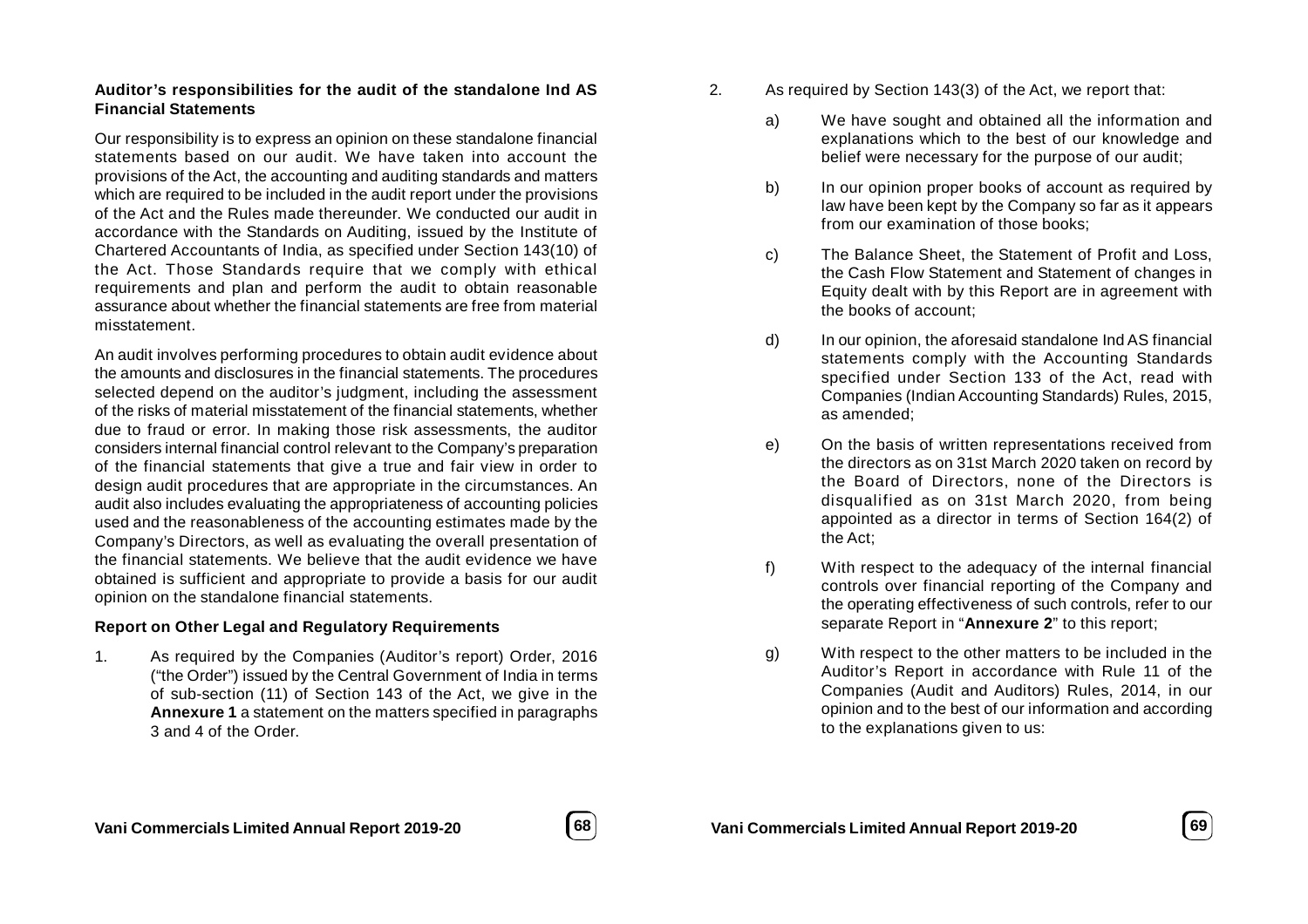- (i) The Company does not have any pending litigations which would impact its financial position.
- (ii) The Company did not have any long-term contracts including derivative contracts for which there were any material foreseeable losses.
- (iii) There has not been an occasion, in which the company, during the year under report, to transfer any sum to the Investor Education and Protection Fund. Hence, the question of delay in transferring such sum does not arise.

### **For MKRJ & Co. Chartered Accountants**

# **Sd/-**

**Mukesh Jain Partner Membership No. 073972 FRN: 030311N UDIN: 20073972AAAAAV3870**

**Place: New Delhi Date: 10th June, 2020**



# **MKRJ AND COMPANY CHARTERED ACCOUNTANTS**

**T1, 3rd Floor, Pankaj Arcade, Plot No. 16, Sector -5, Dwarka, New Delhi – 110075 Mobile: +91 9818478173, 7976035244 Email: mukesh.jain@mkrj.in; ajay.gupta@mkrj.in**

**Annexure 1 referred to in paragraph (1) under the heading "Report on Other Legal and Regulatory Requirements" of our Report of even date**

- **i** In respect of the Company's fixed assets:
	- **(a)** The Company has maintained proper records showing full particulars, including quantitative details and situation of fixed assets.
	- **(b)** The Company has a program of verification to cover all the items of fixed assets in a phased manner which, in our opinion, is reasonable having regard to the size of the Company and the nature of its assets. Pursuant to the program, certain fixed assets were physically verified by the management during the year. According to the information and explanations given to us, no material discrepancies were noticed on such verification.
	- **(c)** According to the information and explanations given by the management, the Company has not acquired any immovable property during the year under audit; no comments under the sub-clause are required.
- **ii** The Company is in the business of providing financial services and does not have any physical inventories. Accordingly, reporting under clause 3(ii) of the Order is not applicable to the Company.
- **iii** According to the information and explanations given to us, the Company has not granted unsecured loans to or from companies, firms, Limited Liability Partnerships or other parties,

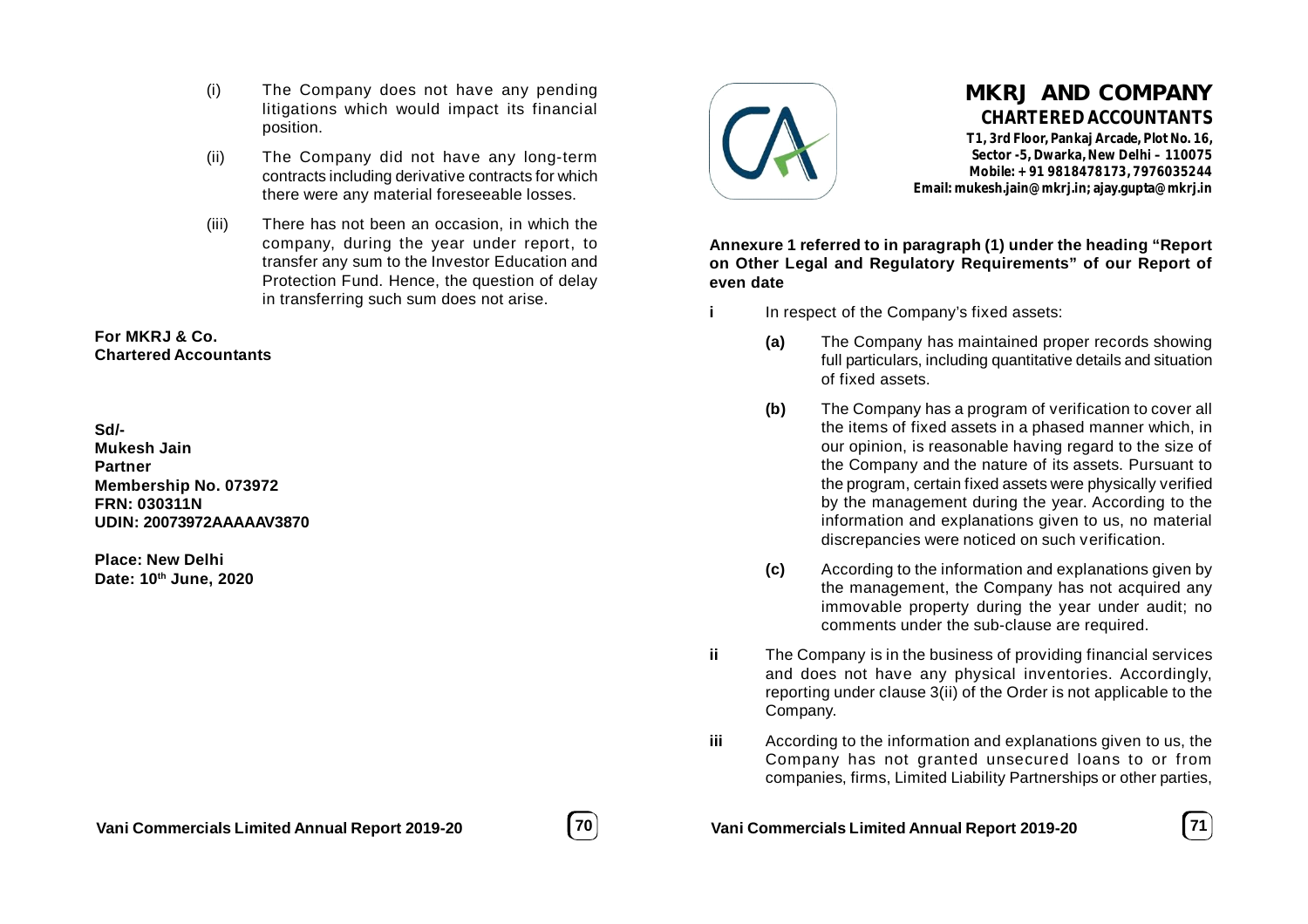covered in the register maintained under section 189 of the Companies Act, 2013, in respect of which :

- **(a)** The terms and conditions of the grant of such loans are, in our opinion, prima facie, not prejudicial to the Company's interest.
- **(b)** The schedule of repayment of principal and payment of interest has been stipulated and repayments or receipts of principal amounts and interest have been regular as per stipulations.
- **(c)** There is no overdue amount remaining outstanding as at the year-end.
- **iv** In our opinion and according to the information and explanations given to us, there are no loans, investments, guarantees, and securities granted in respect of which provisions of Section 185 and 186 of the Act are applicable and hence not commented upon.
- **v** The Company has not accepted any deposits during the year within the meaning of Sections 73 to 76 of the Act and the Companies (Acceptance of Deposits) Rules, 2014 (as amended). Accordingly, the provisions of clause 3(v) of the Order are not applicable to the Company.
- **vi** The maintenance of cost records has not been specified by the Central Government under section 148(1) of the Companies Act, 2013 for the business activities carried out by the Company. Thus, reporting under clause 3(vi) of the order is not applicable to the Company.
- **vii** According to the information and explanations given to us, in respect of statutory dues :
	- **a** The Company has generally been regular in depositing undisputed statutory dues, including Income Tax, Goods and Service Tax, and other material statutory dues applicable to it with the appropriate authorities.
- **b** There were no undisputed amounts payable in respect of Income Tax, Goods and Service Tax, and other material statutory dues in arrears as at March 31, 2020 for a period of more than six months from the date they became payable.
- **viii** The Company has not taken any loans or borrowings from financial institutions, banks and government or has not issued any debentures. Hence reporting under clause 3(viii) of the Order is not applicable to the Company.
- **ix** The Company has not raised moneys by way of initial public offer or further public offer (including debt instruments) or term loans and hence reporting under clause 3(ix) of the Order is not applicable to the Company.
- **x** To the best of our knowledge and according to the information and explanations given to us, no fraud by the Company or no material fraud on the Company by its officers or employees has been noticed or reported during the year.
- **xi** According to the information and explanations given by the management, the company has complied with the provisions of Section 197 read with Schedule V of the Companies Act, 2013.
- **xii** The Company is not a Nidhi Company and hence reporting under clause 3(xii) of the Order is not applicable to the Company.
- **xiii** In our opinion and according to the information and explanations given to us, the Company is in compliance with Section 177 and 188 of the Companies Act, 2013 where applicable, for all transactions with the related parties and the details of related party transactions have been disclosed in the standalone financial statements as required by the applicable accounting standards.
- **xiv** During the year, the Company has not made any preferential allotment or private placement of shares or fully or partly paid convertible debentures and hence reporting under clause 3(xiv) of the Order is not applicable to the Company.

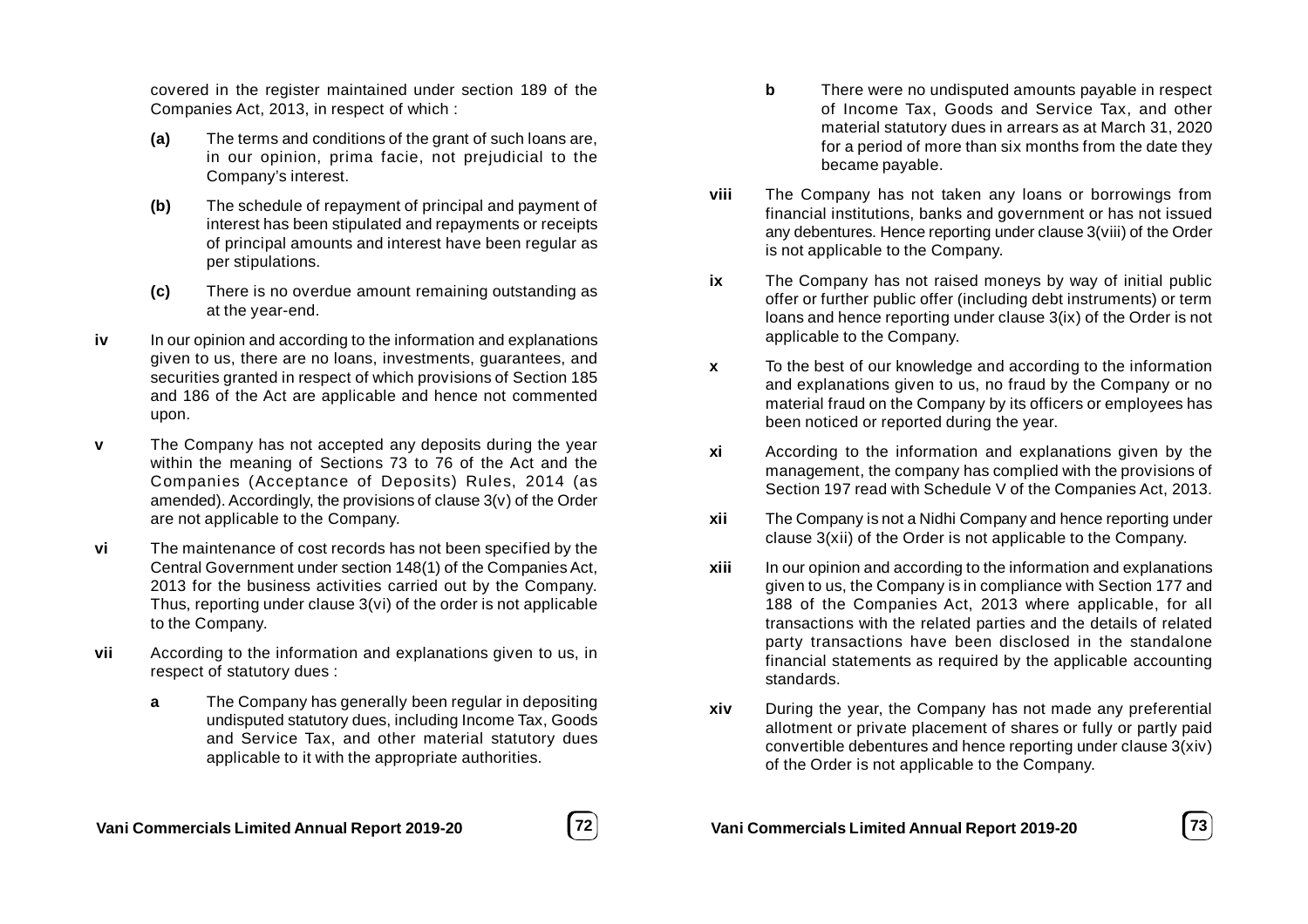- **xv** In our opinion and according to the information and explanations given to us, during the year the Company has not entered into any non-cash transactions with its Directors or persons connected to its directors and hence provisions of section 192 of the Companies Act, 2013 are not applicable to the Company
- **xvi** According to the information and explanations given to us, the company is a Non Banking Finance Company duly registered with the Reserve Bank of India under Section 45-IA of the Act, 1934

**For MKRJ & Co. Chartered Accountants**

**Sd/- Mukesh Jain Partner Membership No. 073972 FRN: 030311N UDIN: 20073972AAAAAV3870**

**Place: New Delhi Date: 10th June, 2020**



# **MKRJ AND COMPANY CHARTERED ACCOUNTANTS**

**T1, 3rd Floor, Pankaj Arcade, Plot No. 16, Sector -5, Dwarka, New Delhi – 110075 Mobile: +91 9818478173, 7976035244 Email: mukesh.jain@mkrj.in; ajay.gupta@mkrj.in**

**Annexure 2 referred to in paragraph 2(f) under the heading 'Report on other legal and regulatory requirements' of our report of even date**

**Report on the Internal Financial Controls under Clause (i) of Subsection 3 of Section 143 of the Companies Act, 2013 ("the Act")**

We have audited the internal financial controls over financial reporting of **Vani Commercials Limited** ("the Company") as of 31st March 2020 in conjunction with our audit of the standalone Ind AS financial statements of the Company for the year ended on that date.

### **Management's Responsibility for Internal Financial Controls**

The Company's Management is responsible for establishing and maintaining internal financial controls based on the internal control over financial reporting criteria established by the Company considering the essential components of internal control stated in the Guidance Note on Audit of Internal Financial Controls over Financial Reporting issued by the Institute of Chartered Accountants of India. These responsibilities include the design, implementation and maintenance of adequate internal financial controls that were operating effectively for ensuring the orderly and efficient conduct of its business, including adherence to the Company's policies, the safeguarding of its assets, the prevention and detection of frauds and errors, the accuracy and completeness of the accounting records, and the timely preparation of reliable financial information, as required under the Companies Act, 2013 ('the Act').

### **Auditor's Responsibility**

Our responsibility is to express an opinion on the Company's internal financial controls over financial reporting with reference to these

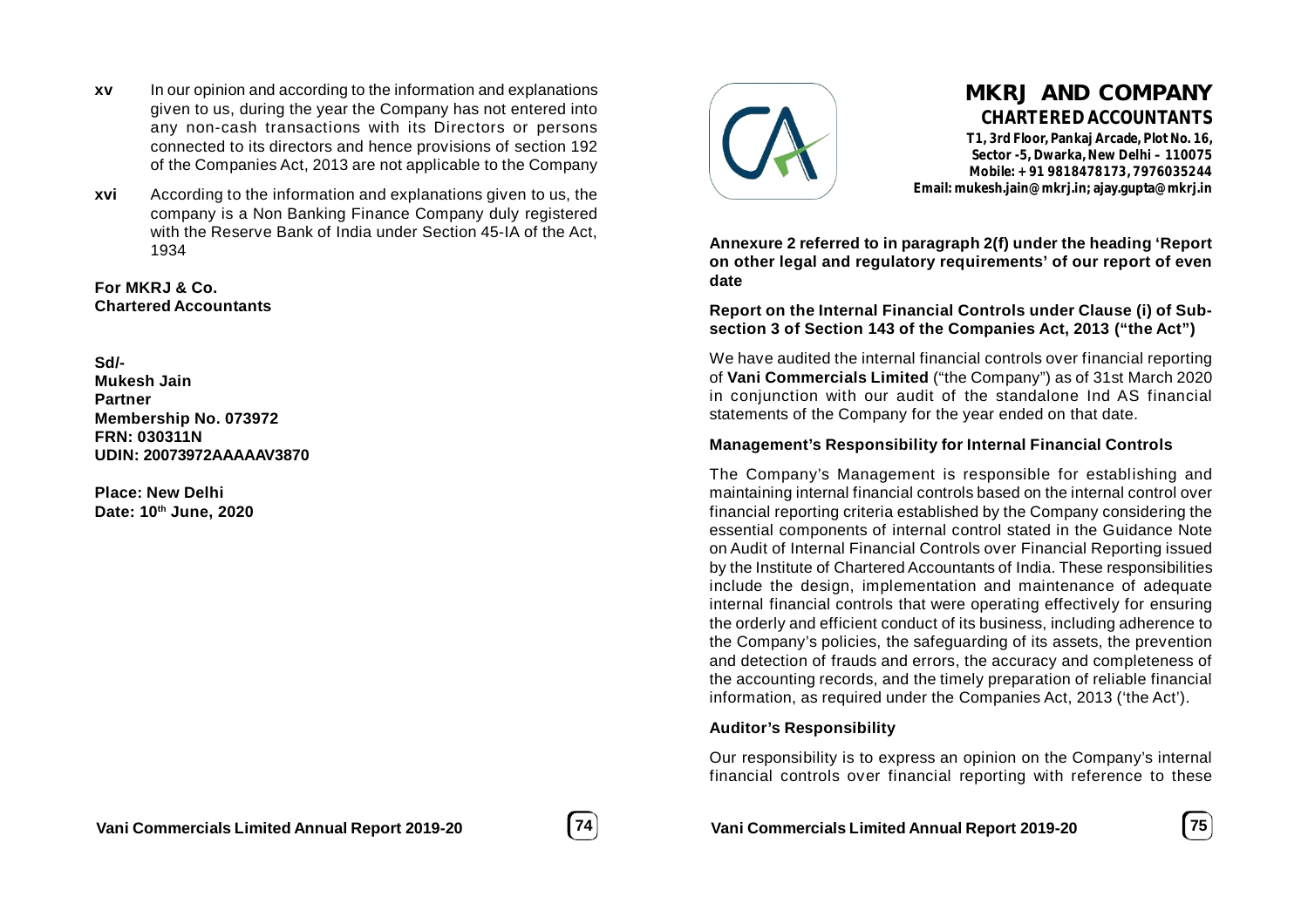standalone Ind AS Financial Statement based on our audit. We conducted our audit in accordance with the Guidance Note on Audit of Internal Financial Controls Over Financial Reporting (the "Guidance Note") and the Standards on Auditing as specified under section 143(10) of the Act, to the extent applicable to an audit of internal financial controls, both applicable to an audit of Internal Financial Controls and, both issued by the Institute of Chartered Accountants of India. Those Standards and the Guidance Note require that we comply with ethical requirements and plan and perform the audit to obtain reasonable assurance about whether adequate internal financial controls over financial reporting was established and maintained and if such controls operated effectively in all material respects.

Our audit involves performing procedures to obtain audit evidence about the adequacy of the internal financial controls system over financial reporting with reference to these standalone Ind AS Financial Statement and their operating effectiveness. Our audit of internal financial controls over financial reporting included obtaining an understanding of internal financial controls over financial reporting, assessing the risk that a material weakness exists, and testing and evaluating the design and operating effectiveness of internal control based on the assessed risk. The procedures selected depend on the auditor's judgment, including the assessment of the risks of material misstatement of the financial statements, whether due to fraud or error.

We believe that the audit evidence we have obtained is sufficient and appropriate to provide a basis for our audit opinion on the internal financial controls system over financial reporting.

### **Meaning of Internal Financial Controls over Financial Reporting with reference to these standalone Ind AS Financial Statement**

A company's internal financial control over financial reporting with reference to these standalone Ind AS Financial Statementis a process designed to provide reasonable assurance regarding the reliability of financial reporting and the preparation of financial statements for external

purposes in accordance with generally accepted accounting principles. A company's internal financial control over financial reporting with reference to these standalone Ind AS Financial Statement includes those policies and procedures that:

- 1. pertain to the maintenance of records that, in reasonable detail, accurately and fairly reflect the transactions and dispositions of the assets of the company;
- 2. provide reasonable assurance that transactions are recorded as necessary to permit preparation of financial statements in accordance with generally accepted accounting principles, and that receipts and expenditures of the company are being made only in accordance with authorizations of management and directors of the company; and
- 3. provide reasonable assurance regarding prevention or timely detection of unauthorized acquisition, use, or disposition of the company's assets that could have a material effect on the financial statements.

### **Inherent Limitations of Internal Financial Controls over Financial Reporting with reference to these standalone Ind AS Financial Statement**

Because of the inherent limitations of internal financial controls over financial reporting with reference to these standalone Ind AS Financial Statement, including the possibility of collusion or improper management override of controls, material misstatements due to error or fraud may occur and not be detected. Also, projections of any evaluation of the internal financial controls over financial reporting to future periods are subject to the risk that the internal financial control over financial reporting with reference to these standalone Ind AS Financial Statement may become inadequate because of changes in conditions, or that the degree of compliance with the policies or procedures may deteriorate.

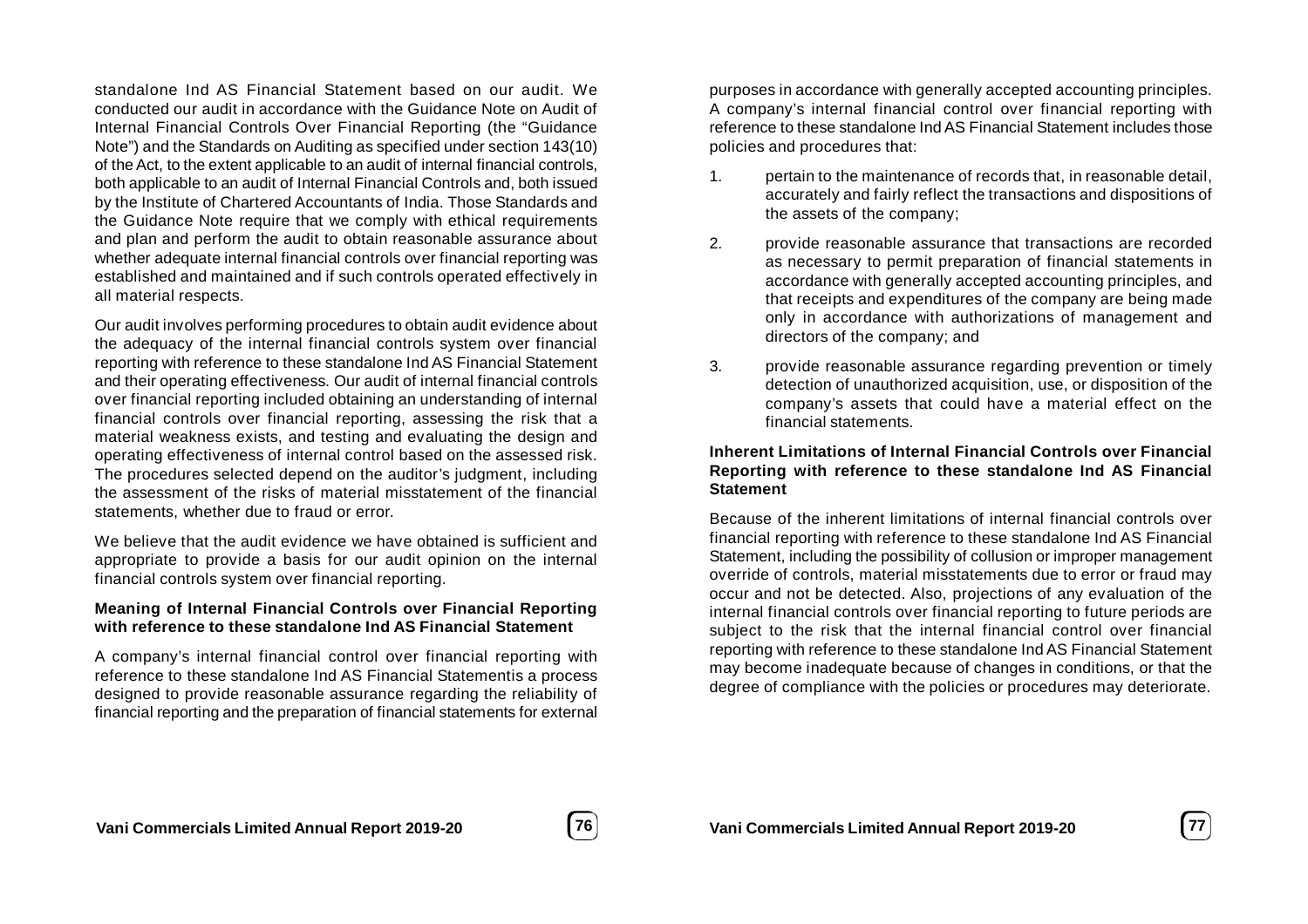### **Opinion**

In our opinion, the Company has, in all material respects, an adequate internal financial controls system over financial reporting and such internal financial controls over financial reporting were operating effectively as at 31st March 2019, based on the internal control over financial reporting criteria established by the Company considering the essential components of internal control stated in the Guidance Note on Audit of Internal Financial Controls Over Financial Reporting issued by the Institute of Chartered Accountants of India.

### **For MKRJ & Co. Chartered Accountants**

### **Sd/- Mukesh Jain Partner Membership No. 073972 FRN: 030311N**

**Place: New Delhi Date: 10th June, 2020**

**UDIN: 20073972AAAAAV3870**



# **MKRJ AND COMPANY CHARTERED ACCOUNTANTS**

**T1, 3rd Floor, Pankaj Arcade, Plot No. 16, Sector -5, Dwarka, New Delhi – 110075 Mobile: +91 9818478173, 7976035244 Email: mukesh.jain@mkrj.in; ajay.gupta@mkrj.in**

**Auditors' Report as per Non-Banking Financial Companies Auditor's Report (Reserve Bank) Directions, 2016.**

**To The Board of Directors Vani Commercials Limited**

- 1. The Company is engaged in the business of Non-Banking Financial Institution, The Company being a Non-Banking Finance Company has obtained a Certificate of registration from the Reserve Bank of India to carry on such businesses. Further the Company is entitled to continue to hold such certificate of registration in terms of its assets/income pattern as on 31<sup>st</sup> March, 2020;
- 2. The Company is meeting the required net owned fund requirement as laid down in Master Direction - Non-Banking Financial Company – Non-Systemically Important Non-Deposit taking Company (Reserve Bank) Directions, 2016;
- 3. The Board of Directors of the Company has passed a resolution for the non-acceptance of any public deposits;
- 4. The company has not accepted any public deposits during the year;



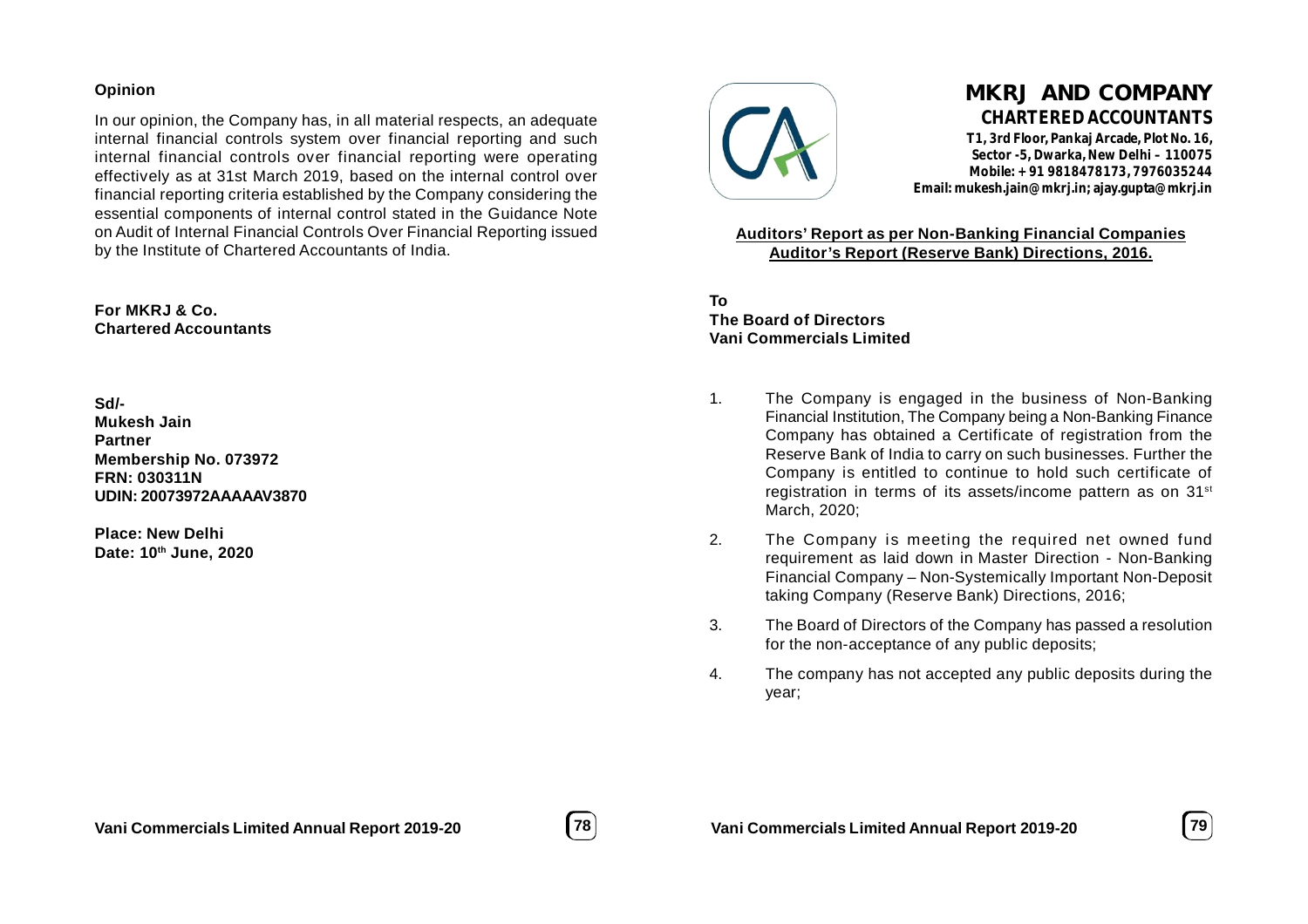5. The Company has complied with the prudential norms relating to income recognition, accounting standards, assets classification and provisioning for bad and doubtful debts as applicable to it.

# **For MKRJ & Co. Chartered Accountants**

| Sd/-                     |
|--------------------------|
| Mukesh Jain              |
| <b>Partner</b>           |
| Membership No. 073972    |
| <b>FRN: 030311N</b>      |
| UDIN: 20073972AAAAAW9817 |

**Place: New Delhi Date: 10th June, 2020**

### **VANI COMMERCIALS LIMITED**

REGD. OFF.: "AASTHA" LP-11C, PITAMPURA, NEW DELHI-110034. CIN : L74899DL1988PLC106425 **BALANCE SHEET AS AT 31ST MARCH, 2020**

|                     |                                                    | BALANGE SHEET AS AT SI" MARGH, 2020 | Amount in $\bar{z}$ |                     |
|---------------------|----------------------------------------------------|-------------------------------------|---------------------|---------------------|
|                     | <b>Particulars</b>                                 | <b>Note</b><br>No.                  | As At<br>31.03.2020 | As At<br>31.03.2019 |
|                     | <b>ASSETS</b>                                      |                                     |                     |                     |
| (1)                 | <b>Financial Assets</b>                            |                                     |                     |                     |
| (a)                 | Cash and cash equivalents                          | 4                                   | 9,27,596            | 33,16,641           |
| (b)                 | Bank balances other than cash and cash equivalents |                                     |                     |                     |
| (c)                 | Derivative financial instruments                   |                                     |                     |                     |
| (d)                 | Receivables                                        | 5                                   |                     |                     |
| L                   | <b>Trade Receivables</b>                           |                                     | 3,50,000            |                     |
| Ш                   | Other Receivables                                  |                                     |                     |                     |
| (e)                 | Loans                                              | 6                                   | 5,92,23,107         | 1,67,82,079         |
| (f)                 | Investments                                        | $\overline{1}$                      | 2,06,48,500         | 1,95,68,500         |
| $\left(  g \right)$ | Other Financial Assets                             | 8                                   | 3,05,587            | 1,04,329            |
|                     |                                                    |                                     | 8,14,54,790         | 3,97,71,549         |
| (2)                 | <b>Non-Financial Assets</b>                        |                                     |                     |                     |
| (a)                 | Inventories                                        | 9                                   | 20,64,144           | 20,64,144           |
| $(\mathfrak{b})$    | Current Tax Assets (Net)                           |                                     |                     |                     |
| (c)                 | Deferred Tax Assets (Net)                          | 10                                  | 2,042               | 3,103               |
| $(\mathsf{d})$      | <b>Investment Property</b>                         |                                     |                     |                     |
| (e)                 | Property, Plant and Equipment                      | 11                                  | 15,195              | 19,644              |
| (f)                 | Intangible Assets                                  |                                     |                     |                     |
| (g)                 | Other Non-Financial Assets                         |                                     |                     |                     |
|                     |                                                    |                                     | 20,81,381           | 20,86,891           |
|                     | <b>Total Assets</b>                                |                                     | 8,35,36,171         | 4,18,58,440         |
|                     | <b>LIABILITIES AND EQUITY</b>                      |                                     |                     |                     |
|                     | <b>Liabilities</b>                                 |                                     |                     |                     |
| (1)                 | <b>Financial Liabilities</b>                       |                                     |                     |                     |
| (a)                 | Derivative Financial Instruments                   |                                     |                     |                     |
|                     | (b) Payables                                       | 12                                  |                     |                     |
| Г                   | <b>Trade Payables</b>                              |                                     |                     |                     |
| (i)                 | Total outstanding dues of micro enterprises        |                                     |                     |                     |
|                     | and small enterprises                              |                                     |                     |                     |
| (i)                 | Total outstanding dues of creditors other than     |                                     |                     |                     |
|                     | micro enterprises and small enterprises            |                                     |                     |                     |
| Ш                   | <b>Other Payables</b>                              |                                     |                     |                     |
| (i)                 | Total outstanding dues of micro enterprises and    |                                     |                     |                     |
|                     | small enterprises                                  |                                     |                     |                     |
| (i)                 | Total outstanding dues of creditors other than     |                                     |                     |                     |
|                     | micro enterprises and small enterprises            |                                     | 1,50,000            |                     |
| (c)                 | Debt securities                                    |                                     |                     |                     |
| (d)                 | Borrowings (other than debt securities)            | 13                                  | 4, 10, 58, 891      |                     |
| (e)                 | Deposits                                           |                                     |                     |                     |
| (f)                 | Subordinated Debts                                 |                                     |                     |                     |
| (g)                 | Other Financial Liabilities                        | 14                                  |                     | 98,100              |
|                     |                                                    |                                     | 4,12,08,891         | 98,100              |
|                     |                                                    |                                     |                     |                     |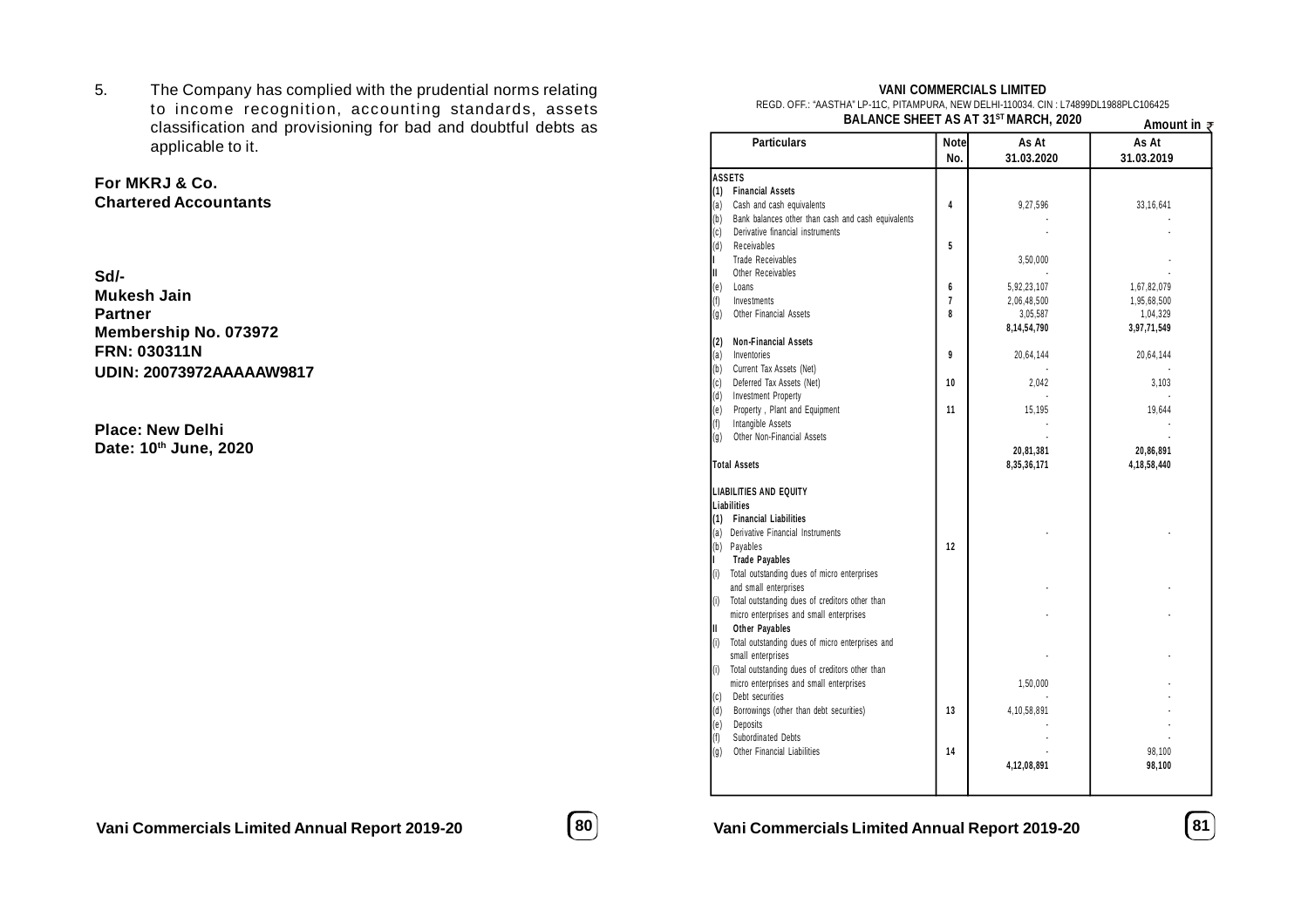#### **VANI COMMERCIALS LIMITED**

| REGD. OFF.: "AASTHA" LP-11C. PITAMPURA. NEW DELHI-110034. CIN : L74899DL1988PLC106425 |              |
|---------------------------------------------------------------------------------------|--------------|
| BALANCE SHEET AS AT 31 <sup>ST</sup> MARCH. 2020                                      | $\mathbf{A}$ |

| <b>Notel</b><br>No. | As At<br>31.03.2020 | As At<br>31.03.2019 |  |  |
|---------------------|---------------------|---------------------|--|--|
|                     |                     |                     |  |  |
|                     |                     |                     |  |  |
| 15                  | 4,29,378            | 2,17,454            |  |  |
|                     |                     |                     |  |  |
| 16                  | 3,18,032            |                     |  |  |
|                     | 7,47,410            | 2,17,454            |  |  |
|                     |                     |                     |  |  |
| 17                  | 4,11,98,000         | 4,11,98,000         |  |  |
| 18                  | 3.81.870            | 3.44.886            |  |  |
|                     | 4, 15, 79, 870      | 4, 15, 42, 886      |  |  |
|                     | 8,35,36,171         | 4, 18, 58, 440      |  |  |
|                     |                     |                     |  |  |

**Summary of significant accounting policies**

**The accompanying notes are an integral part of the financial statements**

| As per our Report of even date attached:<br>For MKRJ & Co.<br><b>Chartered Accountants</b><br>Firm Registration Number: 0030311N |                                                                                      | For and on behalf of the Board of Directors<br><b>For Vani Commercials Limited</b> |                                                                         |
|----------------------------------------------------------------------------------------------------------------------------------|--------------------------------------------------------------------------------------|------------------------------------------------------------------------------------|-------------------------------------------------------------------------|
| Sd/-<br>Mukesh Jain<br>Partner<br>M.No. 073972<br>UDIN: 20073972AAAAAV3870                                                       | Sd/-<br>Jitender Kumar Juneja<br><b>Managing Director &amp; CFO</b><br>DIN: 06639752 | Sd/-<br>Pooja Bhatia<br><b>Director</b><br>DIN: 00188770                           | Sd/-<br>Rashika Chattwal<br><b>Company Secretary</b><br>PAN: BHTPC8065L |

**Place : New Delhi Dated : 10/06/2020**

# **Amount in**

### **VANI COMMERCIALS LIMITED**

#### REGD. OFF.: "AASTHA" LP-11C, PITAMPURA, NEW DELHI-110034. CIN : L74899DL1988PLC106425 **STATEMENT OF PROFIT & LOSS FOR THE YEAR ENDED 31ST MARCH 2020**

|   |                                                                   |          |           | א ווו טעוונה ל |
|---|-------------------------------------------------------------------|----------|-----------|----------------|
|   | <b>Particulars</b>                                                | Note     | 31.3.2020 | 31.3.2019      |
|   |                                                                   | No.      |           |                |
| п | <b>Revenue From Operations</b>                                    |          |           |                |
|   | Interest Income                                                   | 19       | 50,84,450 | 25,97,623      |
|   | Dividend Income                                                   |          |           |                |
|   | Fee and Commission Income                                         | 20       | 3,50,000  |                |
|   | Net gain on fair value changes                                    |          |           |                |
|   | Sale of Services                                                  |          |           |                |
|   | <b>Total Revenue From Operations</b>                              |          | 54,34,450 | 25,97,623      |
|   | II Other Income                                                   | 21       | 1,65,838  | 8,693          |
|   | III Total Income (I+II)                                           |          | 56,00,288 | 26,06,316      |
|   | <b>Expenses</b>                                                   |          |           |                |
|   | <b>Finance Cost</b>                                               | 22       | 2,596     | 944            |
|   | Fees and Commission Expense                                       |          |           |                |
|   | Net loss on fair value changes                                    |          |           |                |
|   | Impairment on financial instruments                               |          |           |                |
|   | Cost of materials consumed                                        |          |           |                |
|   | Purchases of Stock-in-trade                                       |          |           |                |
|   |                                                                   |          |           |                |
|   | Changes in Inventories of finished goods,                         |          |           |                |
|   | stock-in-trade and work-in-progress                               | 23       |           |                |
|   | <b>Employee Benefits Expenses</b>                                 |          | 21,92,393 | 14,28,600      |
|   | Depreciation and amortization Expenses                            | 11<br>24 | 4,449     | 11,751         |
|   | Others expenses                                                   |          | 31,53,022 | 9,29,969       |
|   | <b>IV Total Expenses</b>                                          |          | 53,52,460 | 23,71,264      |
| V | Profit/(Loss) before exceptional and tax (III-IV)                 |          | 2,47,828  | 2,35,052       |
|   | VI Exceptional Items                                              |          |           |                |
|   | VII Profit/(loss) before tax (V -VI)                              |          | 2,47,828  | 2,35,052       |
|   | <b>VIII</b> Tax expense:                                          |          |           |                |
|   | ## Current Tax                                                    |          | 63,866.00 | 62,000         |
|   | ## Deferred Tax                                                   |          | 1,061     | 2,627          |
|   | ## Provision for standard assets of NBFCs                         |          | 1,48,058  | 58,737         |
|   | IX Profit/(Loss) from the period from continuing                  |          |           |                |
|   | operations (VII - VIII)                                           |          | 34,843    | 1,11,688       |
|   | X Profit/(loss) from discontinued operations                      |          |           |                |
|   | XI Tax expense of discontinued operations                         |          |           |                |
|   | XII Profit/(loss) from discontinued operations (After tax) (X-XI) |          |           |                |
|   | XIII Profit/(loss) for the period (IX+XII)                        |          | 34,843    | 1,11,688       |
|   | XIV Other Comprehensive Income                                    |          |           |                |
|   | (A) (i) Items that will not be reclassified to profit or loss     |          |           |                |
|   | (ii) Income tax relating to items that will not be                |          |           |                |
|   | reclassified to profit or loss                                    |          |           |                |
|   | Subtotal (A)                                                      |          |           |                |
|   | (B) (i) Items that will be reclassified to profit or loss         |          |           |                |
|   | (ii) Income tax relating to items that will be                    |          |           |                |
|   | reclassified to profit or loss                                    |          |           |                |
|   | Subtotal (B)                                                      |          |           |                |
|   | Statement of Profit and Loss (Contd.)                             |          |           |                |
|   |                                                                   |          |           |                |
|   |                                                                   |          |           |                |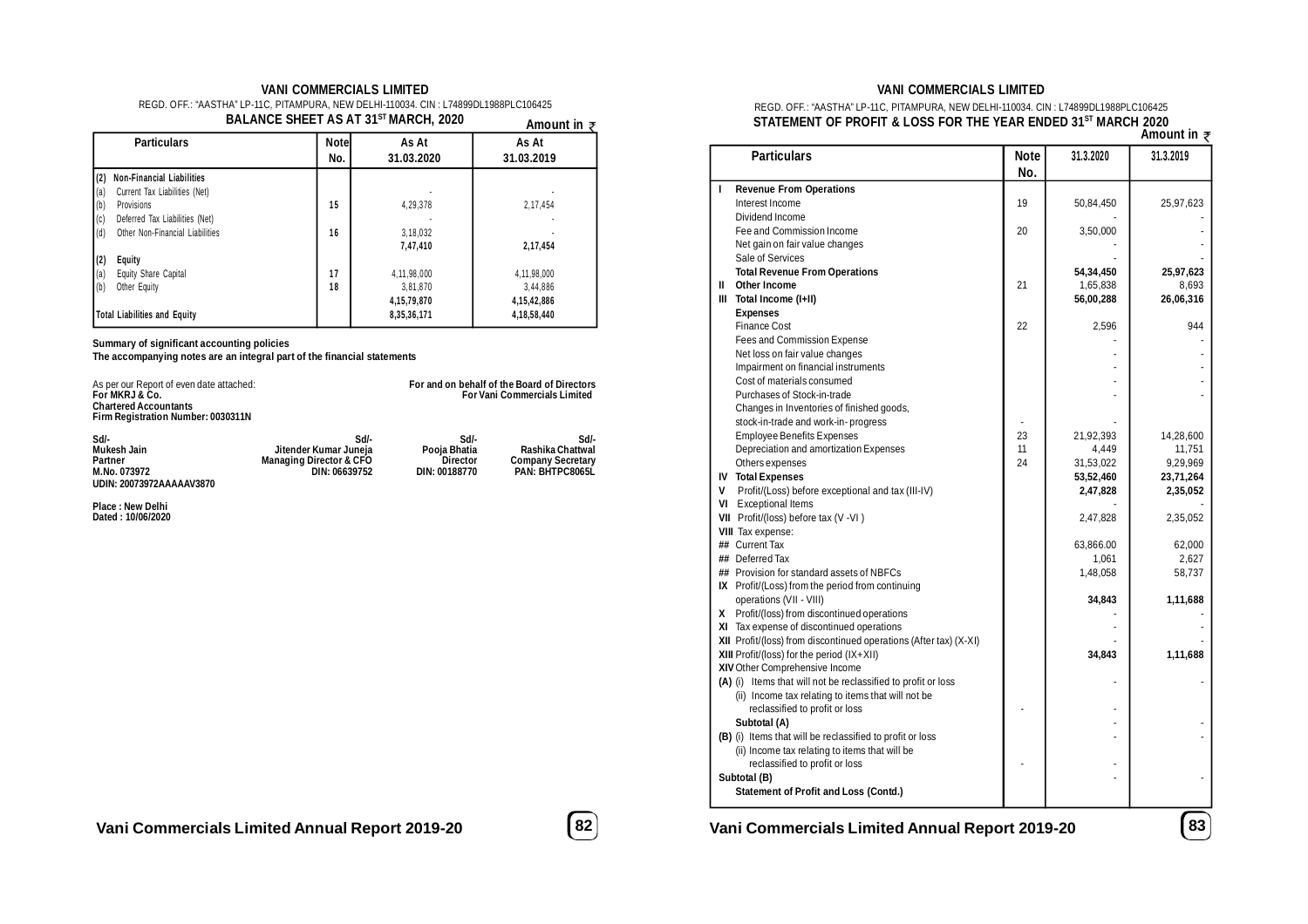#### **VANI COMMERCIALS LIMITED**

#### REGD. OFF.: "AASTHA" LP-11C, PITAMPURA, NEW DELHI-110034. CIN : L74899DL1988PLC106425 **STATEMENT OF PROFIT & LOSS FOR THE YEAR ENDED 31ST MARCH 2020**

 **Amount in** 

| <b>Particulars</b>                                                                                                     | Note | 31.3.2020                | 31.3.2019    |
|------------------------------------------------------------------------------------------------------------------------|------|--------------------------|--------------|
|                                                                                                                        | No.  |                          |              |
| Other Comprehensive Income $(A + B)$<br>XV Total Comprehensive Income for the period (XIII+XIV)<br>Earnings per share: |      | $\overline{a}$<br>34.843 | 1,11,688     |
| Basic (Rs.)<br>Diluted (Rs.)                                                                                           | 25   | 0.01<br>0.01             | 0.03<br>0.03 |

**Summary of significant accounting policies**

**The accompanying notes are an integral part of the financial statements**

| As per our Report of even date attached:<br>For MKRJ & Co.<br><b>Chartered Accountants</b><br>Firm Registration Number: 0030311N |                                                                                      | For and on behalf of the Board of Directors<br><b>For Vani Commercials Limited</b> |                                                                         |  |
|----------------------------------------------------------------------------------------------------------------------------------|--------------------------------------------------------------------------------------|------------------------------------------------------------------------------------|-------------------------------------------------------------------------|--|
| Sd/-<br><b>Mukesh Jain</b><br>Partner<br>M.No. 073972<br>UDIN: 20073972AAAAAV3870                                                | Sd/-<br>Jitender Kumar Juneja<br><b>Managing Director &amp; CFO</b><br>DIN: 06639752 | Sd/-<br>Pooja Bhatia<br><b>Director</b><br>DIN: 00188770                           | Sd/-<br>Rashika Chattwal<br><b>Company Secretary</b><br>PAN: BHTPC8065L |  |
| <b>Place: New Delhi</b><br>Dated: 10/06/2020                                                                                     |                                                                                      |                                                                                    |                                                                         |  |
|                                                                                                                                  |                                                                                      |                                                                                    |                                                                         |  |

#### **VANI COMMERCIALS LIMITED**

REGD. OFF.: "AASTHA" LP-11C, PITAMPURA, NEW DELHI-110034. CIN : L74899DL1988PLC106425

#### **STATEMENT OF CHANGES IN EQUITY**

| <b>Equity Share Capital</b>                                                             |             |             |
|-----------------------------------------------------------------------------------------|-------------|-------------|
| <b>Particulars</b>                                                                      | 31.3.2020   | 31.3.2019   |
| Balance at the beginning of the year<br>Changes in equity share capital during the year | 4,11,98,000 | 4,11,98,000 |
| Balance at the end of the year                                                          | 4,11,98,000 | 4,11,98,000 |
| <b>Other Equity</b><br><b>Reserves and Surplus</b>                                      |             |             |
| <b>Particulars</b>                                                                      | 31.3.2020   | 31.3.2019   |
| <b>Special Reserves (NBFC)</b>                                                          |             |             |
| Balance As Per the Last Balance Sheet                                                   | 2,40,163    | 2,12,241    |
| Add: Addition During the Year                                                           | 8,711       | 27,922      |
| <b>Closing Balance</b>                                                                  | 2,48,874    | 2,40,163    |
| <b>Securities Premium Account</b>                                                       |             |             |
| Balance As Per the Last Balance Sheet                                                   |             |             |
| Add: Addition During the Year                                                           |             |             |
| Less: Used During the Year                                                              |             |             |
| Closing Balance                                                                         |             |             |
|                                                                                         |             |             |
| Surplus in the Statement of Profit and Loss<br>Balance As Per the Last Balance Sheet    | 1,04,723    | 19,332      |
| Add: Net Profit/(Net Loss) For the Current Year                                         | 34,843      | 1,11,688    |
| Add: Transfer From Reserves                                                             |             |             |
| Less: Proposed/Interim Dividends                                                        |             |             |
| Less: Provision For Tax for Pervious Year                                               | 2,141       | 1,625       |
| Less: Transfer to Reserves - Special Reserves                                           | (8,711)     | (27, 922)   |
| Closing Balance                                                                         | 1,32,996    | 1,04,723    |
| <b>Total Other Equity</b>                                                               | 3,81,870    | 3,44,886    |
|                                                                                         |             |             |

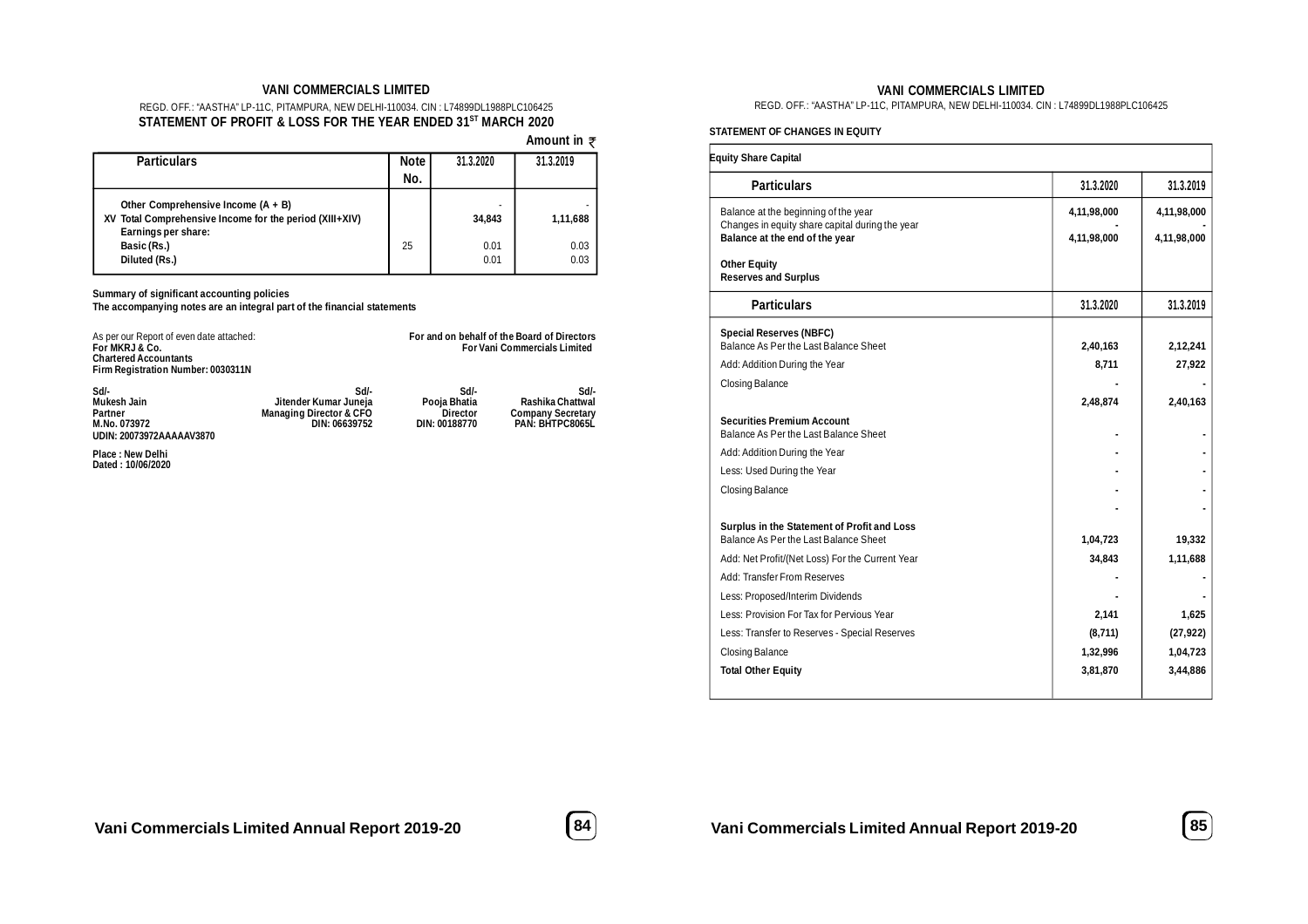#### **VANI COMMERCIALS LIMITED**

### REGD. OFF.: "AASTHA" LP-11C, PITAMPURA, NEW DELHI-110034. CIN : L74899DL1988PLC106425 **CASH FLOW STATEMENT FOR THE YEAR ENDED 31ST MARCH, 2020**

Amount in ₹

|   | <b>Particulars</b>                                                                      | 2019-20<br>(Rs.)      | 2018-19<br>(Rs.) |
|---|-----------------------------------------------------------------------------------------|-----------------------|------------------|
| A | <b>CASH FLOW FROM OPERATING ACTIVITIES</b>                                              |                       |                  |
|   | <b>Profit Before Tax</b>                                                                | 34,843                | 1,11,688         |
|   | Adjustments for:<br>Depreciation and Amortisation                                       | 4.449                 | 11,751           |
|   | Preliminary Expenses w/off                                                              |                       |                  |
|   | Deferred Revenue Expenditure                                                            | 2,141                 |                  |
|   | Net (gain)/loss on disposal of property, plant and equipment                            |                       |                  |
|   | Interest & Finance Cost                                                                 |                       |                  |
|   | Interest Income                                                                         |                       |                  |
|   | Dividend Income                                                                         |                       |                  |
|   |                                                                                         | 41,433                | 1,23,439         |
|   | Cash inflow from interest on loans                                                      |                       |                  |
|   | Cash inflow from service asset                                                          |                       |                  |
|   | Cash outflow towards Tax                                                                |                       |                  |
|   | Cash generated from operation before working capital changes                            | 41,433                | 1,23,439         |
|   | <b>Working Capital Changes</b>                                                          |                       |                  |
|   | (Increase)/Decrease in Trade Receivables                                                | (3,50,000)            |                  |
|   | (Increase)/Decrease in Other Receivables                                                |                       |                  |
|   | (Increase)/Decrease in Loans                                                            | (42, 441, 028)        |                  |
|   | (Increase)/Decrease in Other Financial Assets                                           | (2,01,258)            |                  |
|   | (Increase)/Decrease in Other Non-Financial Assets                                       | 1,061                 |                  |
|   | Increase/(Decrease) in Trade Payables                                                   |                       |                  |
|   | Increase/(Decrease) in Other Payables                                                   | 1,50,000              |                  |
|   | Increase/(Decrease) in Other Financial Liabilities<br>Increase/(Decrease) in Provisions | (98, 100)<br>2,11,924 |                  |
|   | Increase/(Decrease) in Other Non-Financial Liabilities                                  | 3,18,032              |                  |
|   |                                                                                         | (4,24,09,369)         |                  |
|   | Income Tax paid (Net of Refunds)                                                        |                       |                  |
|   | <b>Net Cash flow from Operating activities</b>                                          | (4,23,67,936)         | 1,23,439         |
| В | <b>CASH FLOW FROM INVESTING ACTIVITIES</b>                                              |                       |                  |
|   | Purchase of property, plant and equipment                                               |                       |                  |
|   | Proceeds from sale of property, plant and equipment                                     |                       |                  |
|   | Purchase of intangible assets                                                           |                       |                  |
|   | Purchase of investments                                                                 | (10, 80, 000)         |                  |
|   | Proceeds from investments                                                               |                       |                  |
|   | Interest Received on Investments                                                        |                       |                  |
|   | Dividend Received                                                                       |                       |                  |
|   | Investment in subsidiaries                                                              |                       |                  |
|   |                                                                                         |                       |                  |

#### **VANI COMMERCIALS LIMITED**

### REGD. OFF.: "AASTHA" LP-11C, PITAMPURA, NEW DELHI-110034. CIN : L74899DL1988PLC106425 **CASH FLOW STATEMENT FOR THE YEAR ENDED 31ST MARCH, 2020**

Amount in  $\overline{z}$ 

| <b>Particulars</b>                                                                 | 2019-20<br>(Rs.) | 2018-19<br>(Rs.) |
|------------------------------------------------------------------------------------|------------------|------------------|
| Net cash generated from/(used in) investing activities                             | (10, 80, 000)    |                  |
| Statement of Cash Flow (Contd.)<br>CASH FI OW FROM FINANCING ACTIVITIES            |                  |                  |
| Issue of equity share capital (including securities premium)                       |                  |                  |
| Dividends and DDT Paid<br>Deposits received (net)                                  |                  |                  |
| Debt securities issued (net)<br>Borrowings other than debt securities issued (net) | 4,10,58,891      |                  |
| Subordinated debts issued                                                          |                  |                  |
| Net cash generated from financing activities                                       | 4,10,58,891      |                  |
| Net increase/(decrease) in cash and cash equivalents $(A+B+C)$                     | (23, 89, 045)    | 1,23,439         |
| Cash and cash equivalents at the beginning of the year                             | 33.16.641        |                  |
| Cash and cash equivalents at the end of the year                                   | 9,27,596         | 1.23.439         |

**\*** The above statement of cash flows has been prepared under the indirect method as set out in Ind AS 7 'Statement of Cash Flows'.

**\*** Components of cash and cash equivalents are disclosed in note no. 4

| As per our Report of even date<br>For MKRJ & Co.<br><b>Chartered Accountants</b><br>Firm Registration Number: 0030311N | For and on behalf of the Board of Directors<br><b>For Vani Commercials Limited</b>   |                                                          |                                                                         |  |
|------------------------------------------------------------------------------------------------------------------------|--------------------------------------------------------------------------------------|----------------------------------------------------------|-------------------------------------------------------------------------|--|
| Sd/-<br>Mukesh Jain<br>Partner<br>M.No. 073972                                                                         | Sd/-<br>Jitender Kumar Juneja<br><b>Managing Director &amp; CFO</b><br>DIN: 06639752 | Sd/-<br>Pooja Bhatia<br><b>Director</b><br>DIN: 00188770 | Sd/-<br>Rashika Chattwal<br><b>Company Secretary</b><br>PAN: BHTPC8065L |  |
| Place : New Delhi<br>Dated: 10/06/2020                                                                                 |                                                                                      |                                                          |                                                                         |  |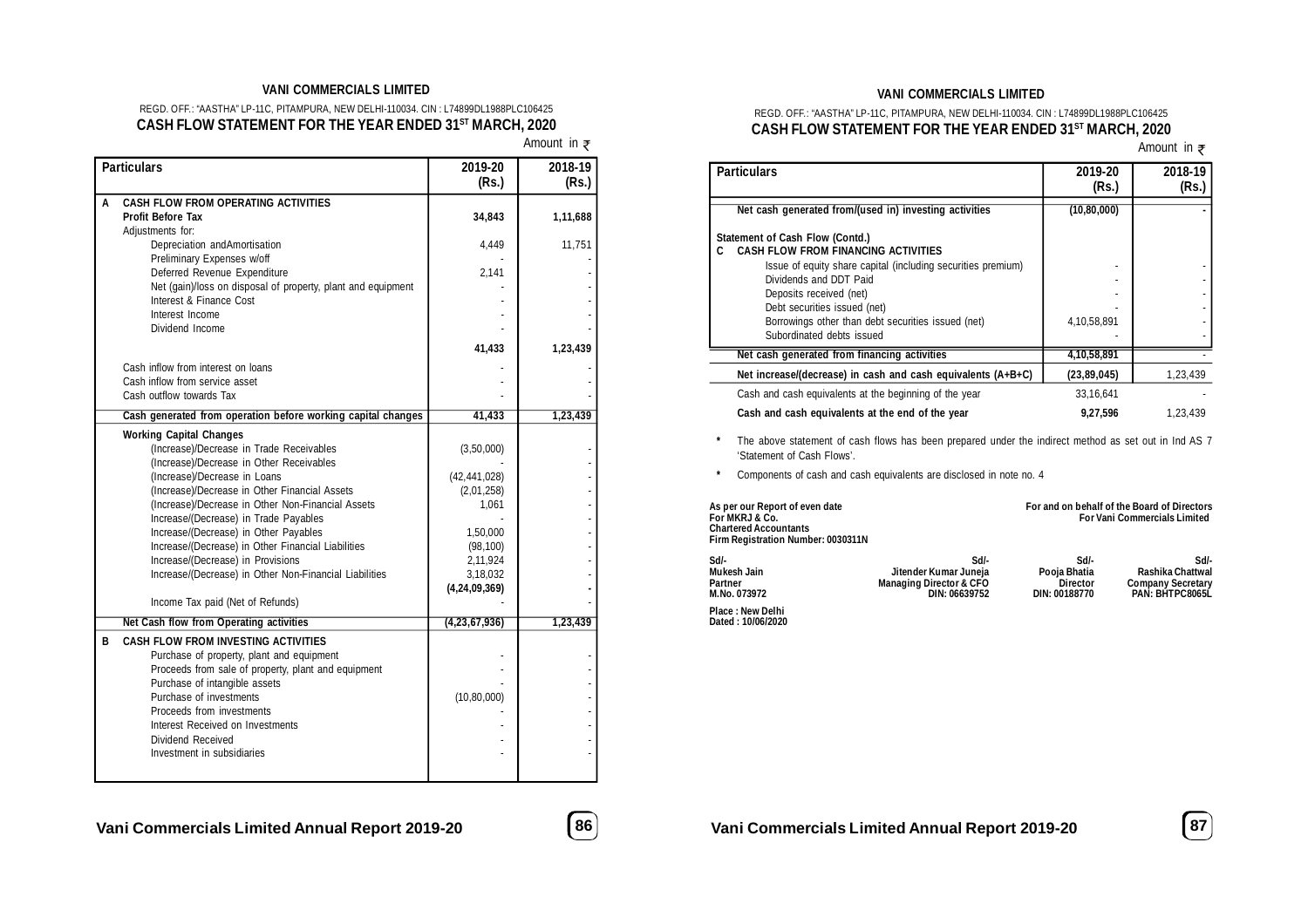### **Notes to standalone financial statements for the year ended 31 March 2020**

### **1 Corporate Information**

Vani Commercials Ltd. ('the Company") is a company limited by shares, incorporated on 24 February 1988 and domiciled in India. The Company is engaged in the business of Non-banking Financial Institution. Vani Commercials Limited has a diversified lending portfolio across retail, SME and commercial customers with a significant presence in urban and rural India. It also accepts public and corporate deposits and offers variety of financial services products to its customers. The Company has its registered office at 'Aastha' LP - 11C, Pitampura, North West Delhi, New Delhi - 110034 DL, India.

The Company is deposit taking non-banking financial company (NBFC) registered with the Reserve Bank of India (RBI). RBI, vide the circular – 'Harmonisation of different categories of NBFCs' issued on 22 February 2019, with a view to provide NBFCs with greater operational flexibility and harmonisation of different categories of NBFCs into fewer categories based on the principle of regulation by activity, merged the three categories of NBFCs viz. Asset Finance Companies (AFC), Loan Companies (LCs) and Investment Companies (ICs) into a new category called NBFC – Investment and Credit Company (NBFC-ICC).

The audited financial statements were subject to review and approval of Board of Directors. On Date, Board of Directors of the Company approved and recommended the audited financial statements for consideration and adoption by the shareholders in its annual general meeting.

### **2 Basis of Preparation**

The financial statements have been prepared in accordance with Indian Accounting Standards (Ind AS) as per the Companies (Indian Accounting Standards) Rules, 2015 as amended from time to time and notified under section 133 of the Companies Act, 2013 (the Act) along with other relevant provisions of the Act and the Master Direction – Non-Banking Financial Company – Systemically Important Non-Deposit taking Company and Deposit taking Company (Reserve Bank) Directions, 2016 ('the NBFC Master Directions') issued by RBI. The financial statements have been prepared on a going concern basis. The Company uses accrual basis of accounting.

For all periods up to and including the year ended 31 March 2019, the Company had prepared its financial statements in accordance with accounting standards notified under Section 133 of the Companies Act 2013, read together with paragraph 7 of the Companies (Accounts) Rules, 2014 and the Companies (Accounting Standards) Amendment Rules, 2016 and the NBFC Master Directions (hereinafter referred as 'Previous GAAP'). These financial statements for the year ended 31 March 2020 are the first the Company has prepared in accordance with Ind AS. The Company has applied Ind AS 101 'First-time Adoption of Indian Accounting Standards', for transition from previous GAAP to Ind AS. An explanation of how transition to Ind AS has affected the previously reported financial position, financial performance and cash flows of the Company is provided herewith.

### **3 Summary of Significant Accounting Policies**

This note provides a list of the significant accounting policies adopted in the preparation of these financial statements. These policies have been consistently applied to all the years presented, unless otherwise stated.

### **3.1 Income**

### **(i) Interest Income**

The Company recognises interest income using Effective Interest Rate (EIR) on all financial assets subsequently measured at amortised cost or fair value through other comprehensive income (FVOCI). EIR is calculated by considering all costs and incomes attributable to acquisition of a financial asset or assumption of a financial liability and it represents a rate that exactly discounts estimated future cash payments/receipts through the expected life of the financial asset/financial liability to the gross carrying amount of a financial asset or to the amortised cost of a financial liability.

Interest on financial assets subsequently measured at fair value through profit or loss (FVTPL) is recognised at the contractual rate of interest.



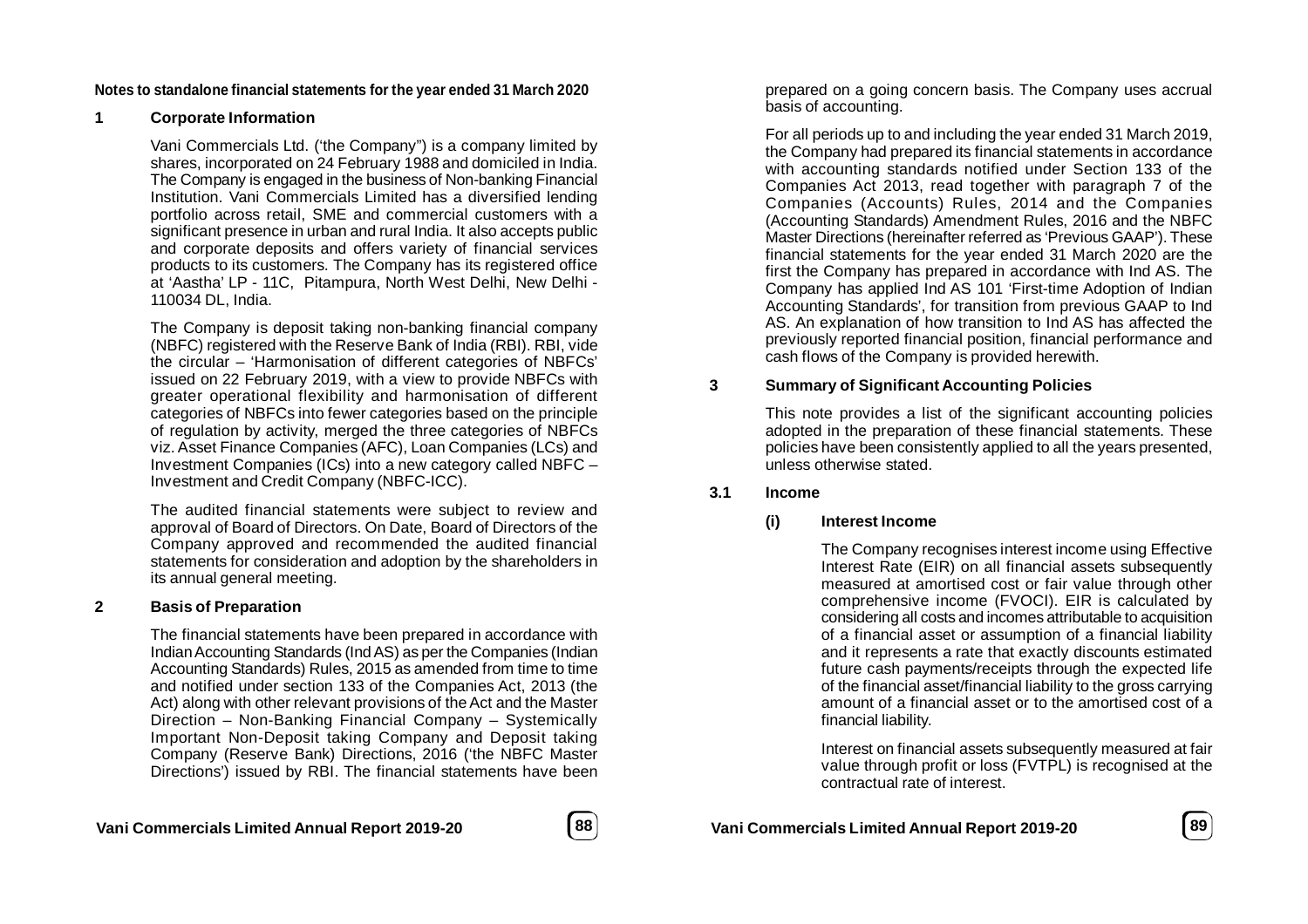### **(ii) Dividend Income**

Dividend income on equity shares is recognised when the Company's right to receive the payment is established. which is generally when shareholders approve the dividend.

### **3.2 Expenditures**

### **(i) Finance costs**

Borrowing costs on financial liabilities are recognised using the Effective Interest Rate (EIR).

### **3.3 Cash and cash equivalents**

Cash and cash equivalents include cash on hand, other short term, highly liquid investments with original maturities of three months or less that are readily convertible to known amounts of cash and which are subject to an insignificant risk of changes in value.

### **3.4 Financial Assets**

Financial assets include cash, or an equity instrument of another entity, or a contractual right to receive cash or another financial asset from another entity. Few examples of financial assets are loan receivables, investment in equity and debt instruments, trade receivables and cash and cash equivalents

### **3.5 Financial Liabilities**

Financial liabilities include liabilities that represent a contractual obligation to deliver cash or another financial assets to another entity, or a contract that may or will be settled in the entities own equity instruments. Few examples of financial liabilities are trade payables, debt securities and other borrowings and subordinated debts.

### **3.6 Taxes**

### **(i) Current Tax**

Current tax assets and liabilities are measured at the amount expected to be recovered from or paid to the taxation authorities, in accordance with the Income Tax Act, 1961 and the Income Computation and Disclosure Standards (ICDS) prescribed therein. The tax rates and

tax laws used to compute the amount are those that are enacted or substantively enacted, at the reporting date.

# **(ii) Deferred Tax**

Deferred tax is provided using the Balance Sheet approach on temporary differences between the tax bases of assets and liabilities and their carrying amounts for financial reporting purposes at the reporting date.

Deferred tax liabilities are recognised for all taxable temporary differences and deferred tax assets are recognised for deductible temporary differences to the extent that it is probable that taxable profits will be available against which the deductible temporary differences can be utilised.

The carrying amount of deferred tax assets is reviewed at each reporting date and reduced to the extent that it is no longer probable that sufficient taxable profit will be available to allow all or part of the deferred tax asset to be utilised. Unrecognised deferred tax assets, if any, are reassessed at each reporting date and are recognised to the extent that it has become probable that future taxable profits will allow the deferred tax asset to be recovered.

Deferred tax assets and liabilities are measured at the tax rates that are expected to apply in the year when the asset is realised or the liability is settled, based on tax rates (and tax laws) that have been enacted or substantively enacted at the reporting date.

Deferred tax assets and deferred tax liabilities are offset if a legally enforceable right exists to set off current tax assets against current tax liabilities and the deferred taxes relate to the same taxable entity and the same taxation authority.

### **3.7 Property, Plant and Equipment**

Property, plant and equipment are carried at historical cost of acquisition less accumulated depreciation and impairment losses, consistent with the criteria specified in Ind AS 16 'Property, Plant and Equipment'.

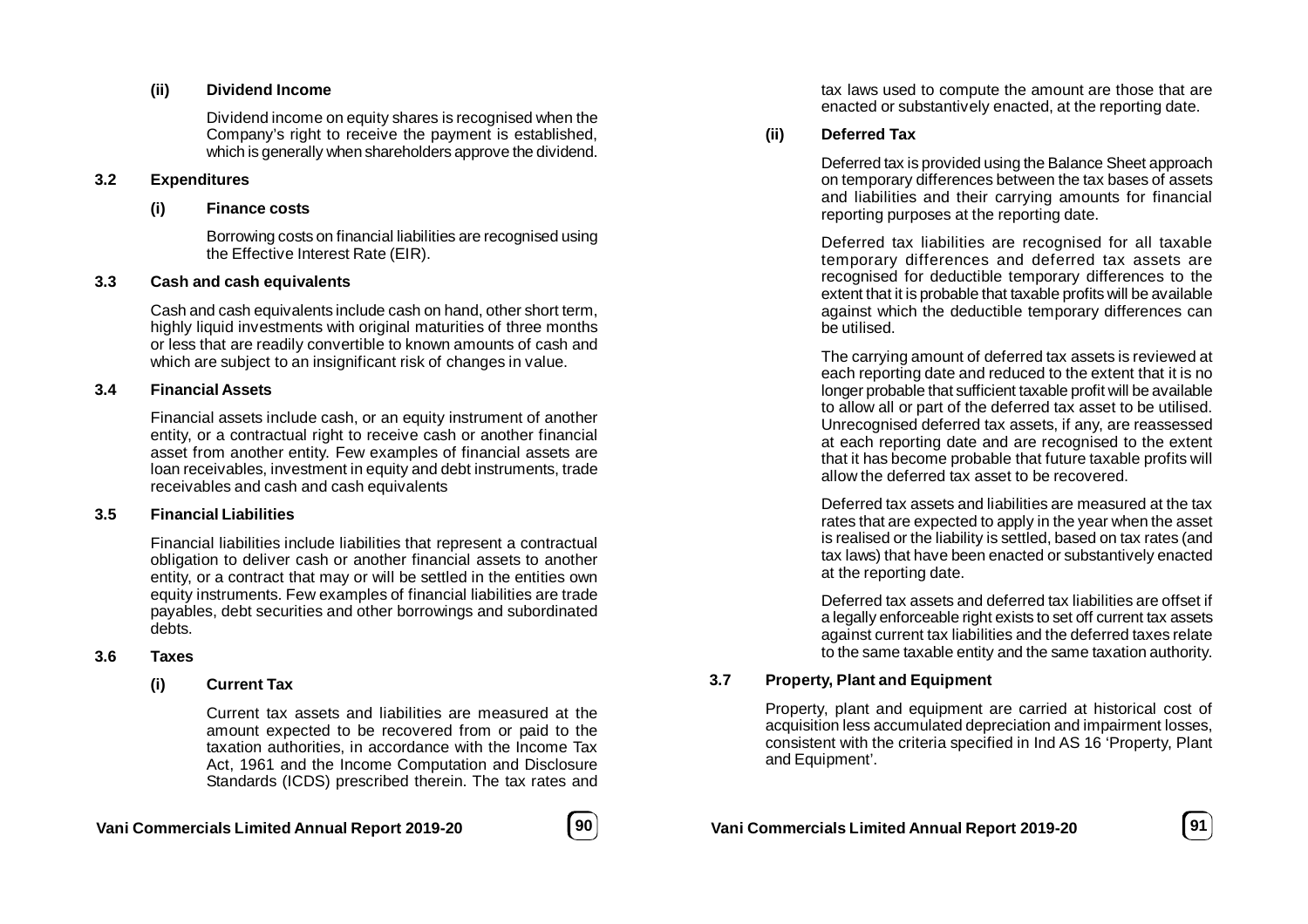### **3.8 Provisions and Contingent Liabilities**

The Company creates a provision when there is present obligation as a result of a past event that probably requires an outflow of resources and a reliable estimate can be made of the amount of the obligation.

A disclosure for a contingent liability is made when there is a possible obligation or a present obligation that may, but probably will not, require an outflow of resources. The Company also discloses present obligations for which a reliable estimate cannot be made. When there is a possible obligation or a present obligation in respect of which the likelihood of outflow of resources is remote, no provision or disclosure is made.

### **4 Cash and Cash Equivalents**

| <b>Particulars</b>                     | As At<br>31 Mar., 2020 | As At<br>31 Mar., 2019 |
|----------------------------------------|------------------------|------------------------|
| Cash on hand                           | 7,76,701               | 1,74,256               |
| Balance with banks in current accounts | 1,50,895               | 2,42,385               |
| Cheques, drafts on hand                | ۰                      |                        |
| Others (specify nature)                | ۰                      | 29,00,000              |
|                                        | 9,27,596               | 33,16,641              |

### **5 Receivables**

| <b>Particulars</b>                      | As At<br>31 Mar., 2020 | As At<br>31 Mar., 2019 |
|-----------------------------------------|------------------------|------------------------|
| <b>Trade Receivables</b>                |                        |                        |
| Receivables considered good - Secured   |                        |                        |
| Receivables considered good - Unsecured |                        |                        |
| Fee, Commission and Others              | 3,50,000               |                        |
|                                         | 3,50,000               |                        |
| <b>Other Rceivables</b>                 |                        |                        |
| Receivables considered good - Secured   |                        |                        |
| Receivables considered good - Unsecured |                        |                        |
|                                         |                        |                        |

# **Vani Commercials Limited Annual Report 2019-20 92 Vani Commercials Limited Annual Report 2019-20 93**



### **6 Loans and Advances**

|                |                                  | As at 31March, 2020          |                                    |                          |                              | As at 31 March, 2019               |             |  |  |  |
|----------------|----------------------------------|------------------------------|------------------------------------|--------------------------|------------------------------|------------------------------------|-------------|--|--|--|
|                | <b>Particulars</b>               | At<br>amor-<br>tised<br>cost | At fair<br>value<br>through<br>OCI | <b>Total</b>             | At<br>amor-<br>tised<br>cost | At Fair<br>value<br>through<br>OCI | Total       |  |  |  |
| Α              | (i) Term Loan                    |                              |                                    |                          |                              |                                    |             |  |  |  |
|                | (ii) Others                      |                              |                                    |                          |                              |                                    |             |  |  |  |
|                | <b>Total Gross (A)</b>           |                              | ÷,                                 |                          | ٠                            |                                    |             |  |  |  |
|                | Less: Impairment loss allowance  | ä,                           |                                    |                          |                              |                                    |             |  |  |  |
|                | Net Total (A)                    |                              |                                    |                          |                              |                                    |             |  |  |  |
| B              | (i) Secured Loan                 |                              |                                    |                          |                              |                                    |             |  |  |  |
|                | By tangible assets               |                              |                                    |                          |                              |                                    |             |  |  |  |
|                | By intangible assets             |                              |                                    |                          |                              |                                    |             |  |  |  |
|                | Covered by Bank/Govt. Guarantees |                              |                                    |                          |                              |                                    |             |  |  |  |
|                | Total Gross B (i)                | ÷.                           | $\overline{\phantom{a}}$           |                          | ٠                            |                                    |             |  |  |  |
|                | Less: Impairment loss allowance  |                              |                                    |                          |                              |                                    |             |  |  |  |
|                | Net Total B (i)                  | ä,                           |                                    |                          |                              |                                    |             |  |  |  |
| B              | (ii) Unsecured Loan              | 5,92,23,107                  |                                    | 5,92,23,107              | 1,67,82,079                  |                                    | 1,67,82,079 |  |  |  |
|                | <b>Total Gross B (ii)</b>        | 5,92,23,107                  | $\blacksquare$                     | 5,92,23,107  1,67,82,079 |                              |                                    | 1,67,82,079 |  |  |  |
|                | Less: Impairment loss allowance  |                              |                                    |                          |                              |                                    |             |  |  |  |
|                | Net Total B (ii)                 | 5,92,23,107                  | $\blacksquare$                     | 5,92,23,107 1,67,82,079  |                              |                                    | 1,67,82,079 |  |  |  |
| Total B (i+ii) |                                  | 5,92,23,107                  |                                    | $-$ 5,92,23,107          | 1,67,82,079                  |                                    | 1,67,82,079 |  |  |  |
| C              | Out of above                     |                              |                                    |                          |                              |                                    |             |  |  |  |
|                | (I) Loans in India               |                              |                                    |                          |                              |                                    |             |  |  |  |
|                | (i) Public Sector                |                              |                                    |                          |                              |                                    |             |  |  |  |
|                | (ii) Others                      |                              |                                    |                          |                              |                                    |             |  |  |  |
|                | Total Gross C (I)                | Ĭ.                           | $\overline{\phantom{a}}$           | $\blacksquare$           | ٠                            |                                    |             |  |  |  |
|                | Less: Impairment loss allowance  |                              |                                    |                          |                              |                                    |             |  |  |  |
|                | Net Total C (I)                  | ä,                           | $\overline{a}$                     | $\blacksquare$           | ä,                           |                                    |             |  |  |  |
|                | (II) Loans outside India         |                              |                                    |                          | $\blacksquare$               |                                    |             |  |  |  |
|                | Total Gross C (II)               |                              |                                    |                          |                              |                                    |             |  |  |  |
|                | Less: Impairment loss allowance  |                              |                                    |                          |                              |                                    |             |  |  |  |
|                | Net Total C (II)                 | ä,                           | ä,                                 | ä,                       | ä,                           |                                    |             |  |  |  |
|                | Total $C(1+II)$                  |                              |                                    |                          |                              |                                    |             |  |  |  |
|                | Total Loans (A+B+C)              | 5,92,23,107                  |                                    | 5,92,23,107 1,67,82,079  |                              |                                    | 1,67,82,079 |  |  |  |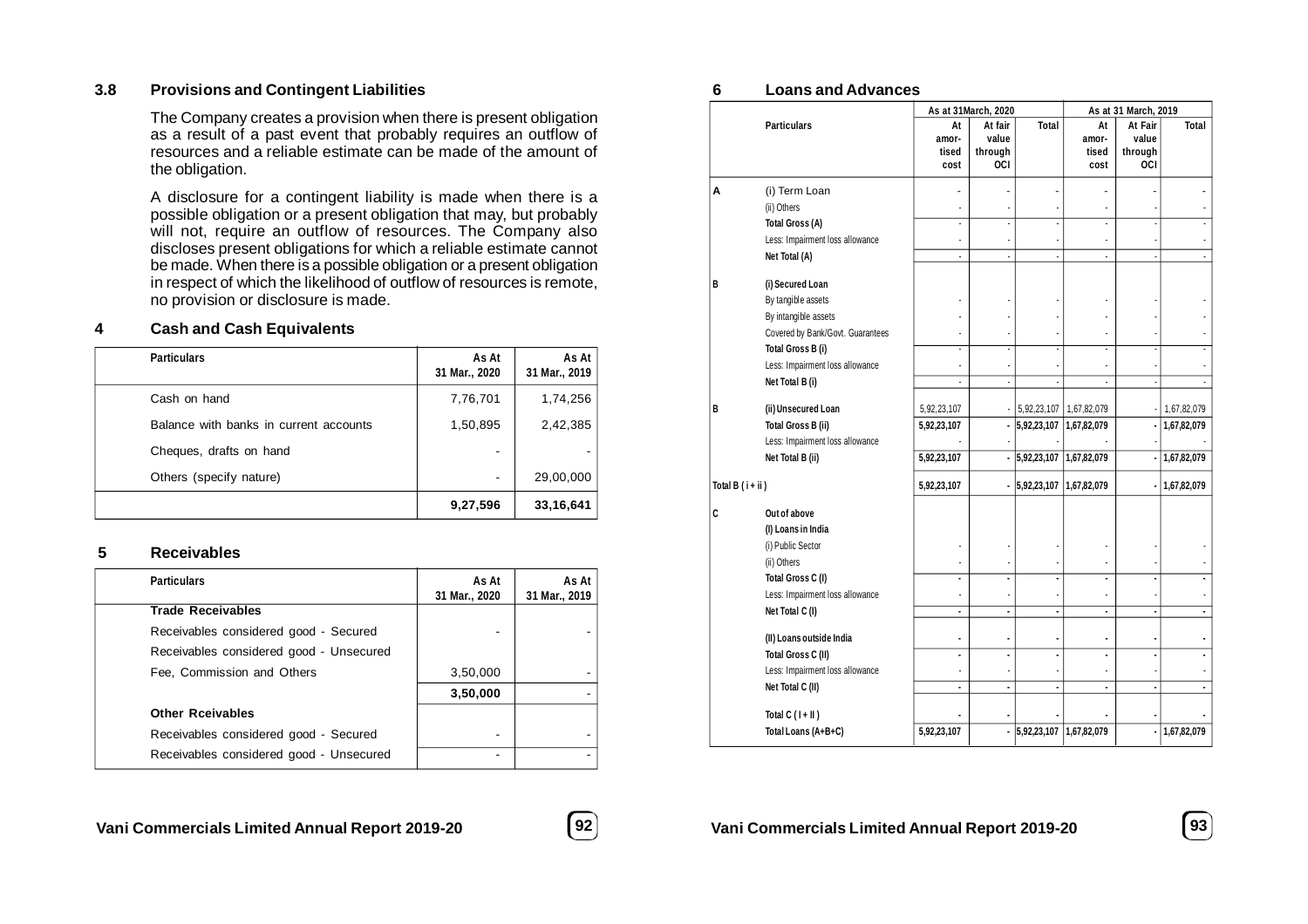## **7 Investments**

|   |                                    |               | As at 31 March, 2020 |                            | As at 31 March, 2019         |                  |                |  |
|---|------------------------------------|---------------|----------------------|----------------------------|------------------------------|------------------|----------------|--|
|   | <b>Particulars</b>                 | At<br>amor-   | At fair<br>value     | Total                      | At<br>amor-                  | At Fair<br>value | Total          |  |
|   |                                    | tised<br>cost | through<br>OCI       |                            | tised<br>cost                | through<br>OCI   |                |  |
| A | Mutual Funds                       |               |                      |                            |                              |                  |                |  |
|   | <b>Government Securities</b>       |               |                      |                            |                              |                  |                |  |
|   | <b>Debt Securities</b>             |               |                      |                            |                              |                  |                |  |
|   | <b>Equity Instruments</b>          | 2,06,48,500   |                      | $-2,06,48,500$ 1,95,68,500 |                              |                  | $-1,95,68,500$ |  |
|   | <b>Investments in Subsidiaries</b> |               |                      |                            |                              |                  |                |  |
|   | Investments in Associate           |               |                      |                            |                              |                  | ٠              |  |
|   | Investment in Joint Ventures       |               |                      |                            |                              |                  |                |  |
|   | Any Other Investment               |               |                      |                            |                              |                  |                |  |
|   | Total Gross (A)                    | 2,06,48,500   |                      |                            | $-2,06,48,500$ $1,95,68,500$ |                  | $-1,95,68,500$ |  |
| B | Out of above                       |               |                      |                            |                              |                  |                |  |
|   | Investment in India                |               |                      |                            |                              |                  |                |  |
|   | Investment outside India           |               |                      |                            |                              |                  |                |  |
|   | <b>Total Gross (B)</b>             | ä,            | ä,                   |                            | ä,                           | ٠                | ٠              |  |
|   | Gross Total (A+B)                  | 2,06,48,500   |                      | $-2,06,48,500$ 1,95,68,500 |                              |                  | $-1,95,68,500$ |  |
|   | Less: Impairment loss allowance    |               |                      |                            |                              |                  |                |  |
|   | Net Total                          | 2,06,48,500   |                      | - 2,06,48,500 1,95,68,500  |                              |                  | $-1,95,68,500$ |  |

# **8 Other Financial Assets**

| <b>Particulars</b>            | As At<br>31 Mar., 2020   | As At<br>31 Mar., 2019 |
|-------------------------------|--------------------------|------------------------|
| Security deposits             | -                        |                        |
| Advances to dealers/or others | $\overline{\phantom{a}}$ |                        |
| Other advances                | 3,05,587                 | 1,04,329               |
|                               | 3,05,587                 | 1,04,329               |



# **9 Inventories**

| <b>Particulars</b>         | As At<br>31 Mar., 2020      | As At<br>31 Mar., 2019 |
|----------------------------|-----------------------------|------------------------|
| Equity Shares of Max Infra | 20,64,144<br>$\blacksquare$ | 20,64,144              |
|                            | 20,64,144                   | 20,64,144              |

# **10 Deferred Tax Assets (Net)**

| <b>Particulars</b>          | As At<br>31 Mar., 2020 | $As$ At $ $<br>31 Mar., 2019 |
|-----------------------------|------------------------|------------------------------|
| Other temporary differences | 2.042                  | 3,103                        |
|                             | 2.042                  | 3,103                        |

# **12 Payables**

| <b>Particulars</b>                                                   | As At         | As At         |
|----------------------------------------------------------------------|---------------|---------------|
|                                                                      | 31 Mar., 2020 | 31 Mar., 2019 |
| <b>Trade Payables</b>                                                |               |               |
| Total outstanding dues of micro<br>enterprises and small enterprises |               |               |
| Total outstanding dues of<br>creditors other than MSME               |               |               |
| <b>Other Payables</b>                                                |               |               |
| Total outstanding dues of micro<br>enterprises and small enterprises |               |               |
| Total outstanding dues of<br>creditors other than MSME               | 1,50,000      |               |
|                                                                      | 1,50,000      |               |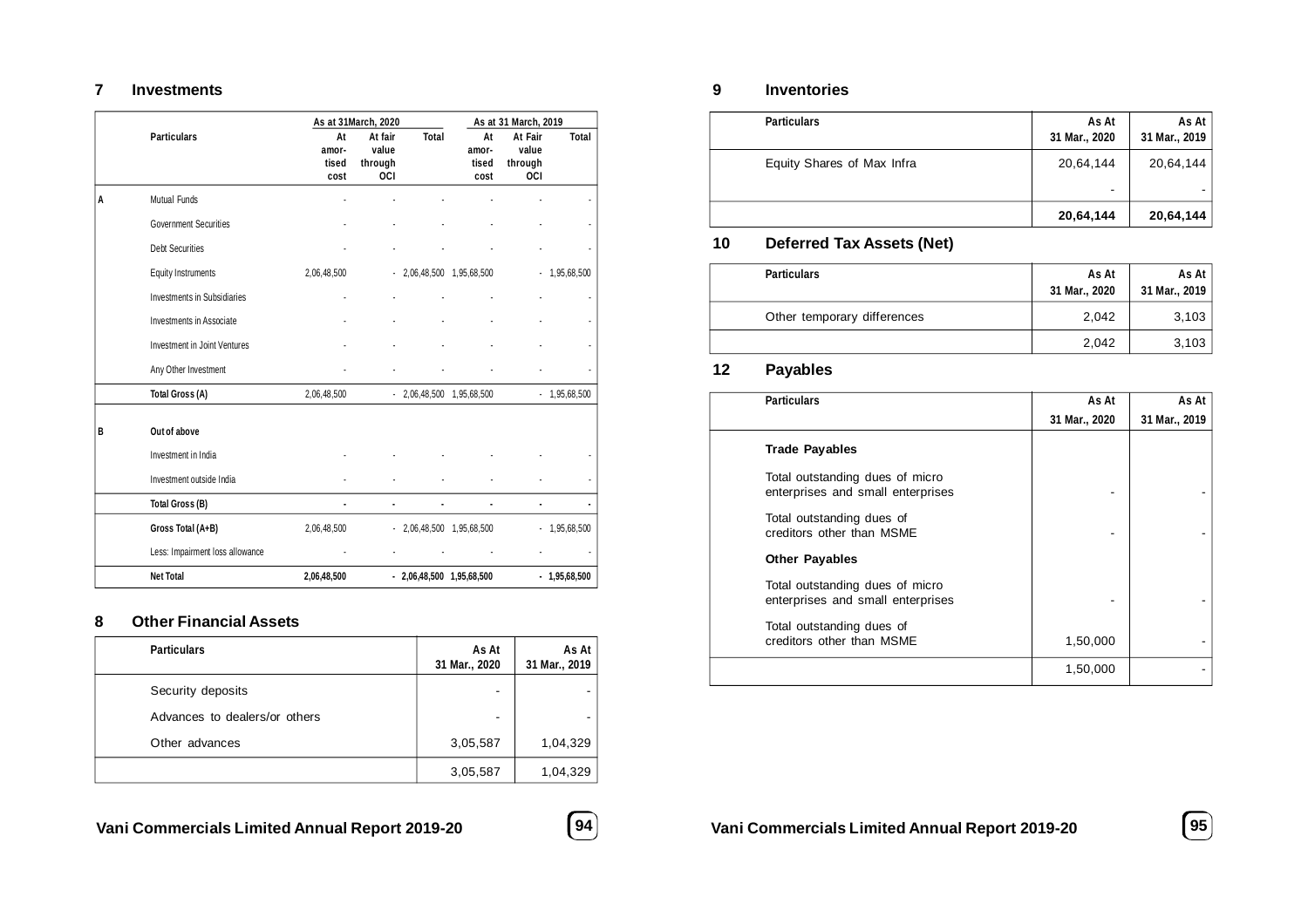|                          |                                      |                           |                                                        |                         |                      |                       | 2,480                              | 2,450                        | 2,506                      |              |                                 |  |                        |
|--------------------------|--------------------------------------|---------------------------|--------------------------------------------------------|-------------------------|----------------------|-----------------------|------------------------------------|------------------------------|----------------------------|--------------|---------------------------------|--|------------------------|
| Note:11                  |                                      |                           | as on<br>⋚                                             |                         |                      |                       |                                    |                              |                            |              |                                 |  |                        |
|                          |                                      | NET BLOCK                 | 36 ON<br>≧                                             | 30-Mar-2020 31-Mar-2019 | ٠                    |                       | 2,480                              | 2,450                        | 1,225                      |              | 9,040 12,208                    |  | 15,195 19,644          |
|                          |                                      |                           | days<br>은 'ㅎ                                           |                         | ٠                    | Ŷ.                    |                                    |                              |                            | ٠            |                                 |  |                        |
|                          |                                      |                           | <u> ਛ</u> ੋ ਙ <u>ਙੰ</u>                                |                         | 0.00%                | 0.00%                 | 0.00% 365                          | 0 0.00% 365                  | 0 64.39% 365               | 0   0.00%    | 0 25.95% 365                    |  |                        |
|                          |                                      |                           | <b>地震<br/>東京都市</b><br>Gaming                           |                         | $\overline{\bullet}$ | $\overline{\bullet}$  | $\overline{\bullet}$               |                              |                            |              |                                 |  | $\overline{\bullet}$   |
|                          |                                      |                           | 2019-20<br>ត្តូ <sub>មិ ម</sub><br>ខ្ល                 |                         |                      |                       |                                    | т                            | 1,281                      | ī            | 3,168                           |  | 8,324 158,149 4,449    |
|                          |                                      | <b>DEPRECIATION BLOCK</b> | ( <b>Jepreciable</b> )<br>amount<br>종 :<br>溫           |                         |                      |                       | 47,120                             | 46,550                       | 23,275                     |              | 41,204                          |  |                        |
| ŃМ                       |                                      |                           | Salvaged<br>value                                      |                         |                      |                       | $3.00 2,480 4.34 $ (1.34) $2,480 $ | 3.00 2,450 3.23 (0.23) 2,450 | 3.00 2,506 2.31 0.69 1,225 |              | 2,169                           |  |                        |
|                          |                                      |                           | Remaining<br>当                                         |                         |                      |                       |                                    |                              |                            |              | 5.75                            |  |                        |
|                          |                                      |                           | ≞ ತ್ತೆ ≡                                               |                         |                      | ï                     |                                    |                              |                            | ï            |                                 |  |                        |
|                          |                                      |                           | ğ<br>ඝ ස                                               | 1-Apr-2019 31-Nar-2019  |                      |                       |                                    |                              |                            |              |                                 |  | 19,644                 |
|                          |                                      |                           | 当<br>æ                                                 |                         |                      |                       |                                    |                              |                            |              |                                 |  |                        |
|                          |                                      |                           | charged   per<br>  upto   Co. Act,  <br>  2013  <br>ෂි |                         |                      |                       | 49,600 47,120                      | 49,000 46,550                | 24,500 21,994              |              | 43,373 31,165 10.00 12,208 4.25 |  |                        |
|                          |                                      |                           | As at                                                  | 30-Mar-2020 31-Mar-2019 |                      |                       |                                    |                              |                            |              |                                 |  | $- 166,473 146,829 $   |
|                          |                                      |                           | Additions/ Deductions/<br>ਫ਼                           |                         |                      |                       |                                    |                              |                            |              |                                 |  |                        |
|                          |                                      |                           | ਫ਼                                                     |                         |                      |                       |                                    | Ī                            | L                          |              |                                 |  |                        |
| VANI COMMERCIALS LIMITED | DEPRECIATION CHART FOR F. Y. 2019-20 | GROSS BLOCK               | As on                                                  | 1-Apr-2019              |                      |                       | 49,600                             | 49,000                       | 24,500                     |              |                                 |  | Total Assets   166,473 |
|                          |                                      |                           | Particular                                             |                         |                      |                       |                                    |                              |                            |              |                                 |  |                        |
|                          |                                      |                           | Purchase<br>분을<br>고음<br>Date of                        |                         |                      | (A) Office Equipments | 28-Nov-2014 Computer               | 7-Jan-2016 Computer          | 9-Dec-2016 Computer        | (B) Vehicles | 31-Dec-2014 Motor Cycle 43,373  |  |                        |

# **Vani Commercials Limited Annual Report 2019-20 96 Vani Commercials Limited Annual Report 2019-20 97**

# **13 Borrowings (other than debt securities)**

|   | <b>Particulars</b>             | As At         | As At         |
|---|--------------------------------|---------------|---------------|
|   |                                | 31 Mar., 2020 | 31 Mar., 2019 |
| A | In India                       |               |               |
|   | At amortised cost:             |               |               |
|   | Total (A)                      |               |               |
| в | Outside India                  |               |               |
|   | Total (B)                      |               |               |
| C | Secured (Against hypothecation |               |               |
|   | of loans, book debts)          |               |               |
|   | Unsecured                      | 4.10,58,891   |               |
|   | Total (C)                      | 4,10,58,891   |               |
|   | Total Borrowings Total (A+B+C) | 4,10,58,891   |               |

# **14 Other Financial Liabilities**

| <b>Particulars</b>                                      | As At         | As At         |
|---------------------------------------------------------|---------------|---------------|
|                                                         | 31 Mar., 2020 | 31 Mar., 2019 |
| Unpaid matured deposits and<br>interest accrued thereon | -             |               |
| Others                                                  | ٠             | 98,100        |
| Total (A)                                               |               | 98,100        |

# **15 Provisions**

| <b>Particulars</b>                                                | As At<br>31 Mar., 2020 | As At<br>31 Mar., 2019 |
|-------------------------------------------------------------------|------------------------|------------------------|
| Provisions For employee benefits                                  |                        |                        |
| Provision retained on sale of non<br>performing assets as per RBI | 3,65,512               | 2,17,454               |
| Provision For Income Tax                                          | 63,866                 |                        |
|                                                                   | 4,29,378               | 2,17,454               |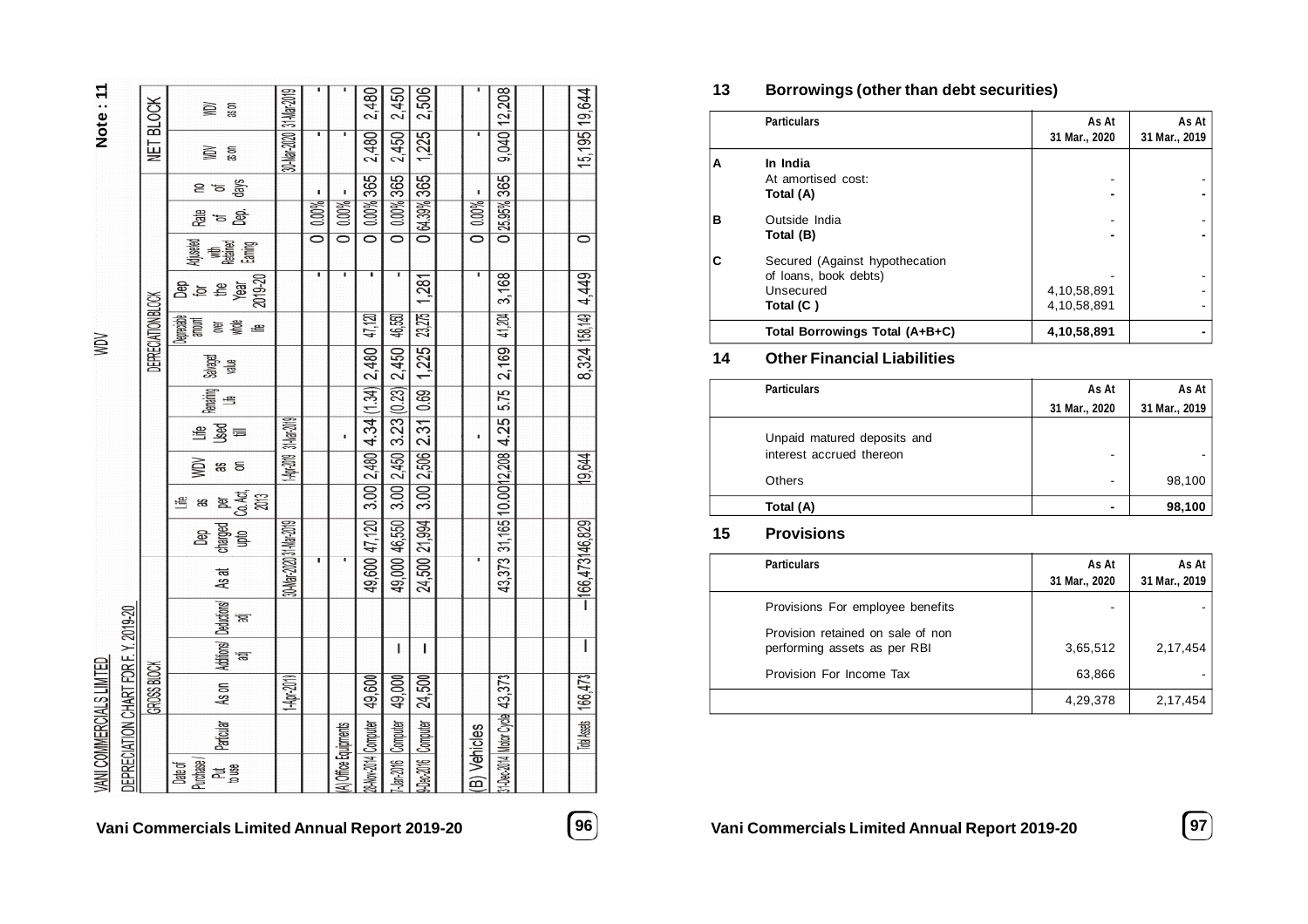### **16 Other Non-financial Liabilities**

| <b>Particulars</b>        | As At         | As At                    |
|---------------------------|---------------|--------------------------|
|                           | 31 Mar., 2020 | 31 Mar., 2019            |
| Statutory dues            | 2,06,932      |                          |
| Other received in advance | ۰             | $\overline{\phantom{a}}$ |
| Others                    | 1,11,100      |                          |
|                           | 3,18,032      |                          |

### **17 Equity Share Capital**

|   | <b>Particulars</b>                                                                                                                         | As At                  | As At                  |
|---|--------------------------------------------------------------------------------------------------------------------------------------------|------------------------|------------------------|
|   |                                                                                                                                            | 31 Mar., 2020          | 31 Mar., 2019          |
| A | <b>Authorised Share Capital</b><br>50,50,000 Equity Shares of Rs. 10 each<br>(Previous Year 50,50,000 Equity Shares of Rs. 10/- each)      | 5,05,00,000            | 50,500,000             |
|   | <b>Issued Share Capital</b><br>41,19,800 Equity Shares of Rs. 10 each<br>(Previous Year 41,19,800 Equity Shares of Rs. 10/- each)          | 4,11,98,000            | 4,11,98,000            |
|   | Subscribed and paid up Share Capital<br>41,19,800 Equity Shares of Rs. 10 each<br>(Previous Year 41,19,800 Equity Shares of Rs. 10/- each) | 4,11,98,000            | 4,11,98,000            |
| в | Reconciliation of the number of shares outstanding at the beginning and at<br>the end of the reporting period:                             |                        |                        |
|   | <b>Particulars</b>                                                                                                                         | As At<br>31 Mar., 2020 | As At<br>31 Mar., 2019 |
|   |                                                                                                                                            | No. of Shares          | No. of Shares          |
|   | Equity Shares at the beginning of the year<br>Add: Shares issued during the year                                                           | 4,11,98,000            | 4,11,98,000            |
|   | Equity Shares outstanding at the end of the year                                                                                           | 4,11,98,000            | 4,11,98,000            |
| C | Terms/rights/restrictions attached to equity shares                                                                                        |                        |                        |

The Company has only one class of equity shares having a par value of Rs. 10 per share. Each holder of equity shares is entitled to one vote per share. The dividend recommended by the Board of Directors and approved by the shareholders in the Annual General Meeting is paid in Indian Rupees. In the event of liquidation of the Company, the holders of equity shares will be entitled to receive remaining assets of the Company, after distribution of all preferential amounts. The distribution will be in proportion to the number of equity shares held by the shareholders.

**Vani Commercials Limited Annual Report 2019-20** 

| I<br>۰.<br>۰.<br>۰.<br>×<br>×<br>٠<br>- |  |
|-----------------------------------------|--|
|                                         |  |

#### **D Details of shareholders holding more than 5% shares in the Company**

| <b>Particulars</b>       | As At<br>31 Mar., 2020 |     |                           |            | As At<br>31 Mar., 2019 |  |
|--------------------------|------------------------|-----|---------------------------|------------|------------------------|--|
|                          | <b>No.of Shares</b>    |     | % Holding   No. of Shares | ∣% Holding |                        |  |
| NAU Nidh Finance Limited | 10,00,000              | 24% | 10,00,000                 | 24%        |                        |  |

### **18 Other Equity**

| <b>Particulars</b>                                                                                                                                                                          | As At<br>31 Mar., 2020                 | As At<br>31 Mar., 2019                  |
|---------------------------------------------------------------------------------------------------------------------------------------------------------------------------------------------|----------------------------------------|-----------------------------------------|
| <b>Special Reserves (NBFC)</b><br>А<br>Balance As Per the Last Balance Sheet<br>Add: Addition During the Year<br><b>Closing Balance</b>                                                     | 2,40,163<br>8,711<br>2,48,874          | 2,12,241<br>27,922<br>2,40,163          |
| в<br><b>Securities Premium Account</b><br>Balance As Per the Last Balance Sheet<br>Add: Addition During the Year<br>Less: Used During the Year<br><b>Closing Balance</b>                    |                                        |                                         |
| C<br><b>Retained earnings</b><br>Balance As Per the Last Balance Sheet<br>Add: Profit/(Loss) for the year<br>Item of other comprehensive income<br>recognised directly in retained earnings | 1,04,723<br>34,843                     | 19,332<br>1,11,688                      |
| <b>Appropriations:</b><br>Transfer to reserve fund in terms of<br>section 45-IC(1) of RBI Act, 1934<br>Dividend paid<br>Tax on dividend<br>Provision for Tax<br><b>Total Appropriations</b> | 1,39,566<br>8,711<br>(2, 141)<br>6,570 | 1,31,020<br>27,922<br>(1,625)<br>26,297 |
| Balance at the end of the Year<br>Total Other Equity (A+B+C)                                                                                                                                | 1,32,996<br>3,81,870                   | 1,04,723<br>3,44,886                    |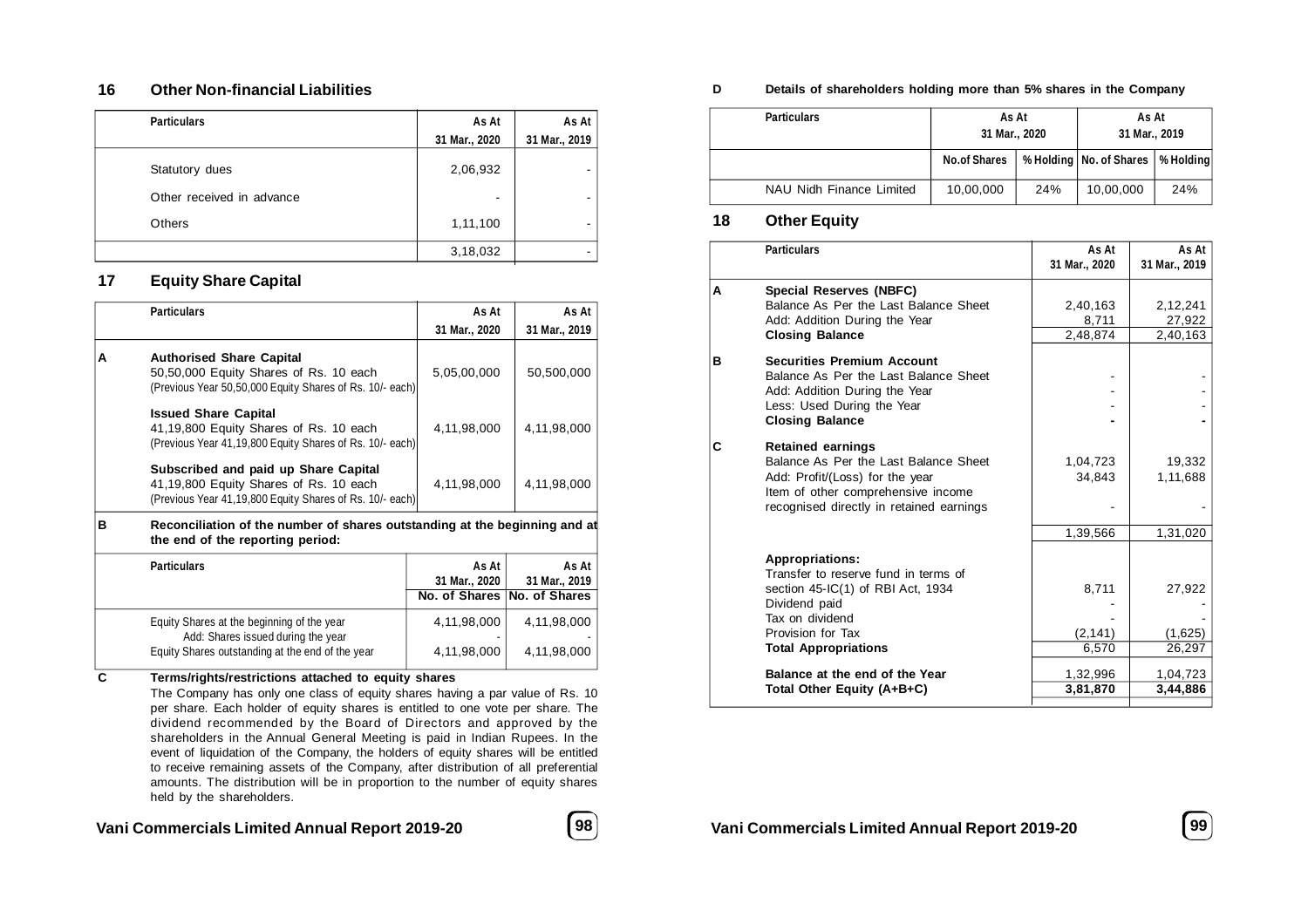### **19 Interest Income**

|                                  | For the year ended 31 March, 2020<br>On financial assets measured at |                          |                |              | For the year ended 31 March, 2019 | On financial assets measured at    |              |
|----------------------------------|----------------------------------------------------------------------|--------------------------|----------------|--------------|-----------------------------------|------------------------------------|--------------|
| <b>Particulars</b>               | <b>FVOCI</b>                                                         | Amoratised FVTPL<br>Cost |                | <b>Total</b> | At<br>amor-<br>tised<br>cost      | At fair<br>value<br>through<br>0CI | Total        |
| Interest on Loans                | ٠                                                                    | 50,84,450                | ٠              | 50,84,450    | 24,99,038                         |                                    | 24,99,038    |
| Interest income from investments |                                                                      |                          |                |              |                                   |                                    |              |
| Interest on deposits with Banks  |                                                                      |                          |                | ٠            | 98,585                            |                                    | 98,585       |
| Other interest Income            |                                                                      |                          | $\blacksquare$ |              |                                   |                                    |              |
|                                  |                                                                      | 50,84,450                | $\blacksquare$ | 50,84,450    | 25,97,623                         |                                    | $-25,97,623$ |

### **20 Fee and Commission Income**

| For the year ended 31 March, 2020<br>On financial assets measured at |              |                    | For the year ended 31 March, 2019 | On financial assets measured at      |                              |                                           |       |
|----------------------------------------------------------------------|--------------|--------------------|-----------------------------------|--------------------------------------|------------------------------|-------------------------------------------|-------|
| <b>Particulars</b>                                                   | <b>FVOCI</b> | Amoratised<br>Cost | FVTPL                             | <b>Total</b>                         | At<br>amor-<br>tised<br>cost | At fair<br>value<br>through<br><b>OCI</b> | Total |
| Professional Income<br>Other Fee                                     |              | 3,50,000           | ۰<br>$\blacksquare$               | 3,50,000<br>$\overline{\phantom{a}}$ | $\overline{\phantom{0}}$     |                                           |       |
|                                                                      |              | 3,50,000           | ۰                                 | 3,50,000                             |                              |                                           |       |

# **21 Other Income**

| <b>Particulars</b>                                          | As At<br>31 Mar., 2020 | As At<br>31 Mar., 2019 |
|-------------------------------------------------------------|------------------------|------------------------|
| Net gain on disposal of<br>property, plant and equipment    | -                      |                        |
| Net gain on foreign currency<br>transaction and translation | -                      |                        |
| Other                                                       | 1,65,838               | 8,693                  |
|                                                             | 1,65,838               | 8,693                  |

# **22 Finance Cost**

| <b>Particulars</b>                                                                           | As At<br>31 Mar., 2020 | As At<br>31 Mar., 2019 |
|----------------------------------------------------------------------------------------------|------------------------|------------------------|
| On financial liabilities measured at amortised cost:<br>Interest on subordinated liabilities | -                      |                        |
| Other Interest Expenses                                                                      | 2.596                  | 944                    |
|                                                                                              | 2.596                  | 944                    |

# **23 Employee Benefits Expenses**

| <b>Particulars</b>                           | As At<br>31 Mar., 2020 | As At I<br>31 Mar., 2019 |
|----------------------------------------------|------------------------|--------------------------|
| Salaries and wages<br>Staff welfare expenses | 21, 25, 723<br>66.670  | 14,28,600                |
| Other                                        |                        |                          |
|                                              | 21,92,393              | 14,28,600                |

# **24 Other Expenses**

| <b>Particulars</b>             | As At<br>31 Mar., 2020 | As At<br>31 Mar., 2019 |
|--------------------------------|------------------------|------------------------|
| Legal and Professional charges | 20,000                 |                        |
| <b>Accounting Charge</b>       | 10,000                 |                        |
| <b>Communication Costs</b>     | 38,940                 |                        |
| Printing and stationery        | 43,750                 |                        |
| Advertisement and publicity    | 77,359                 | 87,232                 |
| Auditor's fees and expenses    | 23,600                 | 24,200                 |
| Repairs and maintenance        | 13,760                 |                        |
| Conveyance Charge              | 71,210                 |                        |
| Newspaper & Periodiclas        | 27,290                 |                        |
| Office Expenses                | 2,33,441               |                        |
| Electricity and Water          | 16,126                 |                        |
| RTA Fee                        | 24,243                 |                        |
| Listing Fee                    | 3,54,000               |                        |
| Rent                           | 1,50,000               |                        |
| <b>Travelling Expenses</b>     | 36,780                 |                        |
| ROC Fee                        | 9,650                  |                        |
| Other                          | 20,02,873              | 8,18,537               |
|                                | 31,53,022              | 9,29,969               |